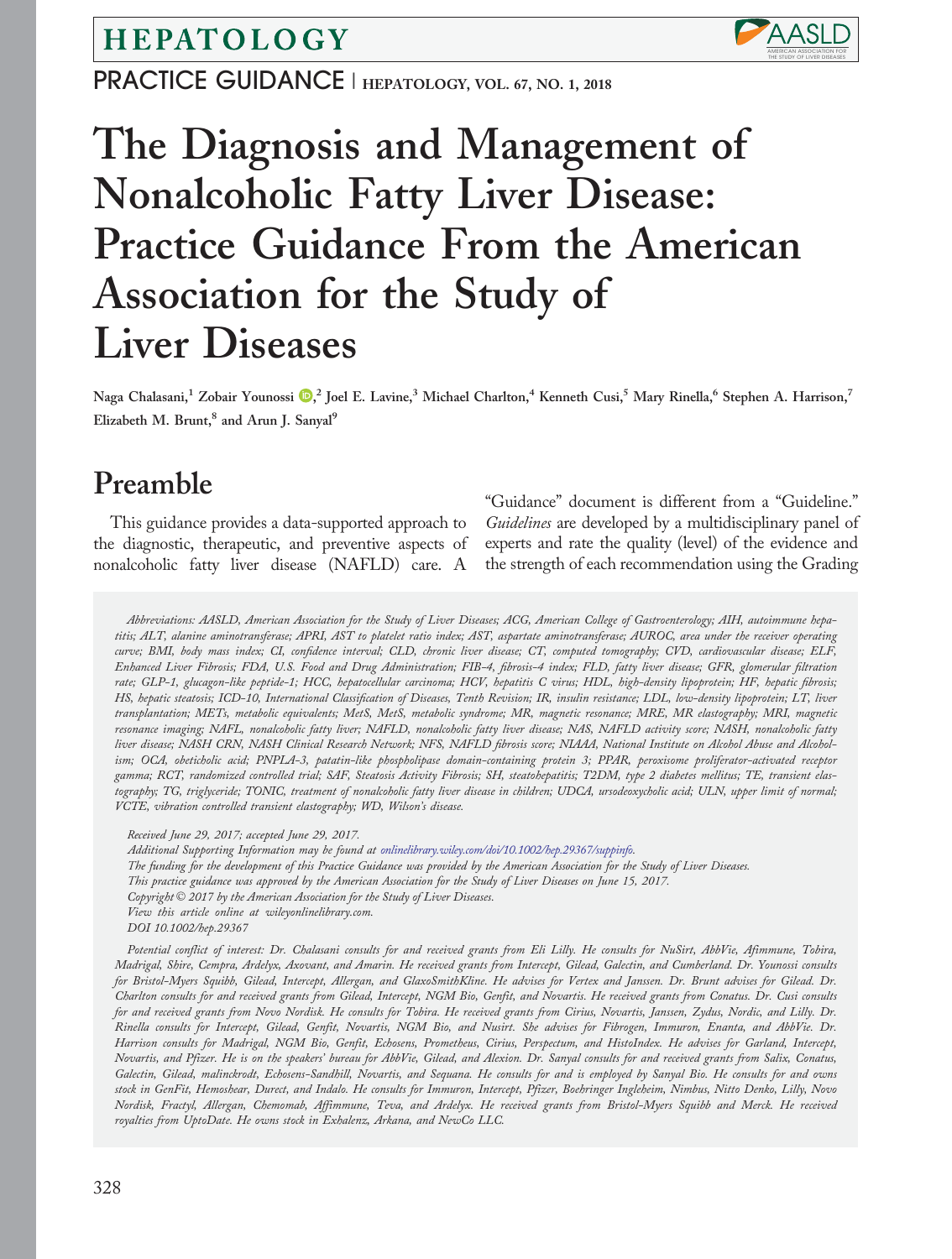of Recommendations, Assessment Development, and Evaluation system. A *guidance* document is developed by a panel of experts in the topic, and guidance statements, not recommendations, are put forward to help clinicians understand and implement the most recent evidence.

This Practice Guidance was commissioned by the American Association for the Study of Liver Diseases (AASLD) and is an update to the Practice Guideline published in 2012 in conjunction with the American Gastroenterology Association and the American College of Gastroenterology  $(ACC)^{(1)}$  Sections where there have been no notable newer publications are not modified, so some paragraphs remain unchanged. This narrative review and guidance statements are based on the following: (1) a formal review and analysis of the recently published world literature on the topic (Medline search up to August 2016); (2) the American College of Physicians' Manual for Assessing Health Practices and Designing Practice Guidelines<sup>(2)</sup>; (3) guideline policies of the AASLD; and (4) the experience of the authors and independent reviewers with regard to NAFLD.

This practice guidance is intended for use by physicians and other health professionals. As clinically appropriate, guidance statements should be tailored for individual patients. Specific guidance statements are evidence based whenever possible, and, when such evidence is not available or is inconsistent, guidance statements are made based on the consensus opinion of the authors.(3) This is a practice guidance for clinicians rather than a review article, and interested readers can refer to several recent comprehensive reviews.(4-9) Because this guidance document is lengthy, to make it easier for the reader, a list of all guidance statements and recommendations are provided in a tabular form as [Supporting Table S1](http://onlinelibrary.wiley.com/doi/10.1002/hep.29367/suppinfo).

#### TABLE 1. Common Causes of Secondary HS

Macrovesicular steatosis

- Excessive alcohol consumption
- Hepatitis C (genotype 3)
- WD
- Lipodystrophy
- Starvation
- Parenteral nutrition
- Abetalipoproteinemia
- Medications (e.g., mipomersen, lomitapide, amiodarone, methotrexate, tamoxifen, corticosteroids)
- Microvesicular steatosis
- Reye's syndrome
- Medications (valproate, antiretroviral medicines)
- Acute fatty liver of pregnancy
- HELLP syndrome

- Inborn errors of metabolism (e.g., lecithin-cholesterol acyltransferase deficiency, cholesterol ester storage disease, Wolman's disease)

## **Definitions**

For defining NAFLD, there must be (1) evidence of hepatic steatosis (HS), either by imaging or histology, and (2) lack of secondary causes of hepatic fat accumulation such as significant alcohol consumption, longterm use of a steatogenic medication, or monogenic hereditary disorders (Table 1). In the majority of patients, NAFLD is commonly associated with metabolic comorbidities such as obesity, diabetes mellitus, and dyslipidemia. NAFLD can be categorized histologically into nonalcoholic fatty liver (NAFL) or nonalcoholic steatohepatitis (NASH; Table 2). NAFL is defined as the presence of  $\geq$ 5% HS without evidence of hepatocellular injury in the form of hepatocyte ballooning. NASH is defined as the presence of  ${\geq}5\%$  HS and inflammation with hepatocyte injury (e.g., ballooning), with or without any fibrosis. For defining "advanced" fibrosis, this guidance document will be referring specifically to stages 3 or 4, that is, bridging fibrosis or cirrhosis.

#### ARTICLE INFORMATION:

From the <sup>1</sup>Indiana University School of Medicine, Indianapolis, IN; <sup>2</sup>Center for Liver Disease and Department of Medicine, Inova Fairfax Hospital, Falls Church, VA; <sup>3</sup>Columbia University, New York, NY; <sup>4</sup>University of Chicago, Chicago, IL; <sup>5</sup>University of Florida, Gainesville, FL; <sup>6</sup>Northwestern University, Chicago, IL; <sup>7</sup>Pinnacle Clinical Research, San Antonio, TX; <sup>8</sup>Washington University School of Medicine, St. Louis, MO; <sup>9</sup>Virginia Commonwealth University, Richmond, VA.

#### ADDRESS CORRESPONDENCE AND REPRINT REQUESTS TO:

Naga Chalasani, M.D., FAASLD Indiana University School of Medicine 702 Rotary Circle Suite 225

Indianapolis, IN 46202 E-mail: nchalasa@iu.edu  $Fax: + 1-317-278-1949$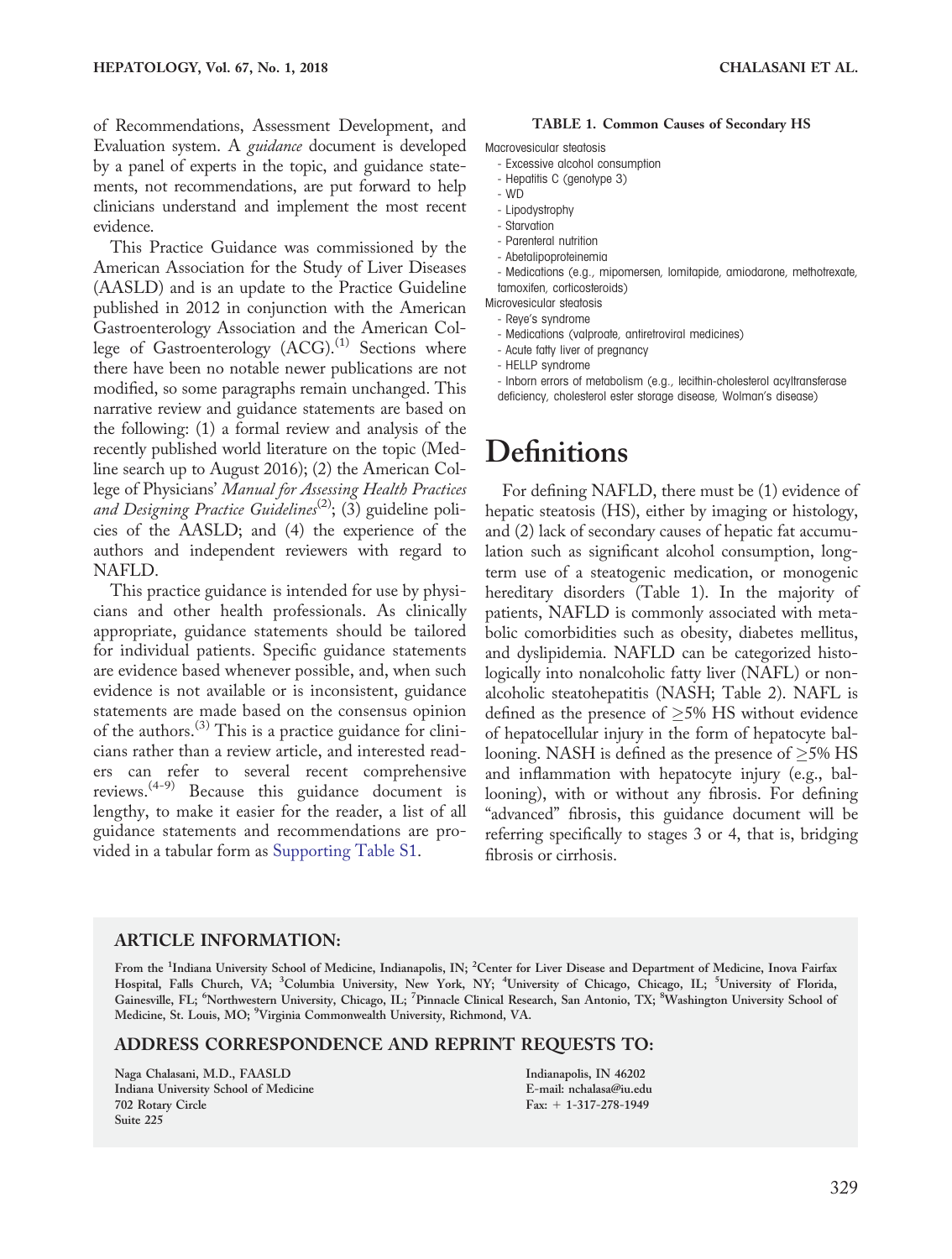#### TABLE 2. NAFLD and Related Definitions

| <b>NAFID</b>             | Encompasses the entire spectrum of FLD in individuals<br>without significant alcohol consumption, ranging from<br>fatty liver to SH to cirrhosis                                                                                         |
|--------------------------|------------------------------------------------------------------------------------------------------------------------------------------------------------------------------------------------------------------------------------------|
| <b>NAFL</b>              | Presence of $>5\%$ HS without evidence of hepatocellular<br>injury in the form of ballooning of the hepatocytes or<br>evidence of fibrosis. The risk of progression to cirrhosis<br>and liver failure is considered minimal.             |
| <b>NASH</b>              | Presence of $>5\%$ HS with inflammation and hepatocyte<br>injury (ballooning) with or without fibrosis. This can pro-<br>gress to cirrhosis, liver failure, and rarely liver cancer.                                                     |
| NASH cirrhosis           | Presence of cirrhosis with current or previous histological<br>evidence of steatosis or SH                                                                                                                                               |
| Cryptogenic<br>cirrhosis | Presence of cirrhosis with no obvious etiology. Patients<br>with cryptogenic cirrhosis are heavily enriched with<br>metabolic risk factors such as obesity and MetS.                                                                     |
| <b>NAS</b>               | An unweighted composite of steatosis, lobular inflammation,<br>and ballooning scores. NAS is a useful tool to measure<br>changes in liver histology in patients with NAFLD in clini-<br>cal trials. Fibrosis is scored separately. (126) |
| SAF score                | A semiquantitative score consisting of steatosis amount,<br>activity (lobular inflammation plus ballooning), and<br>fibrosis. $(130)$                                                                                                    |

## Incidence and Prevalence of NAFLD in the General Population

## INCIDENCE OF NAFLD

There is a paucity of data regarding the incidence of NAFLD in the general population. A few studies have reported incidence of NAFLD from Asian countries, which are briefly summarized below:

- In a study that followed 11,448 subjects for 5 years, incidence of NAFLD documented by ultrasound was  $12\%$  (n = 1,418).<sup>(10)</sup>
- In a study of 635 Nagasaki atomic bomb survivors who were followed for 11.6 years, incidence of NAFLD documented by ultrasound was 19.9 per 1,000 person-years.<sup>(11)</sup>
- In 565 subjects, the incidence of NAFLD at 3-5 years, diagnosed using magnetic resonance (MR) imaging (MRI) and transient elastography (TE), was estimated to be  $13.5\%$  (34 per 1,000 person-years).<sup>(12)</sup>
- In a cohort study, 77,425 subjects free of NAFLD at baseline were followed for an average of 4.5 years. During 348,193.5 person-years of follow-up, 10,340 participants developed NAFLD documented by ultrasound, translating to an incidence rate of 29.7 per  $1,000$  person-years.<sup>(13)</sup>

The incidence rates for NAFLD in the general population of Western countries are even less commonly reported:

- A study from England using International Classification of Diseases, Tenth Revision (ICD-10) codes reported an incidence rate for NAFLD of 29 per 100,000 person-years. Given the inaccuracy of administrative coding such as ICD-10, this study most likely underestimates the true incidence of NAFLD.<sup>(14)</sup>
- A study from Israel reported an incidence rate of 28 per  $1,000$  person-years.<sup> $(15)$ </sup>
- A recent meta-analysis estimated that the pooled regional incidence of NAFLD from Asia to be 52.34 per 1,000 person-years (95% confidence interval [CI], 28.31-96.77) whereas the incidence rate from the West is estimated to be around 28 per 1,000 person-years (95% CI, 19.34-  $40.57$ ).<sup>(16)</sup>

### PREVALENCE OF NAFLD

In contrast to the incidence data, there is a significantly higher number of publications describing the prevalence of NAFLD in the general population. These studies are summarized in a recent metaanalysis of the epidemiology of NAFLD:

- The meta-analysis estimated that the overall global prevalence of NAFLD diagnosed by imaging is around  $25.24\%$  (95% CI, 22.10-28.65).<sup>(16)</sup>
- The highest prevalence of NAFLD is reported from the Middle East (31.79% [95% CI, 13.48- 58.23]) and South America (30.45% [95% CI, 22.74-39.440]) whereas the lowest prevalence rate is reported from Africa (13.48% [5.69-  $28.69$ ]).<sup>(16)</sup>

As described elsewhere, the gold standard for diagnosing NASH remains a liver biopsy. Given that liver biopsy is not feasible in studies of the general population, there is no direct assessment of the incidence or prevalence of NASH. Nevertheless, there have been some attempts to estimate the prevalence of NASH by indirect means.  $(16,17)$  The data regarding the prevalence of NASH in the general population are summarized in the following paragraphs:

 The prevalence of NASH among NAFLD patients who had liver biopsy for a "clinical indication" is estimated to be 59.10% (95% CI,  $47.55 - 69.73$ ).<sup>(16)</sup>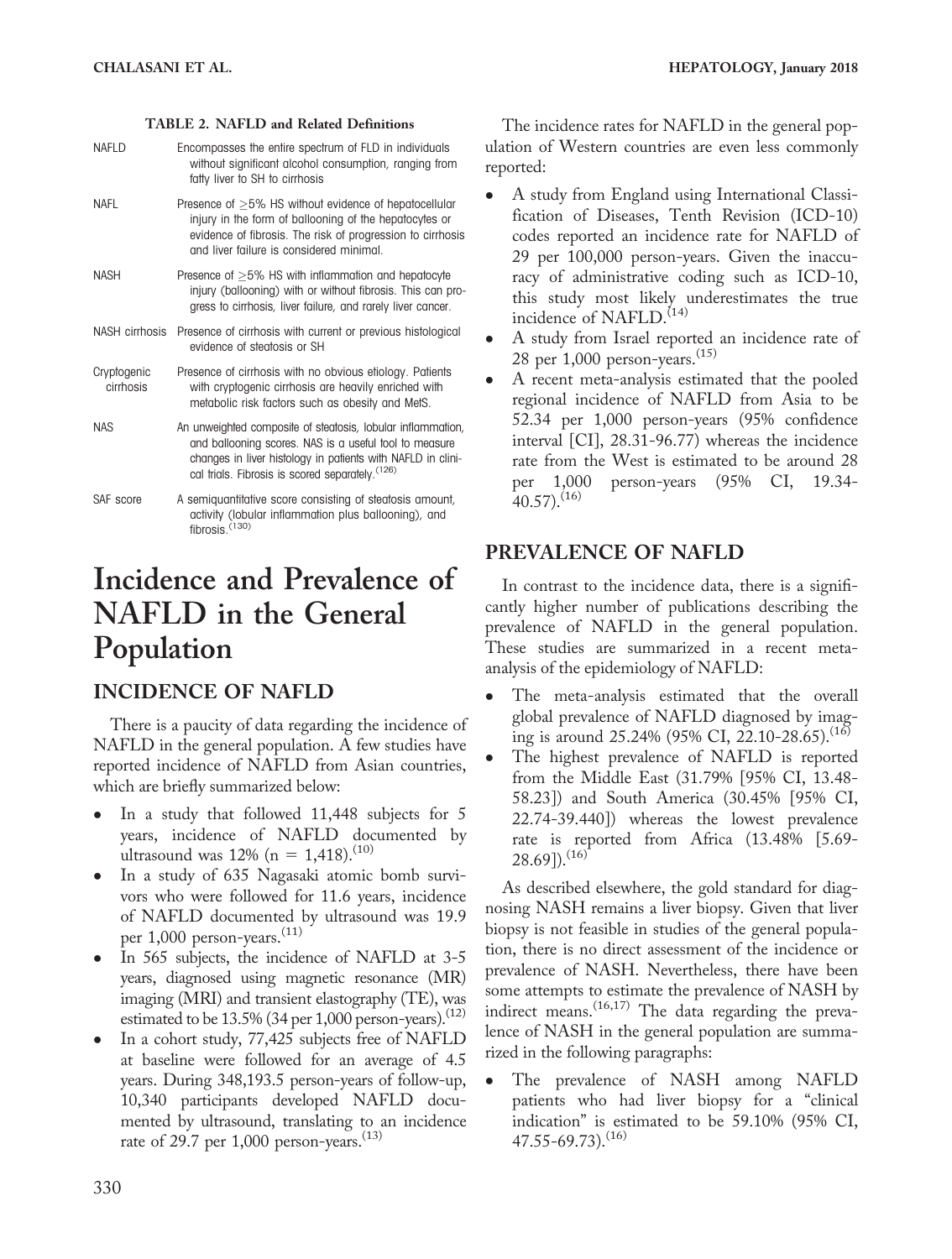- The prevalence of NASH among NAFLD patients who had liver biopsy without a specific "clinical indication" (random biopsy for livingrelated donors, etc.) is estimated from 6.67% (95% CI, 2.17-18.73) to 29.85% (95% CI,  $22.72 - 38.12$ ).<sup>(16)</sup>
- Given these estimates, one estimates that the prevalence of NASH in the general population ranges between 1.5% and 6.45%.<sup>(16)</sup>

## Prevalence of NAFLD in High-Risk Groups

Features of metabolic syndrome (MetS) are not only highly prevalent in patients with NAFLD, but components of MetS also increase the risk of developing<br>NAFLD.<sup>(16,18-20)</sup> This bidirectional association This bidirectional association between NAFLD and components of MetS has been strongly established. In this context, Table 3 provides a list of the established conditions (obesity, type 2 diabetes, hypertension, and dyslipidemia) and emerging conditions (sleep apnea, colorectal cancer, osteoporosis, psoriasis, endocrinopathies, and polycystic ovary syndrome independent of obesity) that are associated with  $NAFLD.$ <sup>(21,22)</sup>

- Obesity (excessive body mass index [BMI] and visceral obesity) is the most common and welldocumented risk factor for NAFLD. In fact, the entire spectrum of obesity, ranging from overweight to obese and severely obese, is associated with NAFLD. In this context, the majority (>95%) of patients with severe obesity undergoing bariatric surgery will have NAFLD.(23,24)
- Type 2 diabetes mellitus (T2DM): There is a very high prevalence of NAFLD in individuals with T2DM. In fact, some studies have suggested that around one third to two thirds of diabetic patients have NAFLD.<sup>(18,25-27)</sup> It is also important to remember the importance of bidirectional association between NAFLD and T2DM. In this context, T2DM and NAFLD can develop almost simultaneously in a patient, which confounds the prevalence of NAFLD in patients with T2DM or the prevalence of T2DM in patients with NAFLD. Nevertheless, this association and its bidirectional causal relationship require additional investigation.<sup>(28)</sup>
- Dyslipidemia: High serum triglyceride (TG) levels and low serum high-density lipoprotein

TABLE 3. Risk Factors Associated With NAFLD

| Common Conditions<br>With Established Association | Other Conditions Associated<br>With NAFLD<br>Hypothyroidism |
|---------------------------------------------------|-------------------------------------------------------------|
| Obesity                                           |                                                             |
| T <sub>2</sub> DM                                 | Obstructive sleep apnea                                     |
| Dyslipidemia                                      | Hypopituitarism                                             |
| Met <sub>S</sub> *                                | Hypogonadism                                                |
| Polycystic ovary syndrome                         | Pancreatoduodenal resection<br>Psoriasis                    |

\*The Adult Treatment Panel III clinical definition of MetS requires the presence of three or more of the following features: (1) waist circumference greater than 102 cm in men or greater than 88 cm in women; (2) TG level 150 mg/dL or greater; (3) HDL cholesterol level less than 40 mg/dL in men and less than 50 mg/dL in women; (4) systolic blood pressure 130 mm Hg or greater or diastolic pressure 85 mm Hg or greater; and (5) fasting plasma glucose level 110 mg/dL or greater.(287)

(HDL) levels are also common in patients with NAFLD. The prevalence of NAFLD in individuals with dyslipidemia attending lipid clinics has been estimated to be  $50\%^{(29,30)}$  In a large, crosssectional study conducted among 44,767 Taiwanese patients who attended a single clinic, the enrollees were stratified into four subgroups based on their total cholesterol to HDL-cholesterol and TG to HDL-cholesterol ratios. The overall prevalence rate of NAFLD was 53.76%; however, the NAFLD prevalence rate for those with the lowest total cholesterol to HDL-cholesterol and TG to HDL-cholesterol ratios was 33.41%, whereas the prevalence rate in the group with the highest ratios was 78.04%.

 Age, sex, and ethnicity: The prevalence of NAFLD may vary according to age, sex, and ethnicity.(31-39) In fact, both the prevalence of NAFLD and stage of liver disease appear to increase with age.  $(34-37)$ 

Although controversial, male sex has been considered a risk factor for NAFLD. Furthermore, the prevalence of NAFLD in men is 2 times higher than in women.(33,34,38)

The issues of ethnicity and its impact on NAFLD have evolved over the years. In fact, initial reports suggested that compared to non-Hispanic whites, Hispanic individuals have a significantly higher prevalence of NAFLD, whereas non-Hispanic blacks have a significantly lower prevalence of NAFLD.<sup>(39)</sup> Although the prevalence of NAFLD among American-Indian and Alaskan-Native populations seem to be lower  $(0.6\text{%-2.2\%})$ , these rates need to be confirmed.<sup> $(31,32)$ </sup> It is intriguing that most of the recent data suggest that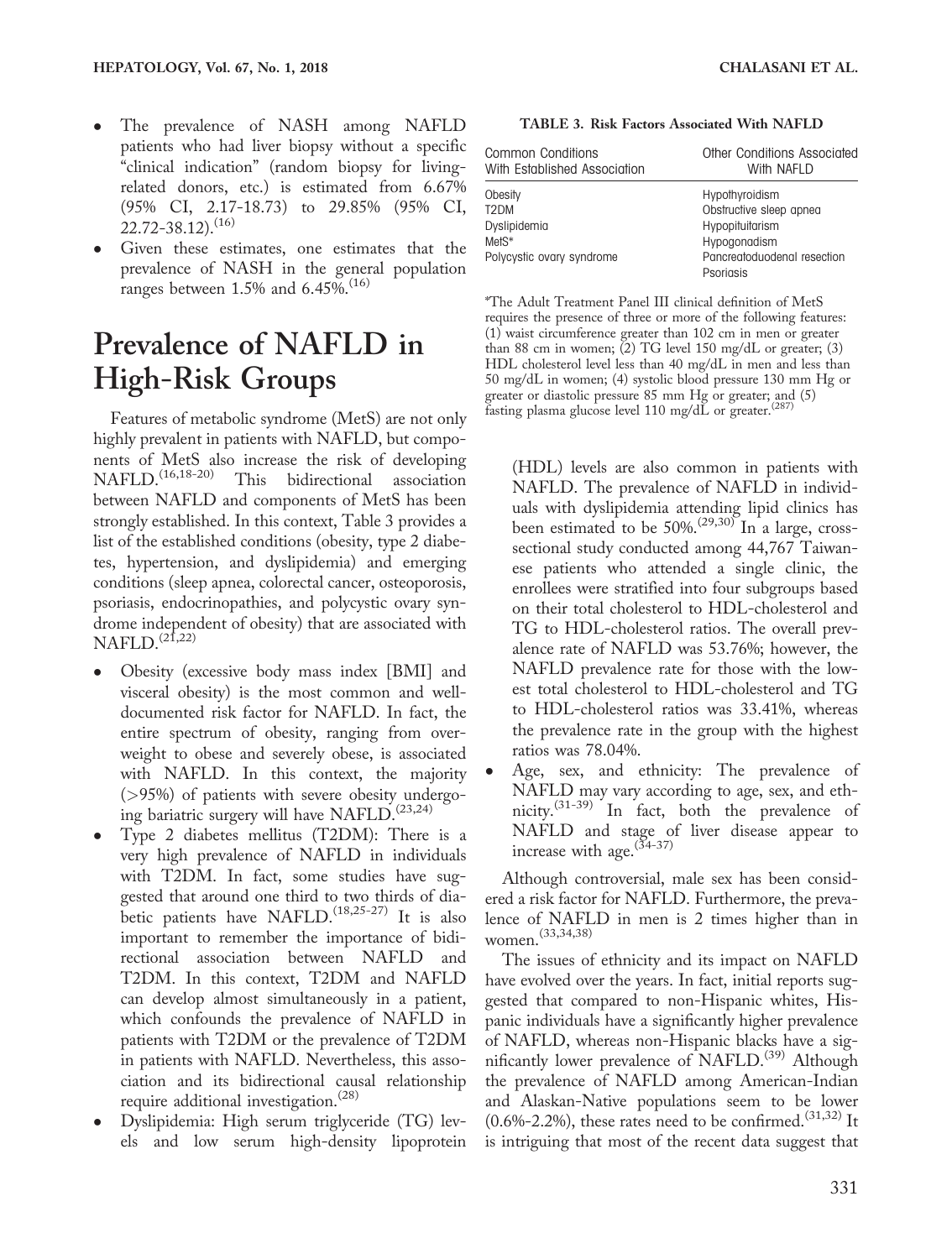the ethnic differences reported for NAFLD may be explained by the genetic variation related to the patatin-like phospholipase domain-containing protein 3 (PNPLA-3) gene.  $(40)$ 

In summary, the incidence of NAFLD varies across the world, ranging from 28.01 per 1,000 person-years (95% CI, 19.34-40.57) to 52.34 per 1,000 personyears (95% CI, 28.31-96.77).

## Natural History and Outcomes of NAFLD

Over the past two decades, studies have reported the natural history of patients with NAFLD.<sup>(1,19,41-52)</sup> There is growing evidence that patients with histological NASH, especially those with some degree of fibrosis, are at higher risk for adverse outcomes such as cirrhosis and liver-related mortality.(1,18,19,41-52) These studies have also shown the following:

- Patients with NAFLD have increased overall mortality compared to matched control populations without NAFLD.<sup>(53,54)</sup>
- The most common cause of death in patients with NAFLD is cardiovascular disease (CVD), independent of other metabolic comorbidities.
- Although liver-related mortality is the 12th leading cause of death in the general population, it is the second or third cause of death among patients with NAFLD.<sup>(55)</sup>
- Cancer-related mortality is among the top three causes of death in subjects with NAFLD.<sup>(55)</sup>
- Patients with histological NASH have an increased liver-related mortality rate.<sup>(56,57)</sup>
- In a recent meta-analysis, liver-specific and overall mortality rates among NAFLD and NASH were determined to be 0.77 per 1,000 (range, 0.33-1.77) and 11.77 per 1,000 person-years (range, 7.10-19.53) and 15.44 per 1,000 (range, 11.72-20.34) and 25.56 per 1,000 person-years (range,  $6.29 - 103.80$ ), respectively.<sup>(16)</sup>
- The incidence risk ratios for liver-specific and overall mortality for NAFLD were also determined to be 1.94 (range, 1.28-2.92) and 1.05 (range,  $0.70$ -1.56), respectively.<sup>(16)</sup>
- The most important histological feature of NAFLD associated with long-term mortality is fibrosis; specifically, zone 3 sinusoidal fibrosis plus periportal fibrosis (stage 2) to advanced (bridging fibrosis [stage 3] or cirrhosis [stage 4]).

These are independently predictive of liverrelated mortality.(44,58,59)

- NAFLD is now considered the third-most common cause of hepatocellular carcinoma (HCC) in the United States, likely attributed to the enormous number of patients with the condition.<sup>(60)</sup> Given the growing epidemic of obesity, the incidence of NAFLD-related HCC has been shown to increase at a 9% annual rate. $(61)$
- Patients with NAFLD-related HCC are older, have a shorter survival time, more often have heart disease, and are more likely to die from their primary liver cancer than other HCC patients.<sup>(60)</sup>
- Around 13% of HCC reported from a study of patients from the Veteran Administration did not have cirrhosis. Among other factors, having NAFLD was independently associated with HCC in the absence of cirrhosis. This study confirms past small reports of HCC in NAFLD patients without cirrhosis.<sup>(62)</sup>
- It is important to recognize that most patients with cryptogenic cirrhosis may have what is considered "burned out" NAFLD.<sup>(63)</sup> This particular group of patients with cryptogenic cirrhosis have a disproportionately high prevalence of metabolic risk factors (T2DM, obesity, and MetS) that resemble patients with NAFLD, but the pathological assessment seldom reports histological features consistent with NASH or even steatosis in the presence of cirrhosis.<sup> $(63,64)$ </sup>

## Important Outcomes in Patients With NAFLD

One of the important surrogates for advanced liver disease is documentation of progressive hepatic fibrosis (HF). In the recent meta-analysis, HF progression in patients with histological NASH at baseline showed a mean annual fibrosis progression rate of 0.09 (95% CI,  $0.06 - 0.12$ .<sup>(16)</sup> Several studies investigated the natural history of NASH cirrhosis in comparison to patients with hepatitis C cirrhosis.<sup>(9,65,66)</sup> One large, prospective, U.S.-based study observed a lower rate of decompensation and mortality in patients with NASH cirrhosis as compared to patients with hepatitis C cirrhosis.<sup>(65)</sup> However, a more recent international study of 247 NAFLD patients with advanced fibrosis (bridging fibrosis and cirrhosis) followed over a mean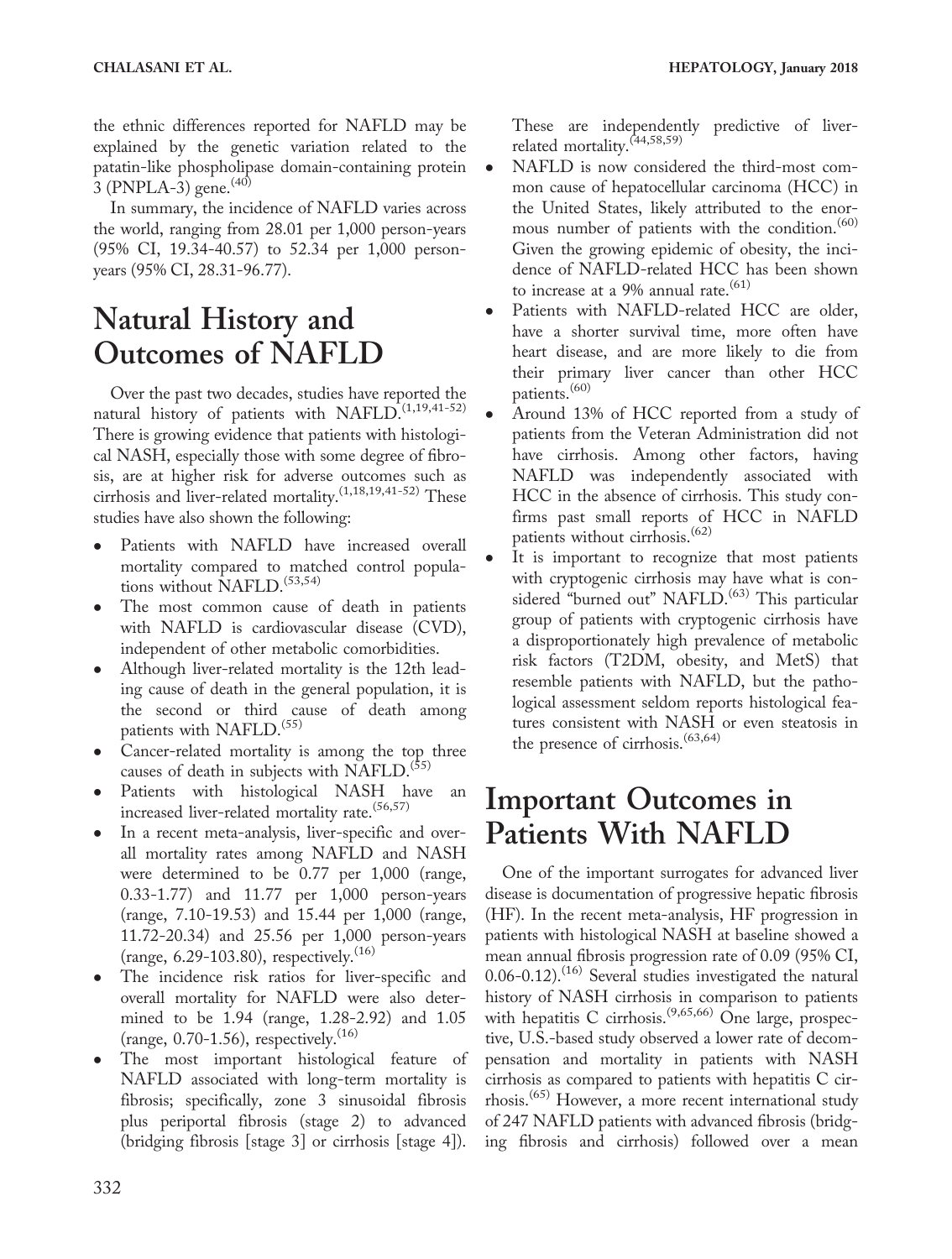duration of 85.6  $\pm$  54.5 months showed an overall 10year survival of 81.5%—a survival rate not different from matched patients with hepatitis  $C$  cirrhosis.<sup>(1)</sup> This is confirmed with increasing numbers of patients with NAFLD presenting with HCC or requiring liver transplantation (LT). In fact, NASH is now ranked as the second-most common cause of LT and will likely overtake hepatitis as the number one cause of LT in the future, as more hepatitis C virus (HCV) patients are treated with highly curative antiviral regimens.<sup> $(9,67)$ </sup>

As noted previously, another important, long-term outcome of liver disease is the development of HCC. The current HCC incidence rate among NAFLD patients was determined to be 0.44 (range, 0.29-0.66) per 1,000 person-years.<sup>(16)</sup> In another study of patients with HCC, 54.9% of the HCC cases were related to HCV, 16.4% to alcoholic liver disease, 14.1% were related to NAFLD, and 9.5% to hepatitis B virus. However, it is estimated that the risk for developing HCC in NAFLD patients without cirrhosis is very small given the extremely large number of patients with NAFLD without cirrhosis within the general population.(61)

## Alcohol Consumption and Definition of NAFLD

By definition, NAFLD indicates the lack of evidence for ongoing or recent consumption of significant amounts of alcohol. However, the precise definition of significant alcohol consumption in patients with suspected NAFLD is uncertain. A consensus meeting recommended that, for NASH clinical trials candidate eligibility purposes, significant alcohol consumption be defined as >21 standard drinks per week in men and >14 standard drinks per week in women over a 2-year period preceding baseline liver histology.<sup>(68)</sup> According to the National Institute on Alcohol Abuse and Alcoholism (NIAAA), a standard alcoholic drink is any drink that contains about 14 g of pure alcohol.<sup> $(69)$ </sup> Unfortunately, the definition of significant alcohol consumption in published NAFLD literature has been inconsistent.(70)

#### Guidance Statement:

1. Ongoing or recent alcohol consumption >21 standard drinks on average per week in men and  $>$ 14 standard drinks on average per week in women is a reasonable threshold for significant alcohol consumption when evaluating patients with suspected NAFLD.

### EVALUATION OF INCIDENTALLY DISCOVERED HEPATIC STEATOSIS (HS)

Some patients undergoing thoracic and abdominal imaging for reasons other than liver symptoms, signs, or abnormal biochemistry may demonstrate unsuspected HS. A recent study showed that 11% of patients with incidentally discovered HS may be at high risk for advanced hepatic fibrosis based on the calculated NAFLD fibrosis score (NFS). $^{(71)}$  However, the natural history and optimal diagnostic and management strategies for this patient population have not been investigated.

#### Guidance Statements:

2. Patients with unsuspected HS detected on imaging who have symptoms or signs attributable to liver disease or have abnormal liver chemistries should be evaluated as though they have suspected NAFLD and worked up accordingly.

3. Patients with incidental HS detected on imaging who lack any liver-related symptoms or signs and have normal liver biochemistries should be assessed for metabolic risk factors (e.g., obesity, diabetes mellitus, or dyslipidemia) and alternate causes for HS such as significant alcohol consumption or medications.

## Screening for NAFLD in Primary Care, Diabetes, and Obesity Clinics

It can be argued that there should be systematic screening for NAFLD, at least among higher-risk individuals with diabetes or obesity. For example, not only do patients with type 2 diabetes have higher prevalence of NAFLD, but the available evidence suggests higher prevalence of NASH and advanced stages of fibrosis among type 2 diabetes patients.<sup> $(72-74)$ </sup> However, there are significant gaps in our knowledge regarding the diagnosis, natural history, and treatment of NAFLD. A recent, cost-effective analysis using a Markov model suggested that screening for NASH in individuals with diabetes is not cost-effective at present, because of disutility associated with available treatment.<sup> $(75)$ </sup> Given that liver biochemistries can be normal in patients with NAFLD, they may not be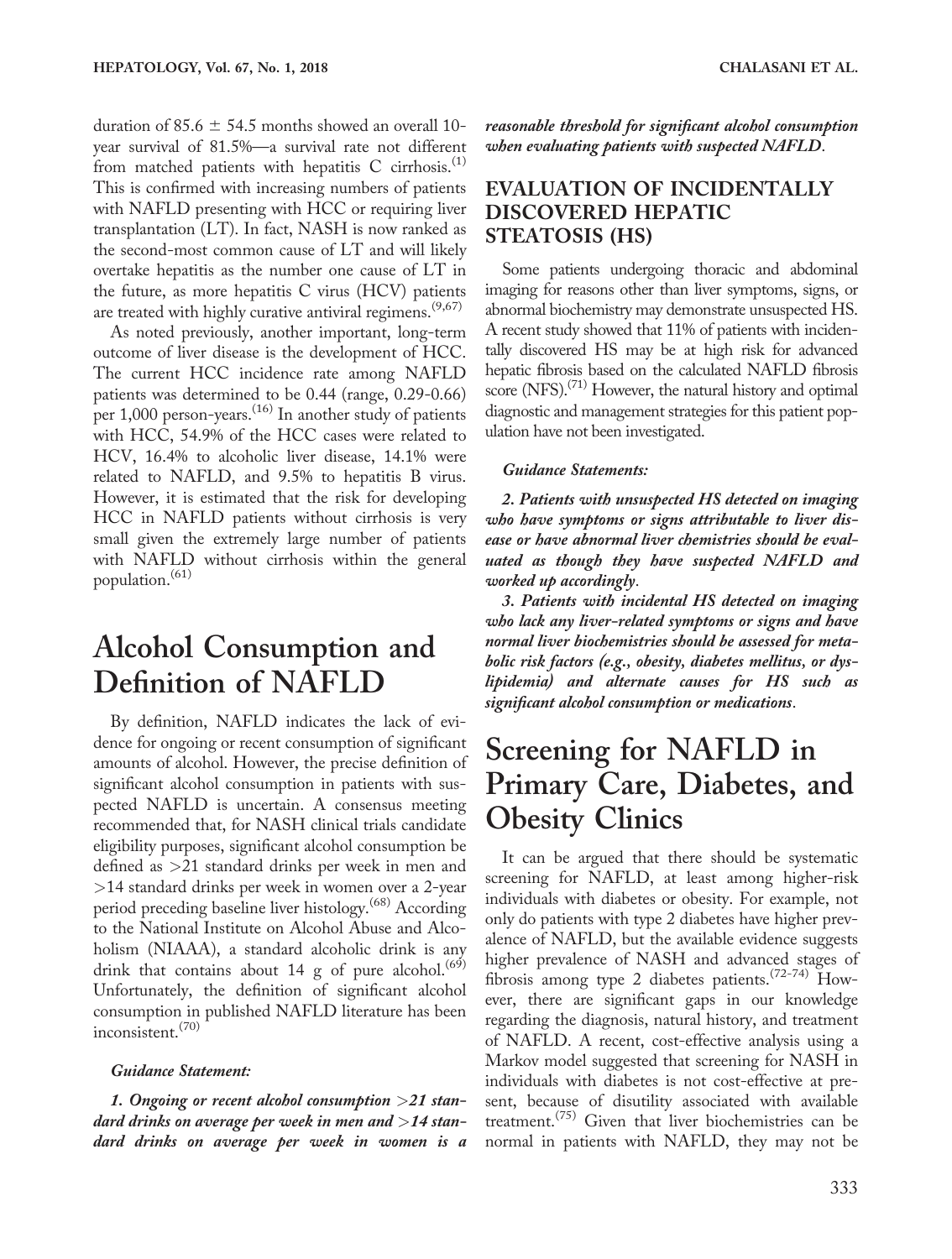sufficiently sensitive to serve as screening tests, whereas liver ultrasound or TE are potentially more sensitive, but their utility as screening tools is unproven. Some experts recently have called for "vigilance" for chronic liver disease (CLD) in patients with type 2 diabetes, but not routine screening.<sup>(76)</sup>

#### Guidance Statements:

4. Routine Screening for NAFLD in high-risk groups attending primary care, diabetes, or obesity clinics is not advised at this time because of uncertainties surrounding diagnostic tests and treatment options, along with lack of knowledge related to long-term benefits and cost-effectiveness of screening.

5. There should be a high index of suspicion for NAFLD and NASH in patients with type 2 diabetes. Clinical decision aids such as NFS or fibrosis-4 index (FIB-4) or vibration controlled transient elastography (VCTE) can be used to identify those at low or high risk for advanced fibrosis (bridging fibrosis or cirrhosis).

### SCREENING OF FAMILY MEMBERS

Several studies suggest familial clustering of NAFLD.(77-80) In a retrospective cohort study, Willner et al. observed that 18% of patients with NASH have a similarly affected first-degree relative.<sup> $(80)$ </sup> In a familial aggregation study of overweight children with and without NAFLD, after adjusting for age, sex, race, and BMI, the heritability of MR-measured liver fat fraction was 0.386, and fatty liver was present in 18% of family members of children with NAFLD in the absence of elevated alanine aminotransferase  $(ALT)$  and obesity.<sup> $(81)$ </sup> Data reporting the heritability of NAFLD have been highly variable, ranging from no detectable heritability, in a large Hungarian twin cohort, to nearly universal heritability, in a study of obese adolescents.<sup>(77,82,83)</sup> In an ongoing, wellcharacterized cohort of community-dwelling twins in California, using MRI to quantify steatosis and fibrosis, both steatosis and fibrosis correlated between monozygotic, but not dizygotic, twin pairs, and, after multivariable adjustment, the heritability of HS and HF was 0.52 (95% CI, 0.31-0.73;  $P < 1.1 \times 10^{-11}$ ) and 0.50 (95% CI, 0.28-0.72;  $P < 6.1 \times 10^{-1}$ ), respectively.<sup>(84)</sup>

#### Guidance Statement:

6. Systematic screening of family members for NAFLD is not recommended currently.

## Initial Evaluation of the Patient With Suspected NAFLD

The diagnosis of NAFLD requires that (1) there is HS by imaging or histology, (2) there is no significant alcohol consumption, (3) there are no competing etiologies for HS, and (4) there are no coexisting causes of CLD.

Common alternative causes of HS are significant alcohol consumption, hepatitis C, medications, parenteral nutrition, Wilson's disease (WD), and severe malnutrition (Table 1). When evaluating a patient with newly suspected NAFLD, it is important to exclude coexisting etiologies for CLD, including hemochromatosis, autoimmune liver disease, chronic viral hepatitis, alpha-1 antitrypsin deficiency, WD, and drug-induced liver injury.

Serological evaluation can uncover laboratory abnormalities in patients with NAFLD that do not always reflect the presence of another liver disease. Two examples of this are elevated serum ferritin and autoimmune antibodies. Mildly elevated serum ferritin is a common feature of NAFLD that does not necessarily indicate hepatic iron overload, though it can impact disease progression. Although the data are somewhat conflicting, serum ferritin  $>1.5$  upper limit of normal (ULN) was associated with more advanced fibrosis in a retrospective cohort of 628 adults.(85) If serum ferritin and transferrin saturation are elevated in a patient with suspected NAFLD, genetic hemochromatosis should be excluded. Mutations in the HFE gene occur with variable frequency in patients with NAFLD, and the clinical significance is unclear.<sup>(86)</sup> Liver biopsy should be considered in the setting of high ferritin and a high iron saturation to determine the presence or extent of hepatic iron accumulation and to exclude significant hepatic injury in a patient with suspected NAFLD. Low titers of serum autoantibodies, particularly antismooth muscle and antinuclear antibodies, are common in patients with NAFLD and are generally considered to be an epiphenomenon of no clinical consequence, though they often require liver biopsy to exclude autoimmune disease. In a study of 864 wellcharacterized NAFLD subjects from the NASH Clinical Research Network (NASH CRN), significant elevations in serum autoantibodies (antinuclear antibodies >1:160 or antismooth muscle antibodies >1:40) were present in 21% and were not associated with more advanced disease or atypical histological features.(87)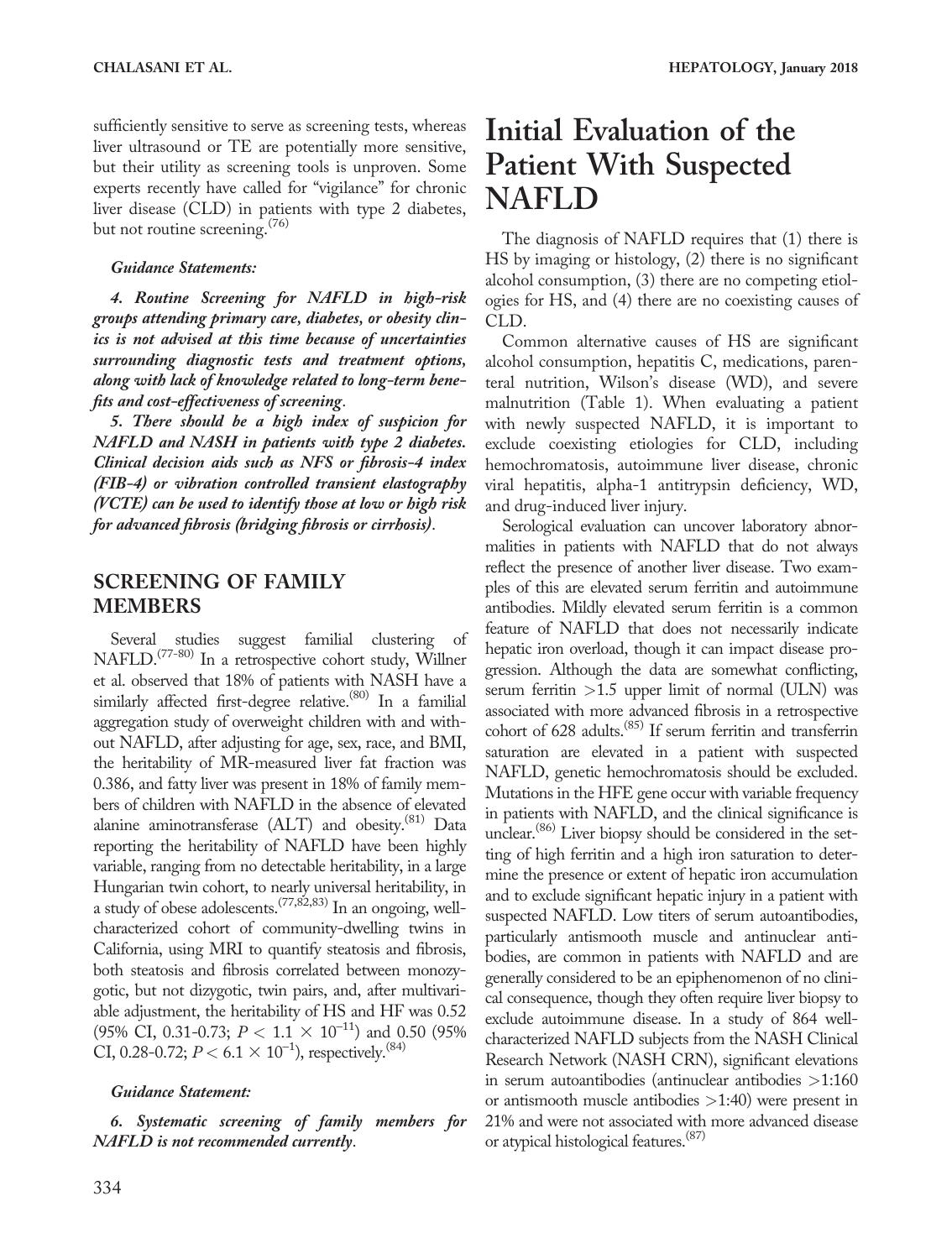While other diseases are being excluded, history should be carefully taken for the presence of commonly associated comorbidities, including central obesity, hypertension, dyslipidemia, diabetes or insulin resistance (IR), hypothyroidism, polycystic ovary syndrome, and obstructive sleep apnea.

#### Guidance Statements:

7. When evaluating a patient with suspected NAFLD, it is essential to exclude competing etiologies for steatosis and coexisting common CLD.

8. In patients with suspected NAFLD, persistently high serum ferritin, and increased iron saturation, especially in the context of homozygote or heterozygote C282Y HFE mutation, a liver biopsy should be considered.

9. High serum titers of autoantibodies in association with other features suggestive of autoimmune liver disease  $(>5$  ULN aminotransferases, high globulins, or high total protein to albumin ratio) should prompt a work-up for autoimmune liver disease.

10. Initial evaluation of patients with suspected NAFLD should carefully consider the presence of commonly associated comorbidities such as obesity, dyslipidemia, IR or diabetes, hypothyroidism, polycystic ovary syndrome, and sleep apnea.

## Noninvasive Assessment of Steatohepatitis and Advanced Fibrosis in NAFLD

The natural history of NAFLD is fairly dichotomous—NAFL is generally benign, whereas NASH can progress to cirrhosis, liver failure, and liver cancer. Liver biopsy is currently the most reliable approach for identifying the presence of steatohepatitis (SH) and fibrosis in patients with NAFLD, but it is generally acknowledged that biopsy is limited by cost, sampling error, and procedure-related morbidity and mortality. Serum aminotransferase levels and imaging tests, such as ultrasound, computed tomography (CT), and MR, do not reliably reflect the spectrum of liver histology in patients with NAFLD. Therefore, there has been significant interest in developing clinical prediction rules and noninvasive biomarkers for identifying SH in patients with NAFLD, but their detailed discussion is beyond the scope of this practice guidance.<sup>(47)</sup>

### NONINVASIVE QUANTIFICATION OF HEPATIC STEATOSIS (HS) IN NAFLD

Some studies suggest that degree of steatosis may predict the severity of histological features (e.g., ballooning and SH)<sup>(88)</sup> and the incidence and prevalence of diabetes in patients with NAFLD.<sup>(89-91)</sup> MR imaging, either by spectroscopy<sup>(92)</sup> or by proton density fat fraction,<sup>(93,94)</sup> is an excellent noninvasive modality for quantifying HS and is being widely used in NAFLD clinical trials.<sup>(95)</sup> The use of TE to obtain continuous attenuation parameters is a promising tool for quantifying hepatic fat in an ambulatory setting.<sup> $(74,96)$ </sup> However, the utility of noninvasively quantifying HS in patients with NAFLD in routine clinical care is limited.

### NONINVASIVE PREDICTION OF STEATOHEPATITIS (SH) IN PATIENTS WITH NAFLD

The presence of MetS is a strong predictor for the presence of SH in patients with NAFLD.<sup>(47,97-100)</sup> Although NAFLD is highly associated with components of MetS, the presence of increasing an number of metabolic diseases, such as IR, type 2 diabetes, hypertension dyslipidemia, and visceral obesity, seems to increase the risk of progressive liver disease.  $(16,18,41)$ Therefore, patients with NAFLD and multiple risk factors such as T2DM and hypertension are at the highest risk for adverse outcomes.<sup>(20,101)</sup> Circulating levels of cytokeratin-18 fragments have been investigated extensively as novel biomarkers for the presence of SH in patients with NAFLD.(47,102,103) This test is currently not available in a clinical care setting.

### NONINVASIVE ASSESSMENT OF ADVANCED FIBROSIS IN PATIENTS WITH NAFLD

The commonly investigated noninvasive tools for the presence of advanced fibrosis in NAFLD include clinical decision aids (e.g., NAFLD fibrosis score, FIB-4 index, aspartate aminotransferase [AST] to platelet ratio index [APRI]), serum biomarkers (Enhanced Liver Fibrosis [ELF] panel, Fibrometer, FibroTest, and Hepascore), or imaging (eg, TE, MR elastography [MRE], acoustic radiation force impulse imaging, and supersonic shear wave elastography).<sup>(104)</sup>

The NFS is based on six readily available variables (age, BMI, hyperglycemia, platelet count, albumin,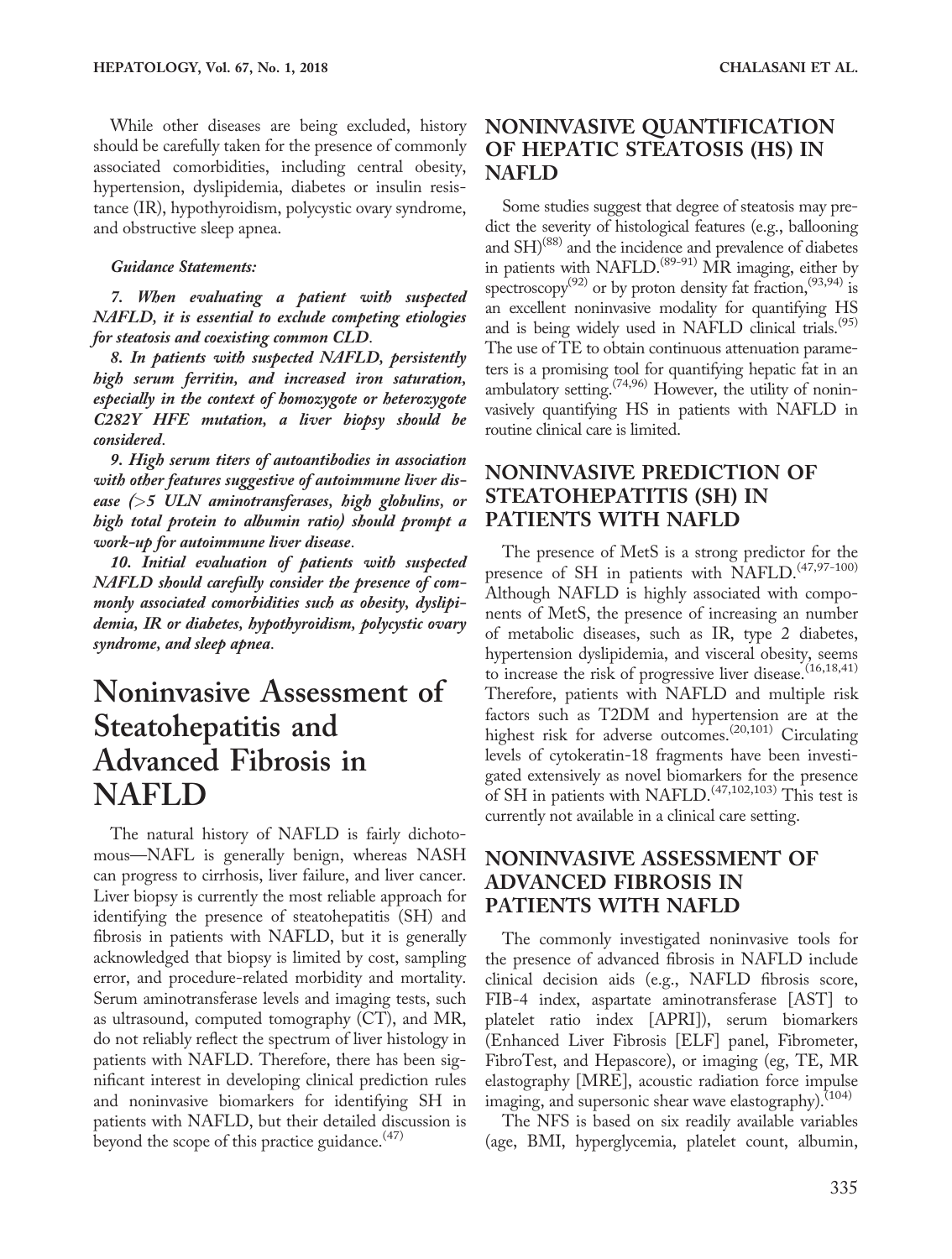and AST/ALT ratio) and is calculated using the published formula [\(http://gihep.com/calculators/hepatol](http://gihep.com/calculators/hepatology/nafld-fibrosis-score/)[ogy/nafld-fibrosis-score/\)](http://gihep.com/calculators/hepatology/nafld-fibrosis-score/). In a meta-analysis of 13 studies consisting of  $3,064$  patients,<sup> $(47)$ </sup> the NFS had an area under the receiver operating curve (AUROC) of 0.85 for predicting advanced fibrosis (i.e., bridging fibrosis with nodularity or cirrhosis). A score  $\langle -1.455 \rangle$ had 90% sensitivity and 60% specificity to exclude advanced fibrosis, whereas a score >0.676 had 67% sensitivity and 97% specificity to identify the presence of advanced fibrosis. FIB-4 index ([http://gihep.com/](http://gihep.com/calculators/hepatology/fibrosis-4-score/) [calculators/hepatology/fibrosis-4-score/\)](http://gihep.com/calculators/hepatology/fibrosis-4-score/) is an algorithm based on platelet count, age, AST, and ALT that offers dual cut-off values (patients with score <1.45 are unlikely, whereas patients with score >3.25 are likely to have advanced fibrosis).<sup> $(104)$ </sup> A recent study that compared various risk scores and elastography (MR as well as TE) against liver histology showed that NFS and FIB-4 were (1) better than other indices such as BARD, APRI, and AST/ALT ratio and (2) as good as MRE for predicting advanced fibrosis in patients with biopsy-proven NAFLD.<sup>(105)</sup>

The ELF panel consists of plasma levels of 3 matrix turnover proteins (hyaluronic acid, tissue inhibitor of metalloproteinase 1, and N-terminal procollagen IIIpeptide) had an AUROC of 0.90 with 80% sensitivity and 90% specificity for detecting advanced fibrosis (bridging fibrosis or cirrhosis).<sup> $(106)$ </sup> This panel has been recently approved for commercial use in Europe, but is not available for clinical use in the United States.

VCTE (FibroScan), which measures liver stiffness noninvasively, was recently approved by the U.S. Food and Drug Administration (FDA) for use in both adults and children with liver diseases. Two recent studies investigated the performance of VCTE in patients with suspected NAFLD using an M probe. Tapper et al. reported on the performance of VCTE in 164 patients with biopsy-proven NAFLD (median BMI,  $32.2 \text{ kg/m}^2$ ) from the United States.<sup>(107,108)</sup> The optimal liver stiffness measurement cutoff for advanced fibrosis was 9.9 kilopascals with 95% sensitivity and 77% specificity. The AUROC for detecting advanced fibrosis was 0.93 (95% CI, 0.86-0.96). Interestingly, in 27% of the participants the VCTE yielded unreliable results.(107) Imajo et al. reported on the performance of VCTE using an with M probe in 142 Japanese patients with biopsy-proven NAFLD (mean BMI, 28.1 kg/m<sup>2</sup>).<sup>(108)</sup> The failure rate for VCTE in this cohort was 10.5%. The AUROC for VCTE for identifying advanced fibrosis (bridging fibrosis and cirrhosis) was 0.88 (95% CI, 0.79-0.97). The NASH CRN

recently reported its experience with VCTE in 511 patients with biopsy-proven NAFLD (mean BMI,  $33.6 \text{ kg/m}^2$ ) across eight clinical centers in the United States, using a machine-guided protocol with either an  $M + or XL + probe.<sup>(109)</sup> Failure rate for obtaining a$ reliable liver stiffness measurement was 2.6%. MRE is excellent for identifying varying degrees of fibrosis in patients with NAFLD. $^{(110,111)}$  In the study by Imajo et al., MRE performed better than VCTE for identifying fibrosis stage 2 or above, but they both performed equally well in identifying fibrosis stage 3 or above (i.e., bridging fibrosis). AUROCs for TE and MRE were 0.88 and 0.89, respectively.

Recent genome-wide association studies have associated several genetic polymorphisms, notably PNPLA-3 variants, with SH and advanced fibrosis in patients with NAFLD.<sup>(112-121)</sup> However, testing for these genetic variants in routine clinical care is currently not advocated.

#### Guidance Statements:

11. In patients with NAFLD, MetS predicts the presence of SH, and its presence can be used to target patients for a liver biopsy.

12. NFS or FIB-4 index are clinically useful tools for identifying NAFLD patients with higher likelihood of having bridging fibrosis (stage 3) or cirrhosis (stage 4).

13. VCTE or MRE are clinically useful tools for identifying advanced fibrosis in patients with NAFLD.

## When to Obtain a Liver Biopsy in Patients With NAFLD

Liver biopsy remains the gold standard for characterizing liver histological alterations in patients with NAFLD. However, biopsy is expensive, requires expertise for interpretation, and carries some morbidity and very rare mortality risk. Thus, it should be performed in those who would benefit the most from diagnostis, therapeutic guidance, and prognostic information.

#### Guidance Statements:

14. Liver biopsy should be considered in patients with NAFLD who are at increased risk of having SH and/or advanced fibrosis.

15. The presence of MetS, NFS or FIB-4, or liver stiffness measured by VCTE or MRE may be used for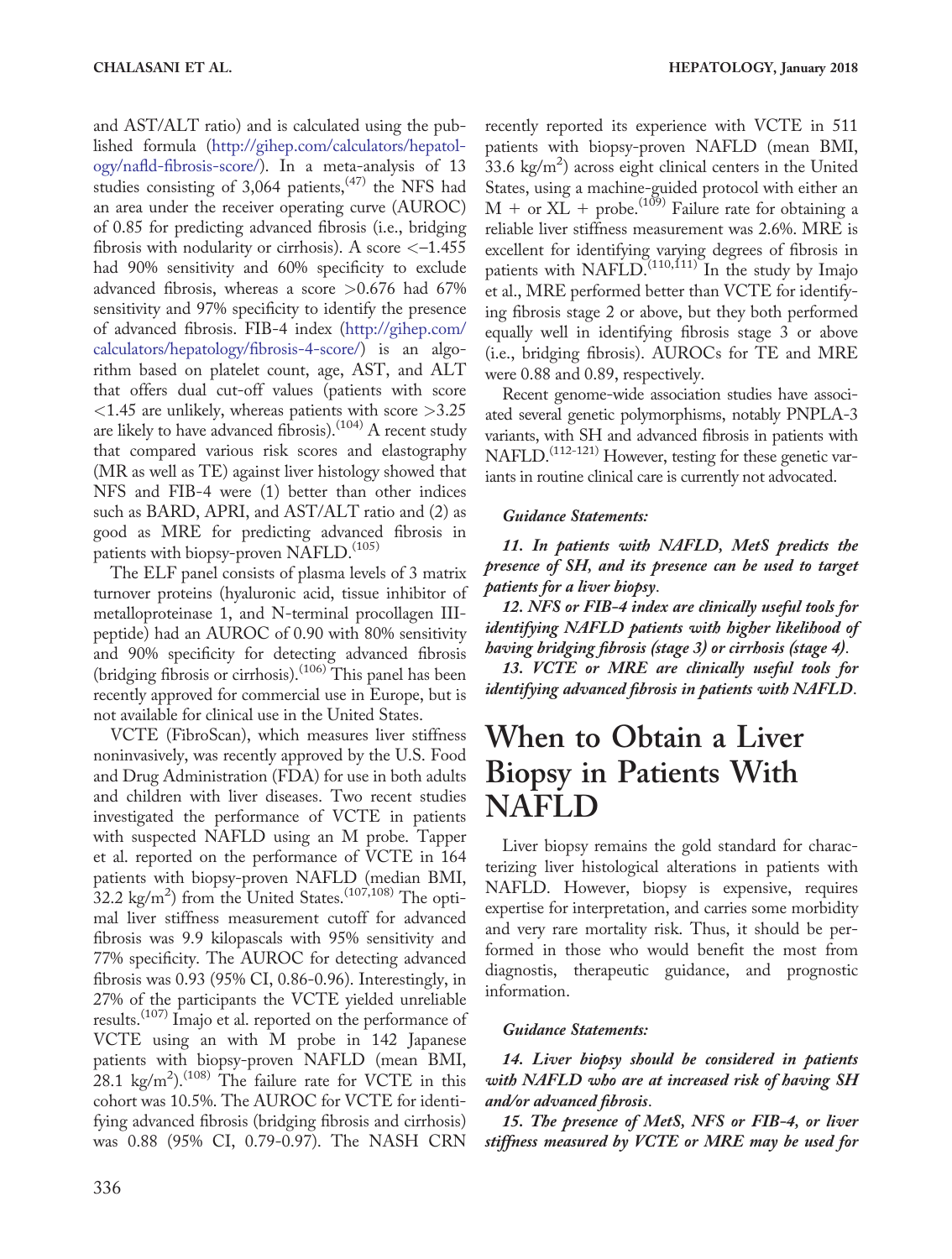identifying patients who are at risk for SH and/or advanced fibrosis.

16. Liver biopsy should be considered in patients with suspected NAFLD in whom competing etiologies for HS and the presence and/or severity of coexisting CLDs cannot be excluded without a liver biopsy.

## Histopathology of Adult NAFLD

The histopathological features of adult NAFLD are prototypic, regardless of underlying pathogenesis, with the exception of severe alcoholic hepatitis, which has lesions not shared by severe  $NASH$ .<sup> $(122)$ </sup> The goals for histopathological evaluation of liver biopsy in a subject with suspected NAFLD include confirming or excluding the diagnosis and providing commentary on severity of the disease. It is currently the standard to report grade (necroinflammatory "activity") separately from stage, which comments on location of abnormal collagen deposition and architectural remodeling, that is, "fibrosis." The following diagnostic categories for NAFLD have been utilized by the NASH CRN: Not NAFLD (<5% steatosis, by definition); NAFL, not NASH ( $\geq$ 5% steatosis, with or without lobular and portal inflammation); Borderline steatohepatitis, zone 3 or Borderline steatohepatitis, zone 1 (most, but not all criteria for SH present, with accentuation of steatosis or injury in zone 3 or zone 1, respectively); and Definite steatohepatitis (all criteria present, including steatosis, hepatocellular ballooning, and lobular inflammation).<sup>(123)</sup> Any of these diagnostic categories, including Not NAFLD, may have no fibrosis or any amount of fibrosis up to cirrhosis. Specifically, stage 1 is zone 3 (perivenular), perisinusoidal, or periportal fibrosis; stage 2 is both zone 3 and periportal fibrosis; stage 3 is bridging fibrosis with nodularity; and stage 4 is cirrhosis.

Histopathological features of NAFLD in children may differ from those in adult NAFLD, particularly in younger years: Steatosis may be more abundant, or accentuated in zone 1 hepatocytes, and inflammation and fibrosis may be concentrated in portal tracts initially. Ballooning is less frequent.<sup>(124-126)</sup> Interested readers may refer to other recent publications for detailed description of pathological features of fatty liver disease (FLD) in adults and children.<sup>(126,127)</sup>

There are two systems for semiquantitative assessment of necroinflammatory lesions in NAFLD: NAFLD Activity Score (NAS) from the NASH CRN(128) and Steatosis Activity Fibrosis (SAF) from the European Fatty Liver Inhibition of Progression Consortium.(129,130) Both utilize the lesions stated above, but exact criteria and stated goals for utilization differ. The former was developed as a method of comparing biopsies in clinical trials, but stands separately from a pattern-based diagnosis; the latter utilizes the score for diagnosis as well as for use in clinical trials. Clinicians and pathologists benefit from familiarity with understanding the details of these systems before implementation. Even though NAFLD and NASH result in diffuse parenchymal involvement, as with other forms of chronic liver injury, there is wellrecognized regional variability. Sampling "error," however, remains a concern for diagnosis<sup>(131)</sup> and for clinical trials with histologically based entry criteria and outcomes. Approaches to lessen the effects of sampling error include large needle size (e.g., 2-3 cm in length and 16 gauge)<sup>(132-134)</sup> and at least one core biopsy.<sup>(133)</sup> The study by Vuppalanchi et al.<sup>(133)</sup> noted that a diagnosis of definite NASH was more common with two cores, in biopsies  $\geq$ 25 mm and when a single expert pathologist read a biopsy twice.

#### Guidance Statements:

17. Clinically useful pathology reporting should include a distinction between NAFL (steatosis), NAFL with inflammation, and NASH (steatosis with lobular and portal inflammation and hepatocellular ballooning). A comment on severity (mild, moderate, or severe) may be useful. Specific scoring systems such as  $N\!A\!S^{(128)}$ and/or  $\widetilde{SAF}^{(128,129)}$  may be used as deemed appropriate.

18. The presence or absence of fibrosis should be described. If present, a further statement related to location, amount, and parenchymal remodeling is warranted.

## Management of Patients With NAFLD

### WHOM TO TREAT

The management of NAFLD should consist of treating liver disease as well as the associated metabolic comorbidities such as obesity, hyperlipidemia, IR, and T2DM. Given that patients with NAFLD without SH or any fibrosis have excellent prognosis from a liver standpoint, pharmacological treatments aimed primarily at improving liver disease should generally be limited to those with biopsy-proven NASH and fibrosis.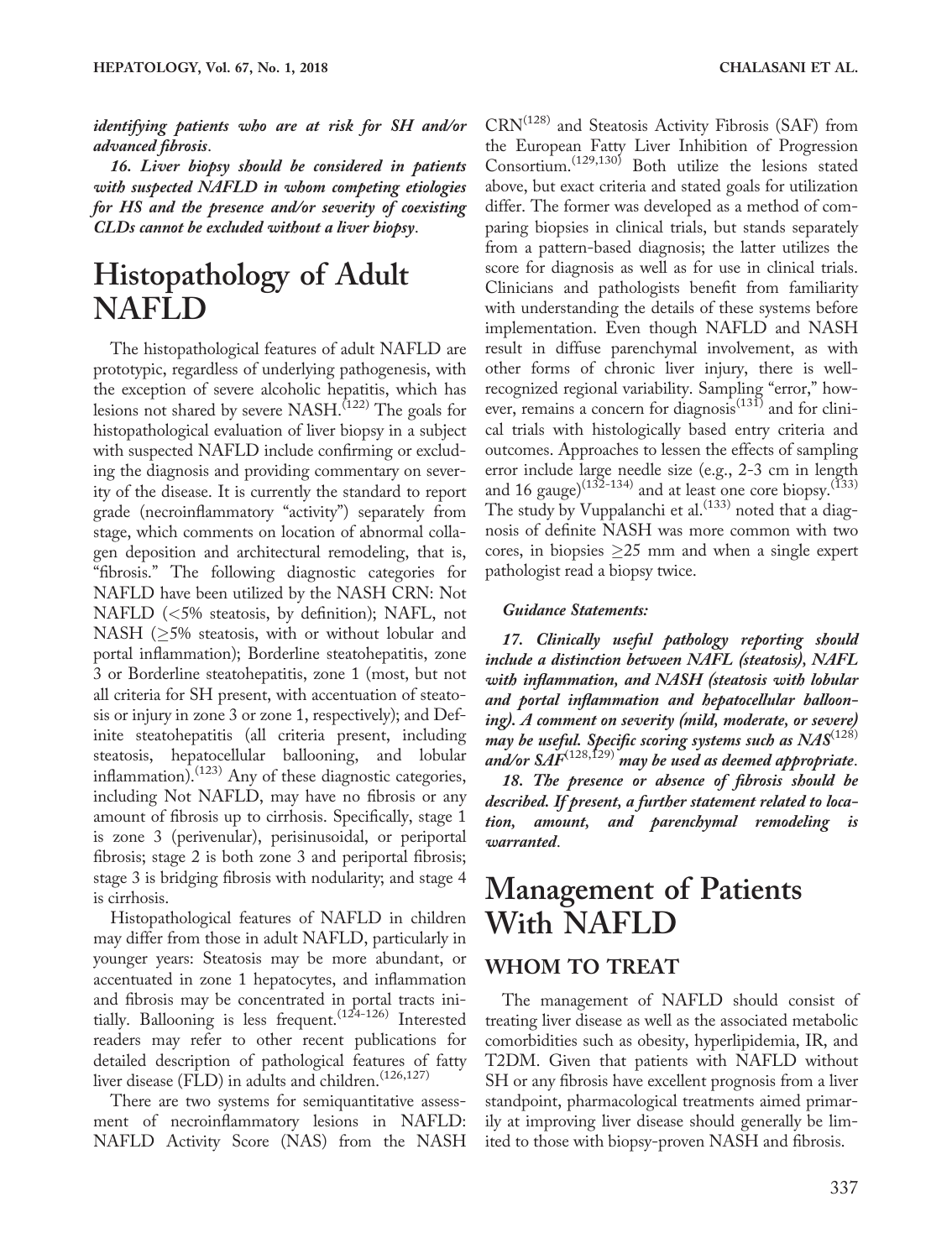#### Guidance Statement:

19. Pharmacological treatments aimed primarily at improving liver disease should generally be limited to those with biopsy-proven NASH and fibrosis.

#### LIFESTYLE INTERVENTION

Lifestyle modification consisting of diet, exercise, and weight loss has been advocated to treat patients with NAFLD. The best data generated to date demonstrate that overall weight loss is the key to improvement in the histopathological features of NASH. In a meta-analysis of eight randomized, controlled trials (RCTs), four with posttreatment histology, those adults who were able to lose at least 5% of body weight had improvement in HS, whereas  $\geq$ 7% body weight reduction was associated with  $NAS$  improvement.<sup>(135)</sup> These data have been supported by a more recent 12-month prospective trial with paired liver biopsies in 261 patients.<sup> $(136)$ </sup> In this trial, a dose-response curve was demonstrated wherein the greater the degree of weight loss, the more significant the improvement in histopathology such that  $\geq$ 10% weight loss was associated with improvement in all features of NASH, including portal inflammation and fibrosis. However, it is important to note that those patients  $\text{losing} \geq$ 5% body weight stabilized or improved fibrosis in 94% of the cases. Unfortunately, only 50% of patients were able to achieve at least a 7% weight loss at 12 months in this trial.

Compliance with a calorie-restricted diet over the long term is associated with mobilization of liver fat and improvement in cardiovascular risk. $(137)$  The specific macronutrient composition of the diet, over months to years, appears to be less relevant than the end result of sustained weight loss. Prospective trials comparing various macronutrient diets in NAFLD patients are limited by a lack of sufficient power as well as pretreatment and posttreatment histopathology. Data suggest, however, that decreasing caloric intake by at least 30% or by approximately 750-1,000 kcal/day results in improvement in IR and HS.<sup>(138,139)</sup> The Mediterranean diet (higher in monounsaturated fatty acids) has also been studied in comparison to a high-fat, low-carbohydrate diet for 6 weeks and, although there was no change in weight loss, MRI results showed significant improvement in steatosis in the Mediterranean diet group. Ultimately, rigorous, prospective, longer-term trials with histopathological endpoints are required before recommendations related to specific macronutrient diets can be made.

The majority of NAFLD patients are engaged in minimal physical activity,  $(140)$  and this has been

associated with an increased risk of MetS and NAFLD.<sup>(141)</sup> Large RCTs assessing the effect of exercise on histopathology in NASH are lacking; however, a recent meta-analysis showed an improvement in HS with exercise, but no improvement in ALT levels. The optimal duration and intensity of exercise remains undetermined. However, data suggest that patients who maintain physical activity more than 150 minutes/ week or increase their activity level by more than 60 minutes/week have more pronounced decrement in serum aminotransferases, independent of weight loss.<sup>(142)</sup> This is supported by a large Korean population study demonstrating that exercise frequency of  $\geq 5$ times/week, consisting of moderate exercise (carrying light loads, riding a bike at a steady pace, or playing tennis for at least 10 minutes), was associated with the greatest benefit in prevention of NAFLD development or improvement in patients that previously had NAFLD, independent of BMI over the 5-year follow $up.<sup>(143)</sup>$  The effects of exercise on underlying NASH are less clear, but from a large, retrospective assessment of biopsy-proven NAFLD patients, moderateintensity exercise (metabolic equivalents [METs] of 3.0-5.9) or total exercise per week was not associated with improvement in NASH severity or fibrosis. However, patients meeting vigorous ( $\geq$ 6 METs) activity recommendations did have improvement in NASH, although doubling of the vigorous activity recommendations was required to have a benefit on fibrosis.<sup>(140)</sup>

Both diet and exercise counseling are often recommended for patients with NAFLD to achieve weight loss goals. Unfortunately, data evaluating the efficacy of combination diet and exercise on NAFLD are limited. When focusing on weight loss alone in a pooled analysis of 18 trials, combination diet plus exercise resulted in a 1.14 kg greater weight loss than diet alone.<sup>(144)</sup> Focusing on NAFLD, a systematic review of combined diet and aerobic exercise programs showed improvement in liver fat assessment and/or liver enzymes with 3-6 months of follow-up.  $(145)$  In the largest paired biopsy study to date, 1 year of a calorically restricted diet (750 kcal/day) plus recommendations to walk 200 minutes/week resulted in a doseresponse relationship of weight loss to histopathological improvement in inflammation, ballooning, and fibrosis. $(136)$ 

#### Guidance Statements:

20. Weight loss generally reduces HS, achieved either by hypocaloric diet alone or in conjunction with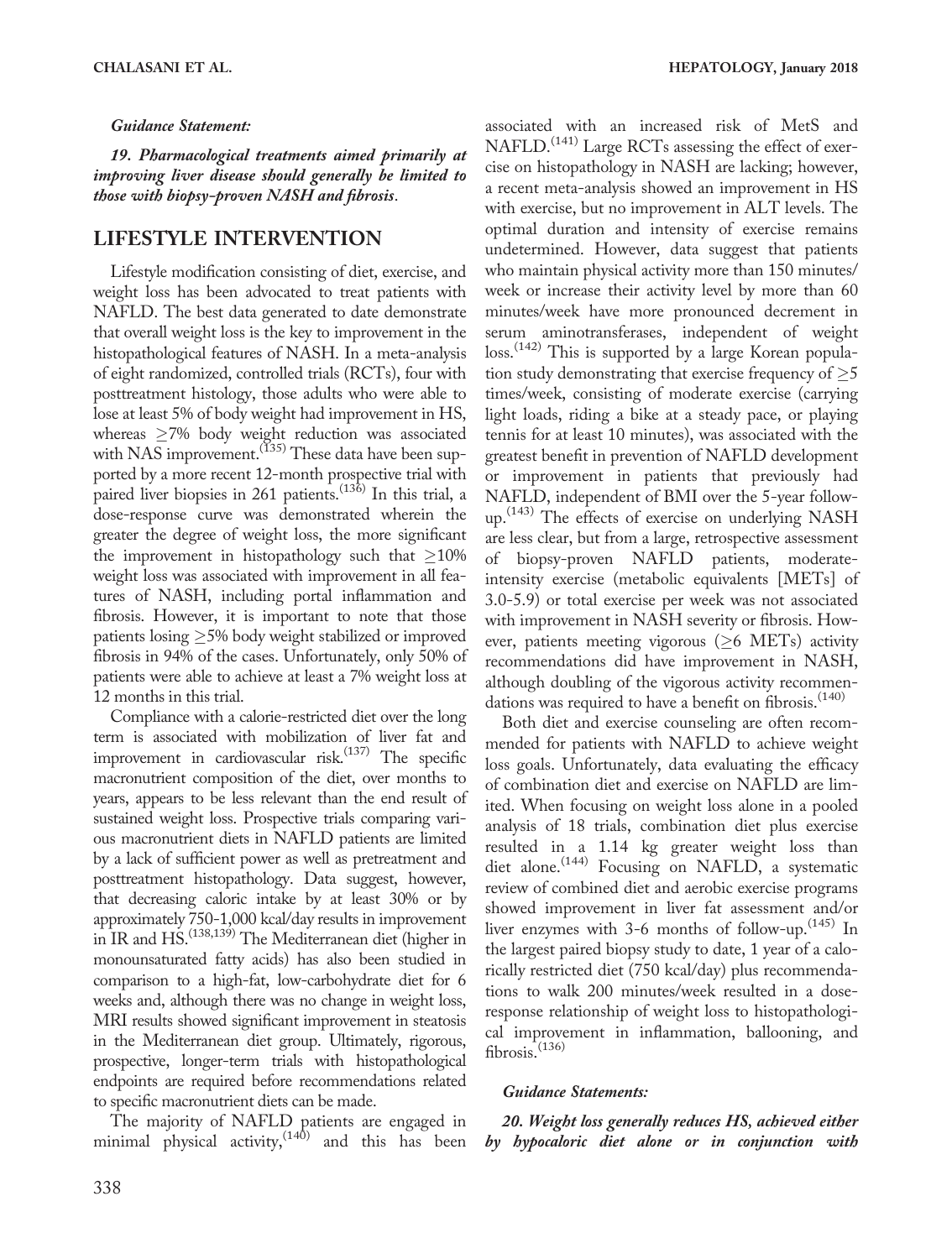moderate-intensity exercise is likely to provide the best likelihood of sustaining weight loss over time.

21. Weight loss of at least 3%-5% of body weight appears necessary to improve steatosis, but a greater weight loss (7%-10%) is needed to improve the majority of the histopathological features of NASH, including fibrosis.

22. Exercise alone in adults with NAFLD may prevent or reduce HS, but its ability to improve other aspects of liver histology remains unknown.

## Insulin Sensitizers

## METFORMIN

Several studies investigated the effect of metformin on aminotransferases and/or liver histology in patients with NASH.<sup>(146-156)</sup> Although several studies have shown an improvement in serum aminotransferases and IR, metformin does not significantly improve liver histology. Two published meta-analyses conclude that metformin therapy did not improve liver histology in patients with NAFLD and NASH.<sup>(157,158)</sup>

#### Guidance Statement:

23. Metformin is not recommended for treating NASH in adult patients.

## THIAZOLIDINEDIONES

Thiazolidinediones are ligands for the nuclear transcription factor peroxisome proliferator-activated receptor gamma (PPAR)- $\gamma$  with broad effects on glucose and lipid metabolism, as well as on vascular biology and inflammation.(159) The ability of thiazolidinediones to reverse adipose tissue dysfunction and IR in obesity and T2DM have led to RCTs exploring their role in NASH.<sup>(160)</sup> Studies with rosiglitazone reported an improvement in HS, but not of necroinflammation or fibrosis.(161,162) Rosiglitazone is no longer available in most countries, and its prescribing remains severely restricted in the United States because of controversial findings of an increase in coronary events, although no firm association was found after an extensive review of all evidence by the FDA. $^{(163)}$ 

In an early proof-of-concept study, Belfort et al. conducted an RCT of pioglitazone (45 mg/day) in 55 patients with NASH and prediabetes or T2DM.<sup>(164)</sup> Treatment improved insulin sensitivity and aminotransferases, steatosis, inflammation, and ballooning. The NAS improved with pioglitazone in 73% compared to 24% of placebo-treated patients ( $P < 0.001$ ), and there was a trend toward improvement in fibrosis among patients randomized to pioglitazone  $(P =$ 0.08). In a recent study, Cusi et al. treated 101 patients with biopsy-proven NASH having either prediabetes  $(n = 49)$  or T2DM  $(n = 52)$  with a hypocaloric diet (a 500-kcal/day deficit from weight-maintaining caloric intake) and pioglitazone (45 mg/day) or placebo for 18 months, followed by an 18-month open-label phase with pioglitazone treatment.<sup>(165)</sup> The primary outcome was a reduction of at least 2 points in the NAS (in two different histological categories) without worsening of fibrosis. In patients treated with pioglitazone, 58% achieved the primary outcome and 51% had resolution of NASH (both  $P < 0.001$ ). Pioglitazone treatment also improved fibrosis ( $P = 0.039$ ). Metabolic and histological improvements continued over 36 months of therapy.<sup>(165)</sup> Adverse events were overall no different between groups, but weight gain was greater with pioglitazone (2.5 kg vs. placebo at 18 months; and a total of 3.0 kg over 36 months).

Pioglitazone is also of benefit in patients with NASH without diabetes. Aithal et al. performed an RCT with either pioglitazone 30 mg/day or placebo for 12 months in 74 patients with NASH.<sup>(166)</sup> Although steatosis did not improve significantly compared to placebo, treatment did significantly ameliorate hepatocellular injury and fibrosis. In the Pioglitazone versus Vitamin E versus Placebo for the Treatment of Nondiabetic Patients with Nonalcoholic Steatohepatitis (PIVENS) trial, a large, multicenter RCT in nondiabetic patients with NASH, 247 patients were randomized to pioglitazone (30 mg/day), vitamin E (800 IU/day), or placebo for 24 months. $(167)$  The primary endpoint was an improvement in NAS by  $\geq$ 2 points with at least 1-point improvement in hepatocellular ballooning and 1-point improvement in either the lobular inflammation or steatosis score, and no increase in the fibrosis score. This was achieved in 19% in the placebo group compared to 34% in the pioglitazone group ( $P = 0.04$  vs. placebo) and 43% in the vitamin E group ( $P = 0.001$  vs. placebo).<sup>(168)</sup> Because this study consisted of two primary comparisons (pioglitazone vs. placebo and vitamin  $E$  vs. placebo), a  $P$  value of 0.025 was considered to be significant a priori. Therefore, although there were histological benefits associated with pioglitazone, this study concluded that pioglitazone did not meet the primary endpoint.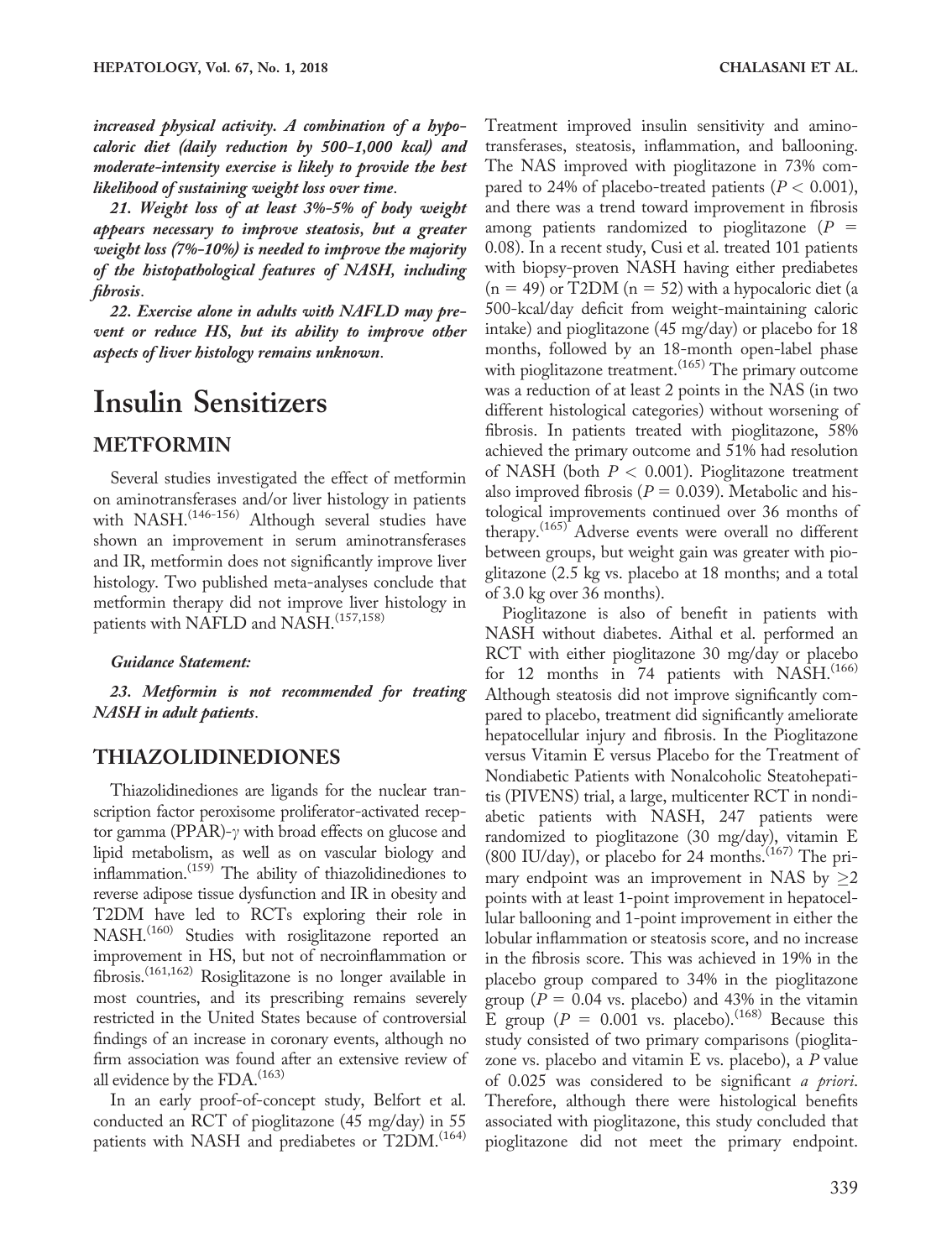However, resolution of NASH, a key secondary endpoint, was achieved in a significantly higher number of patients receiving pioglitazone than receiving placebo (47% vs. 21%;  $P < 0.001$ ).<sup>(167)</sup> Vitamin E and pioglitazone were well tolerated and there were no differences in other adverse events.

Weight gain is the most common side effect associated with pioglitazone treatment, likely from improved adipose tissue insulin action and increased adipocyte TG synthesis. It ranges from 2.5 to 4.7 kg in RCTs of 12- to 36-month duration.<sup>(165-167)</sup> Bladder cancer has been a concern, with population-based studies reporting either positive or negative associations.<sup>(169-171)</sup> However, Lewis et al. followed 193,099 persons aged  $\geq$ 40 years for up to 16 years and found no statistically significant association between bladder cancer risk and use of pioglitazone or increasing duration of therapy.(172) Finally, bone loss may occur in women treated with thiazolidinediones.<sup>(169)</sup>

#### Guidance Statements:

24. Pioglitazone improves liver histology in patients with and without T2DM with biopsy-proven NASH. Therefore, it may be used to treat these patients. Risks and benefits should be discussed with each patient before starting therapy.

25. Until further data support its safety and efficacy, pioglitazone should not be used to treat NAFLD without biopsy-proven NASH.

### GLUCAGON-LIKE PEPTIDE-1 ANALOGUES

There has been an interest in investigating the role of glucagon-like peptide-1 (GLP-1) agonists as therapeutic agents in patients with NAFLD and NASH.<sup>(173-177)</sup> In a recently published randomized, placebo-controlled trial consisting of 52 patients with biopsy-proven NASH, liraglutide administered subcutaneously once-daily for 48 weeks was associated with greater resolution of SH and less progression of fibrosis.<sup>(174)</sup> As expected, liraglutide was associated with greater weight loss, but also gastrointestinal side effects.

#### Guidance Statement:

26. It is premature to consider GLP-1 agonists to specifically treat liver disease in patients with NAFLD or NASH.

### VITAMIN E

Oxidative stress is considered a key mechanism of hepatocellular injury and disease progression in subjects with NASH. Vitamin E is an antioxidant and has been investigated as a treatment for NASH.<sup>(178-182)</sup> Comparison between these trials is difficult because of varying criteria for entry into the study, different doses of vitamin E, and unclear formulations of vitamin E used that could affect its bioavailability, the additional use of other antioxidants or other drugs, and limited histological data to assess outcomes. Also, most studies were relatively underpowered and did not meet or publish Consolidated Standards of Reporting Trials (CONSORT) criteria for clinical trials. Despite these limitations, it can be summarized that (1) the use of vitamin E is associated with a decrease in aminotransferases in subjects with NASH, (2) studies in which histological endpoints were evaluated indicate that vitamin E results in improvement in steatosis, inflammation, and ballooning and resolution of SH in a proportion of nondiabetic adults with NASH, and (3) vitamin E did not have an effect on HF. In the PIV-ENS clinical trial,  $(167)$  the pure form of rrr  $\alpha$ -tocopherol was orally administered at a dose of 800 IU/day for 96 weeks. The primary endpoint was achieved in a significantly greater number of participants receiving vitamin E compared to placebo (42% vs. 19%;  $P <$ 0.001, number needed to treat  $=$  4.4). In the Treatment of Nonalcoholic Fatty Liver Disease in Children trial (TONIC), which tested vitamin E (800 IU/day) or metformin (500 mg twice-daily) against placebo in children with biopsy-proven NAFLD, resolution of NASH was significantly greater in children treated with vitamin E than in children treated with placebo (58% vs. 28%;  $P = 0.006$ ).<sup>(183)</sup> Two recent metaanalyses reported significant histological benefits with vitamin E in patients with NASH.<sup>(184,185)</sup>

There are also lingering concerns about the longterm safety of vitamin E. One meta-analysis suggested that doses of >800 IU/day were associated with increased all-cause mortality.<sup>(186)</sup> However, this metaanalysis has been criticized because several studies with low mortality were excluded and concomitant vitamin A and other drug administration as well as common factors, such as smoking, were not considered. A subsequent analysis of these trials with the addition of more studies suggested that the differences were driven by imbalance in males in the trials in question.<sup>(187)</sup>  $A$ large meta-analysis that included 57 studies and 246,371 subjects followed from 1 to 10 years did not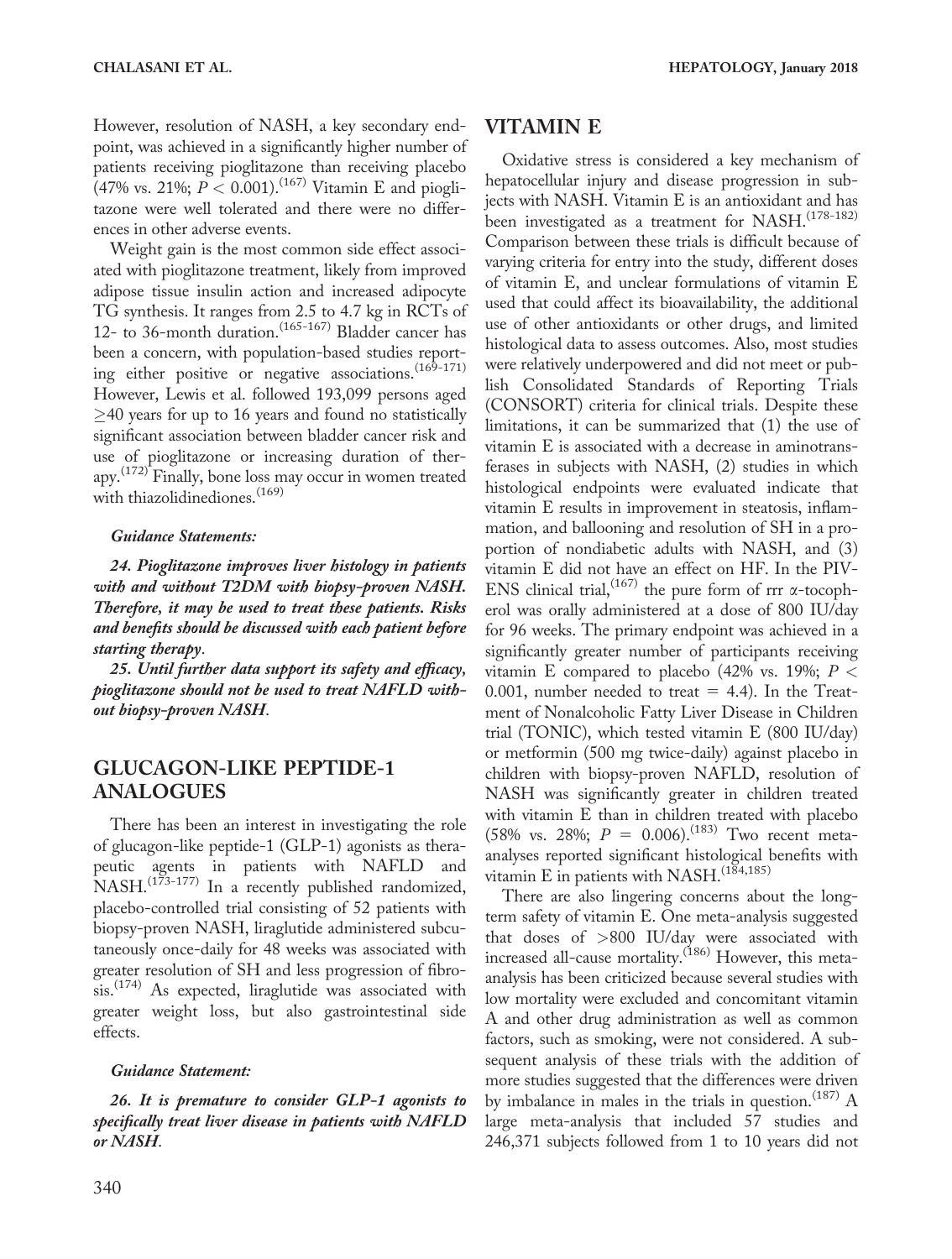demonstrate a relationship between vitamin E supplementation and all-cause mortality.<sup>(188)</sup> In a large RCT published in 2011, vitamin E administered at a dose of 400 IU/day was unexpectedly and unexplainably associated with a modest increase in the risk of prostate cancer (absolute increase of 1.6 per 1,000 person-years of vitamin E use),  $(189)$  and this risk may be modified by baseline selenium concentration<sup>(190)</sup> or genetic variants associated with vitamin metabolism.  $(191)$ 

#### Guidance Statements:

27. Vitamin E (rrr a-tocopherol) administered at a daily dose of 800 IU/day improves liver histology in nondiabetic adults with biopsy-proven NASH and therefore may be considered for this patient population. Risks and benefits should be discussed with each patient before starting therapy.

28. Until further data supporting its effectiveness become available, vitamin E is not recommended to treat NASH in diabetic patients, NAFLD without liver biopsy, NASH cirrhosis, or cryptogenic cirrhosis.

#### BARIATRIC SURGERY

NAFLD at all stages is more common in those who meet criteria for bariatric surgery. Nonsurgical weight loss is effective in improving all histological features of NAFLD, including fibrosis, though most patients had early-stage fibrosis.<sup>(136)</sup> However, sustained weight loss is difficult to achieve and harder yet to sustain. Bariatric surgery improves or eliminates comorbid disease in most patients and improves long-term survival and death from CVD and malignancy, the two most common causes of death in NAFLD.<sup>(192-195)</sup> Although there are no RCTs of bariatric surgery in NASH (and unlikely to be in the future), there are several retrospective and prospective cohort studies and two large, single-center studies with follow-up liver biopsies. Mathurin et al. prospectively correlated clinical and metabolic data with liver histology at time of surgery and 1 and 5 years after bariatric surgery in 381 adult patients with severe obesity.<sup>(196)</sup> Gastric band, biliointestinal bypass, and gastric bypass were done in 56%, 23%, and 21%, respectively. Compared to baseline, there was a significant improvement in the prevalence and severity of steatosis and ballooning at 1 and 5 years following bariatric surgery. In patients with probable or definite NASH at baseline ( $n = 99$ ), there was a significant improvement in steatosis, ballooning, and NAS and resolution of probable or definite NASH at 1 and 5 years following bariatric surgery. Most histological benefits were evident at 1 year, with no differences in liver histology between 1 and 5 years following bariatric surgery. Intriguingly, a minor, but statistically significant, increase in mean fibrosis score was noted at 5 years after the bariatric surgery (from  $0.27 \pm 0.55$  at baseline to  $0.36 \pm 0.59$ ;  $P = 0.001$ ). Despite this increase, at 5 years, 96% of patients exhibited fibrosis score  $\leq$ 1 and 0.5% had bridging fibrosis, indicating that there is no clinically significant worsening in fibrosis that can be attributed directly to the procedure. In a follow-up study focused on those with NASH at baseline undergoing bariatric surgery, Lassailly et al. prospectively examined 109 patients with NASH at the time of bariatric surgery and performed follow-up biopsies 1 year later. Eighty-five percent of patients had NASH resolution (95% CI, 75.8-92.2). Importantly, in contrast to past data, fibrosis improved at 1 year after surgery in 33% of patients.<sup> $(197)$ </sup> Furthermore, a meta-analysis of available data in 2015 also showed that the majority of patients undergoing bariatric surgery appear to improve or completely resolve the histopathological features of steatosis, inflammation, and ballooning. Fibrosis also improved by a weighted mean decrease by 11.9% in the incidence of fibrosis.<sup>(198)</sup>

The safety and efficacy of bariatric surgery in patients with NASH cirrhosis is not well established. An analysis performed from the Nationwide Inpatient Sample (1998-2007) estimated perioperative mortality and inpatient hospital stays for patients undergoing bariatric surgery with and without cirrhosis. Compared to those without cirrhosis  $(0.3\%; n = 670,095)$ , mortality was higher in those with compensated cirrhosis  $(0.9\%; n = 3,888)$  and much higher in those with decompensated cirrhosis (16.3%; n = 62).<sup>(199)</sup> A recent systematic review of bariatric surgery in 122 patients with cirrhosis (97% Child's A cirrhosis) described 1.6% early and 2.45% late, surgery-related mortality.<sup>(200)</sup> Noteworthy is 0% mortality associated with surgery among 41 patients with cirrhosis who had sleeve gastrectomy.

#### Guidance Statements:

29. Foregut bariatric surgery can be considered in otherwise eligible obese individuals with NAFLD or NASH.

30. It is premature to consider foregut bariatric surgery as an established option to specifically treat NASH.

31. The type, safety, and efficacy of foregut bariatric surgery in otherwise eligible obese individuals with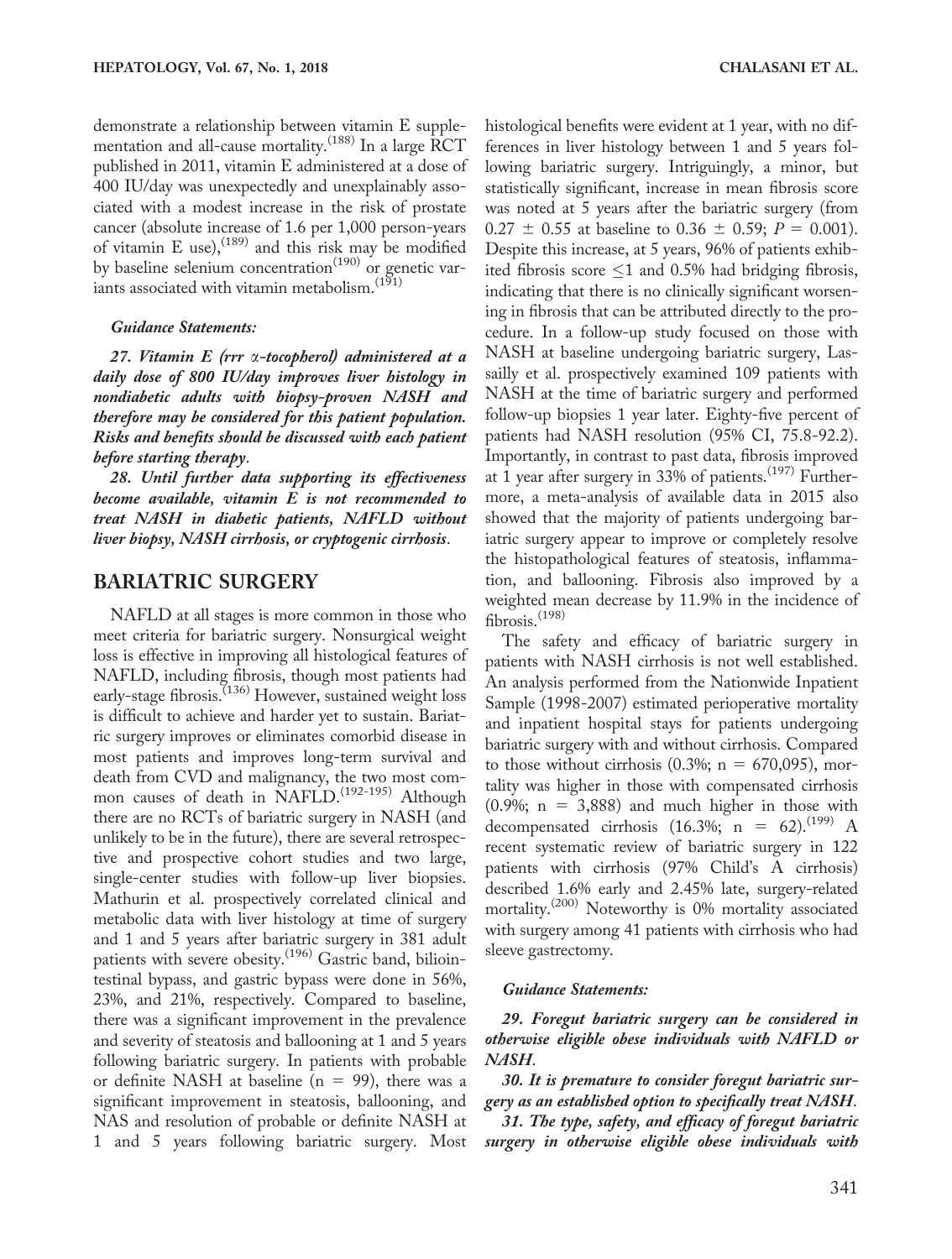established cirrhosis attributed to NAFLD are not established. In otherwise eligible patients with compensated NASH or cryptogenic cirrhosis, foregut bariatric surgery may be considered on a case-by-case basis by an experienced bariatric surgery program.

## URSODEOXYCHOLIC ACID, OMEGA-3 FATTY ACIDS, AND MISCELLANEOUS AGENTS

Several studies<sup>(180,201-204)</sup> have investigated ursodeoxycholic acid (UDCA; conventional and high doses) to improve aminotransferases and steatosis in patients with NAFLD and liver histology in patients with NASH. All but one study<sup> $(203)$ </sup> have been proof-of-concept studies with small numbers of participants and/or surrogate endpoints. Notably, a single, large, multicenter RCT convincingly showed that UDCA offers no histological benefit over placebo in patients with NASH.<sup>(203)</sup> Omega-3 fatty acids, currently approved in the United States to treat hypertriglyceridemia, have been investigated to treat NAFLD both in animal models and in humans.(205) In a review of the published literature in 2010, Masterton et al.<sup>(206)</sup> found experimental evidence to support the use of omega-3 fatty acids in patients with NAFLD to improve liver disease, but the interpretation of human studies was limited by small sample size and methodological flaws. However, two recently reported studies failed to show convincing therapeutic benefit for omega-3 fatty acids in patients with NAFLD or NASH.(207,208) More than a dozen other miscellaneous agents have been investigated in small, proof-of-concept studies, and their detailed evaluation is beyond the scope of this guidance.

#### Guidance Statements:

32. UCDA is not recommended for the treatment of NAFLD or NASH.

33. Omega-3 fatty acids should not be used as a specific treatment of NAFLD or NASH, but they may be considered to treat hypertriglyceridemia in patients with NAFLD.

## Alcohol Use in Patients With NAFLD and NASH

Heavy alcohol consumption is a risk factor for CLD and should be avoided by patients with NAFLD and NASH. NIAAA defines heavy or at-risk drinking as more than four standard drinks on any day or more than 14 drinks per week in men or more than three drinks on any day or seven drinks per week in women.(209) Although several cross-sectional stud- $\sum_{i=1}^{\infty}$  ies<sup>(210-216)</sup> have suggested a beneficial effect of light alcohol consumption (on average, less than one drink per day) on the presence (defined either biochemically or by imaging) and severity of NAFLD, a recent metaregression analysis of 42,059 participants combined from six studies raised the possibility of potential confounding caused by lower BMI among those who are moderate drinkers.(217) There are no longitudinal studies reporting the effect of ongoing alcohol consumption on disease severity or natural history of NAFLD or NASH. The effects of light drinking on the cardiovascular system and cancer risks, if any, have not been investigated in individuals with NAFLD.

#### Guidance Statements:

34. Patients with NAFLD should not consume heavy amounts of alcohol.

35. There are insufficient data to make recommendations with regard to nonheavy consumption of alcohol by individuals with NAFLD.

### MANAGEMENT OF CVD AND DYSLIPIDEMIA

There is a strong association between NAFLD and increased risk of CVD events and mortality that withstands correction for traditional CVD risk factors.<sup>(218,219)</sup> Debate remains over the causal relationship between NAFLD and CVD; however, NAFLD, at minimum, represents a risk marker, and thus attention to and control of CVD risk factors is critical. Furthermore, there are many mechanistic links between NAFLD and various stages of the atherosclerotic process and cardiac structure and function. Some of these include, but are not limited to, endothelial dysfunction, atherogenic dyslipidemia, and impaired cardiac mechanics.<sup>(220)</sup>

Patients with NAFLD have a proatherogenic lipid profile characterized by high TG, increased very-lowdensity lipoprotein (LDL), and high apolipoprotein B to apolipoprotein A-1 ratio, as well as a higher concentration of small dense LDL coupled with low highdensity lipoprotein (HDL) concentration.<sup>(221)</sup> These changes seem to be driven by hepatic lipid concentration and IR, predominately at the level of adipose tissue, rather than by the presence of NASH, per se.<sup>(222,223)</sup> Although we have limited evidence of the long-term benefits of treating patients with NAFLD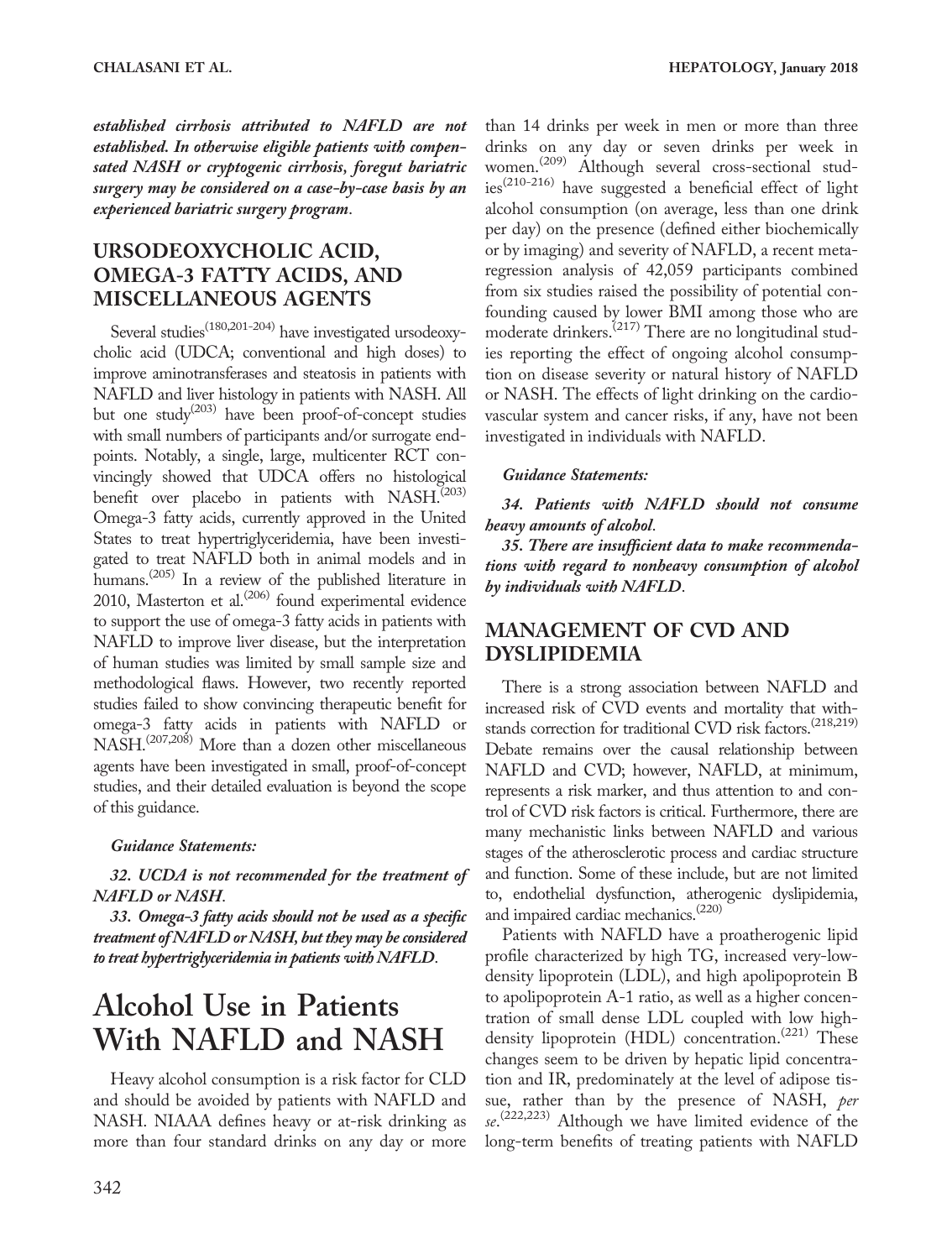specifically, targeted treatment of atherogenic dyslipidemia in patients with diabetes or MetS does reduce CVD and favorably impacts mortality. A recent posthoc analysis of the cardiovascular outcomes study, GREACE study The GREek Atorvastatin and Coronary-heart-disease Evaluation (GREACE) Study, observed that statins significantly improved aminotransferases and cardiovascular outcomes in patients with elevated aminotransferases presumed attributed to NAFLD.<sup>(224)</sup> Another post-hoc analysis of the The Initiating Dialysis Early and Late (IDEAL) trial suggested a benefit of high-dose statins in those with baseline elevation in ALT compared to moderate-intensity statins.<sup> $(225)$ </sup> Thus, it is reasonable to incorporate lipid-lowering therapy in patients with NAFLD who meet criteria based on current recommendations.<sup>(226)</sup> Whereas reluctance to use statins in patients with suspected or established CLD, including NAFLD and NASH, may persist, several studies have established the safety of statins in patients with liver disease regardless of baseline elevation in liver chemistries. Furthermore, the risk of statin-induced hepatotoxicity is not higher in those with  $CLD$ .  $(227,228)$ Although elevated aminotransferases are not uncommon in patients receiving statins, serious liver injury from statins is quite rare in clinical practice.

Clinical trials of statins as treatment for NASH are limited and have shown inconsistent results, with liver enzymes improving modestly or not at all and variable effects on histology when this was assessed.<sup>(229-232)</sup> One small RCT did not demonstrate a benefit of simvastatin in reducing liver enzymes or liver histology.<sup>(233)</sup>

#### Guidance Statements:

36. Patients with NAFLD are at high risk for cardiovascular morbidity and mortality. Thus, aggressive modification of CVD risk factors should be considered in all patients with NAFLD.

37. Patients with NAFLD or NASH are not at higher risk for serious liver injury from statins. Thus, statins can be used to treat dyslipidemia in patients with NAFLD and NASH. While statins may be used in patients with NASH cirrhosis, they should be avoided in patients with decompensated cirrhosis.

### AGENTS IN REGISTRATION TRIALS

Currently, obeticholic acid (OCA; NCT02548351) and elafibranor (NCT02704403) are two compounds that are being tested in phase 3 registration trials. OCA, a potent farnesoid X receptor agonist, administered at a 25-mg/day dose improved steatohepatitis and fibrosis over a 72-week period in a large, multicenter, phase 2b clinical trial.<sup>(234)</sup> In this study,  $\text{OCA}$  was associated with dyslipidemia and itching. This compound was recently approved by the FDA for treating patients with primary biliary cirrhosis who are unresponsive to UDCA therapy in a dose up to 10 mg/day. Elafibranor (a dual PPAR $\alpha/\delta$ agonist) 120 mg/day, in a recently reported phase 2 study, exhibited an efficacy signal for improving NASH without fibrosis worsening over a 12-month study period.<sup>(235)</sup> Although this treatment was associated with improved cardiometabolic profiles, there was a mild, reversible increase in serum creatinine.

#### Guidance Statement:

38. Until further safety and efficacy data become available in patients with NASH, we recommend that OCA should not be used off-label to treat NASH.

## NASH, Obesity, and LIVER TRANSPLANTATION (LT)

#### PRE-LT CONSIDERATIONS

NASH and cryptogenic cirrhosis are highly prevalent among patients awaiting LT, and, in fact, NASH is on a trajectory to become the most common indication for LT in the United States.  $(45,67)$ 

Higher BMI, common among patients with NASH, is associated with an increased risk of clinical decompensation while awaiting  $LT^{(236,237)}$  and may present technical challenges to performing LT. Although an analysis of the United Network for Organ Sharing database reported a higher frequency of posttransplant complications and increased graft loss and mortality among patients with class III obesity (BMI  $>40$  kg/m<sup>2</sup>) at the time of transplant,<sup>(238)</sup> when corrected for ascites, higher BMI does not appear to independently confer an increased risk of mortality or allograft failure.<sup> $(239,240)$ </sup> The effects of fluid retention on BMI and variability in the distribution of body fat reduce the utility of BMI as a sole factor in determining transplant candidacy. An upper limit of BMI that identifies candidates as technically inoperable or too high risk for adverse posttransplant outcomes has not been identified for LT recipients. In contrast, pretransplant weight reduction, and subsequently successful LT, has been reported in a series of waitlisted patients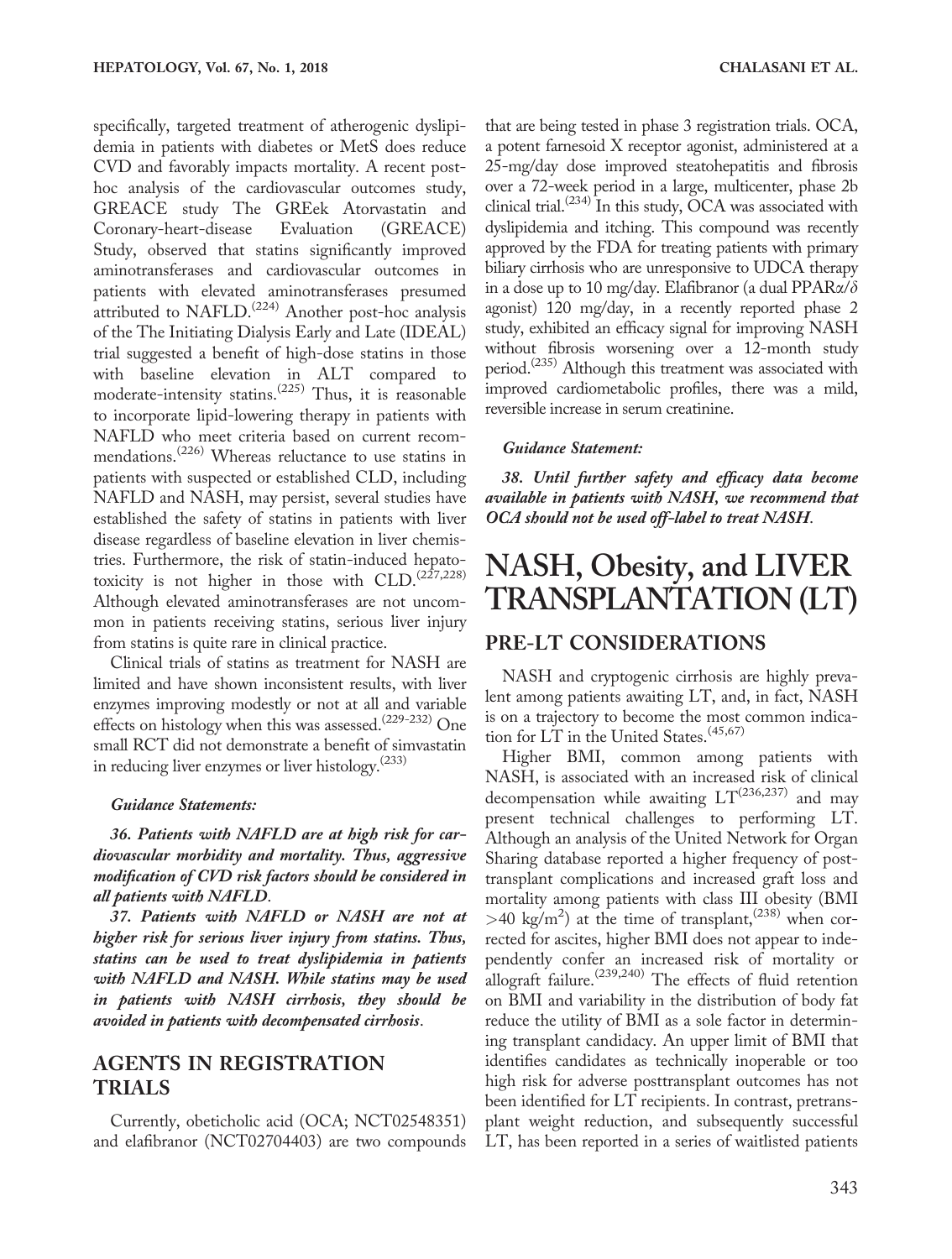with class III obesity.<sup>(241)</sup> Substantial success has been reported in improving pretransplant body habitus and weight through intensive diet and exercise in obese patients being considered for LT. The role of bariatric surgery as an adjunct to LT, particularly sleeve gastrectomy, which preserves absorptive dynamics of almost all medications as well as access to the lower esophagus, is under evaluation.<sup>(241)</sup>

Obesity is strongly associated with sarcopenia, which has been consistently identified as an independent predictor of posttransplant mortality and graft loss.<sup>(242-244)</sup> Because of the high prevalence of obesity and sarcopenia among patients with NASH and cryptogenic cirrhosis, a multifaceted assessment of nutritional status is recommended. Preoperative nutritional status assessment with some combination of  $CT<sub>1</sub><sup>(243,245-247)</sup>$  dual-energy X-ray absorptiometry,(248) hand-grip strength,(248) and triceps skinfold thickness<sup>(249)</sup> have all been reported to be useful in this setting.

As described previously, NASH is associated with a high frequency of cardiovascular disease.<sup>(218,250,251)</sup> Noninvasive functional cardiac testing (e.g., with dobutamine stress echocardiography) is recommended in patients with NASH cirrhosis, with progression to coronary angiography when noninvasive testing is abnormal or inconclusive.<sup> $(252)$ </sup> NASH is also associated with an increased prevalence of chronic kidney disease and is, in fact, the most rapidly growing indication for simultaneous liver kidney transplantation in the United States.<sup>(253)</sup> Because of the high prevalence of sarcopenia among patients with NASH, serum creatinine may overestimate glomerular filtration rate (GFR). Direct measures of GFR or determination of cystatin C (e.g., with the creatinine-cystatin C equation) is more accurate than estimates of renal function that are derived from serum creatinine alone.<sup> $(254)$ </sup>

### POST-LT CONSIDERATIONS

Posttransplant outcomes are generally good following LT for NASH, with 1- and 3-year patient and graft survival rates that are comparable to other indications.<sup>(45)</sup> The excellent 5-year graft survival suggests that recurrence of NASH is an uncommon cause of mortality and graft loss, at least in midterm.<sup>(45)</sup> Some histological evidence of NAFLD is common following LT. Steatosis at or above grade 2 (34%-66% by biopsy), for example, is observed in  $~60\%$  of recipients by the end of the second postoperative year, a rate that is higher than observed among patients undergoing LT for indications other than NASH.<sup>(255)</sup> NASH with progressive fibrosis, for example, METAVIR stage  $\geq$ 2

(more than septal formation, thus bridging fibrosis and cirrhosis), is uncommon, occurring in  $\sim$  5% of recipients by the fifth postoperative year.<sup> $(255,256)$ </sup> A recent singlecenter experience suggested higher incidence of advanced fibrosis (up to 27%), but this study suffers from modest sample size and selection bias.(257)

In general, management recommendations for LT recipients are similar to those for other patients with NASH. Ongoing attention to, and assistance with, achieving and maintaining a healthy weight and diet are important in the management of posttransplant NASH given that weight gain is common following LT, exacerbated by immunosuppression and debility.<sup>(258)</sup> MetS is very common in LT recipients, particularly those with a history of NASH.<sup>(259)</sup> There are some important pharmacological considerations that relate to the high prevalence of MetS among patients. Calcineurin inhibitors and corticosteroids exacerbate diabetes and impair insulin secretion.(260,261)

#### Guidance Statement:

39. Patients with NASH cirrhosis have high prevalence of CVD. Thus, careful attention should be paid to identifying CVD, whether clinically apparent or occult, during the transplant evaluation process.

## Miscellaneous Guidance Statements Pertinent to Clinical Practice

40. Patients with NASH cirrhosis should be screened for gastroesophageal varices according to the AASLD and ACG practice guidelines.  $^{(262)}$ 

41. Patients with cirrhosis suspected because of NAFLD should be considered for HCC screening according to the AASLD practice guidelines.  $^{(263)}$ 

42. Current evidence does not support routine screening and surveillance for HCC in patients with noncirrhotic NASH.

43. Current evidence does not support routinely repeating a liver biopsy in patients with NAFL or NASH, but this may be considered on a case-by-case basis.

## Aspects of NAFLD Specific to Children and Adolescents

NAFLD in childhood may be attributed to more penetrant genetic risk or enhanced sensitivity to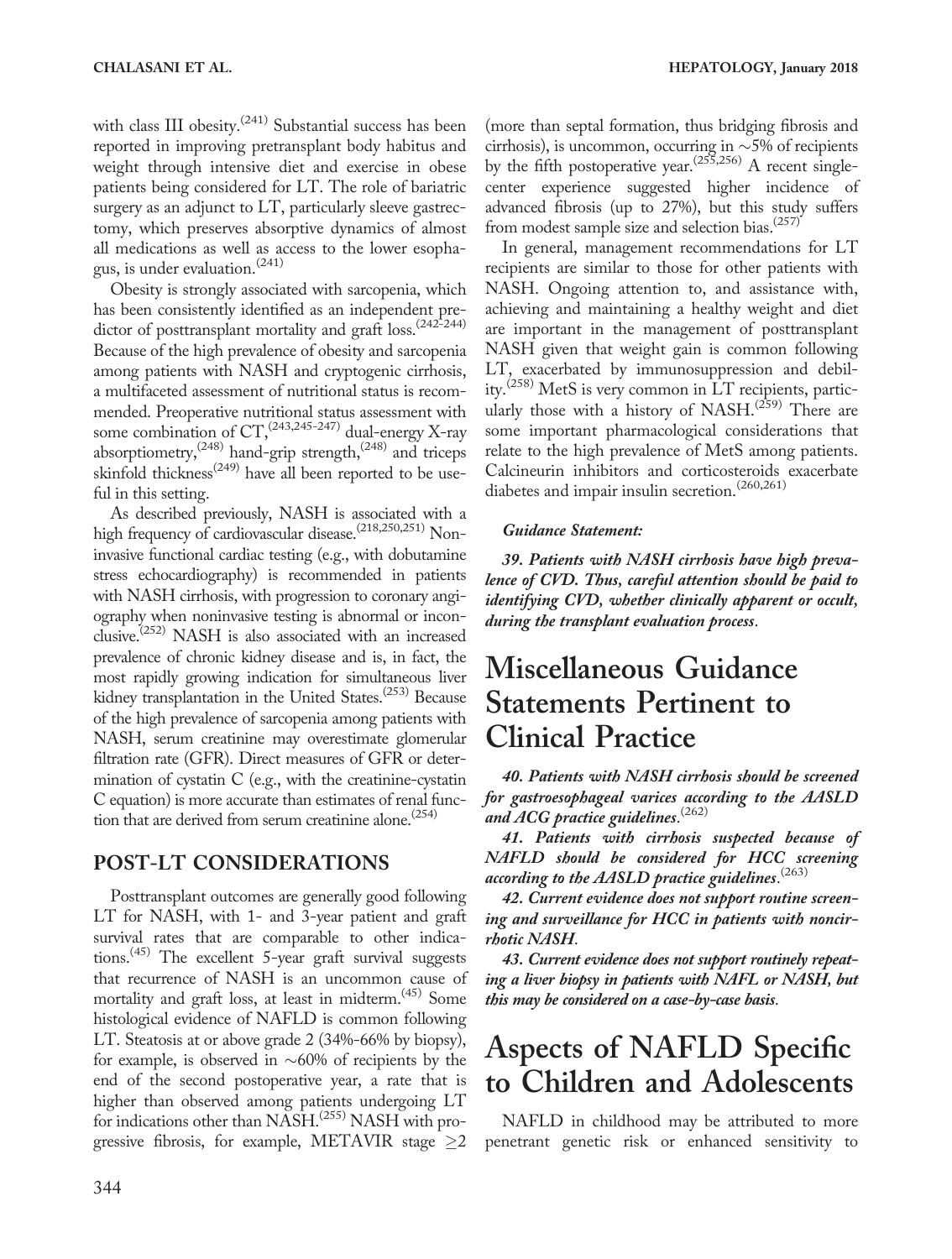environmental provocation. Adults with onset of NAFLD in childhood may be most at risk for early or severe complications. The definitions of NAFLD and its subphenotypes in childhood are the same as in adults. Children with NAFLD are reported as early as 2 years and with NASH-related cirrhosis as early as age 8 years.(124,264)

### PREVALENCE AND RISK FACTORS

Estimation of population prevalence of NAFLD in children presents difficulties for the same reasons detailed above in adults. Estimates vary based upon the type of test or imaging, the cutpoints for detection, and the age, sex, race, and ethnicity of the geographical region sampled. A school-based study of obese children in Minnesota, California, Texas, and Louisiana, using abnormal serum ALT as a surrogate marker (>40 U/L), found that 23% of 17- to 18-year-olds had elevated unexplained  $ALT$ .<sup>(264)</sup> An autopsy study using the "gold standard" of liver histology examined 742 children aged 2 to 19 years who died from unnatural causes. The estimated NAFLD prevalence was 9.6% when adjusted for age, sex, race, and ethnicity.<sup>(124)</sup> A recent meta-analysis demonstrated the pooled mean prevalence of NAFLD to be 7.6% in children from general population studies and 34.2% in studies based on pediatric obesity clinics.<sup>(265)</sup> This meta-analysis highlights the higher prevalence of NAFLD in boys relative to girls, with prevalence increasing incrementally with BMI z-score.

In a study of children with obesity with NAFLD and obstructive sleep apnea with chronic intermittent hypoxemia, the severity of hypoxemia was found to be associated with histological measures of NAFLD severity, particularly related to fibrosis stage.<sup>(266)</sup> Histological abnormalities in children with NAFLD and normal or mildly elevated ALT levels may show significant histological abnormalities, including advanced fibrosis in children with mildly elevated ALT, so use of ALT alone may underestimate the extent of liver injury.<sup> $(267)$ </sup> In a screening program of children with overweight and obesity referred from primary care, evaluation of 347 children suspected of NAFLD on the basis of elevated ALT underwent evaluation. NAFLD was diagnosed in 55% of these children, with liver diseases other than NAFLD found in 18%; autoimmune hepatitis (AIH) was the most common alternative diagnosis. Advanced fibrosis (bridging fibrosis and cirrhosis) was present in 11% of the referred

children with NAFLD. Screening ALT with 2 times the ULN had a sensitivity of 57% and a specificity of 71%.(268)

Penetrance of NAFLD has been demonstrated in family members of children with NAFLD.<sup>(81)</sup> The likelihood of first-, second-, and third-degree relatives who exhibited abnormally high fat fractions (by MRI estimation) relative to BMI was much more highly correlated in those related to a child with NAFLD than to those who were related to an age-, sex-, and BMI-matched child without NAFLD.

### NATURAL HISTORY OF NAFLD IN CHILDREN

A retrospective single center report described the natural history of NAFLD in 66 children.<sup> $(269)$ </sup> Only 5 had serial biopsies, obtained for unspecified reasons over varying intervals, averaging 41 months between biopsies. Of these 5 children, 4 had progression of fibrosis. Four of the 5 underwent LT and 2 died of cirrhosis. The NASH CRN reported the shorterduration follow-up data on patients with NAFLD who received placebo along with standard-of-care lifestyle advice as part of the TONIC clinical trial. Fortyseven participants aged 8-17 years at enrollment underwent two liver biopsies over 96 weeks. Remarkably, 5 developed type 2 diabetes during the study, which was related to baseline BMI z-score, hemoglobin A1c value, and ballooning score. Fibrosis stage remained the same or progressed in 60% of subjects, and those in whom fibrosis stage did not improve were more likely to be white, older, and with higher baseline NAS.(270) More robust prospective data are needed on larger numbers of children to better detail the natural history of NAFLD in children.

## SCREENING FOR NAFLD IN CHILDREN

NAFLD is underdiagnosed in children because of lack of recognition, screening, or appreciation of associated complications by health care providers. One study showed that less than one third of children with obesity were screened for NAFLD with laboratory testing at clinic visits.<sup>(271)</sup> Children may not be recognized as having obesity at visits, and age-appropriate norms for BMI may go unacknowledged. Abdominal adiposity may mask detection of hepatomegaly by palpation during physician examination. As in adults, children with features of MetS, such as obesity,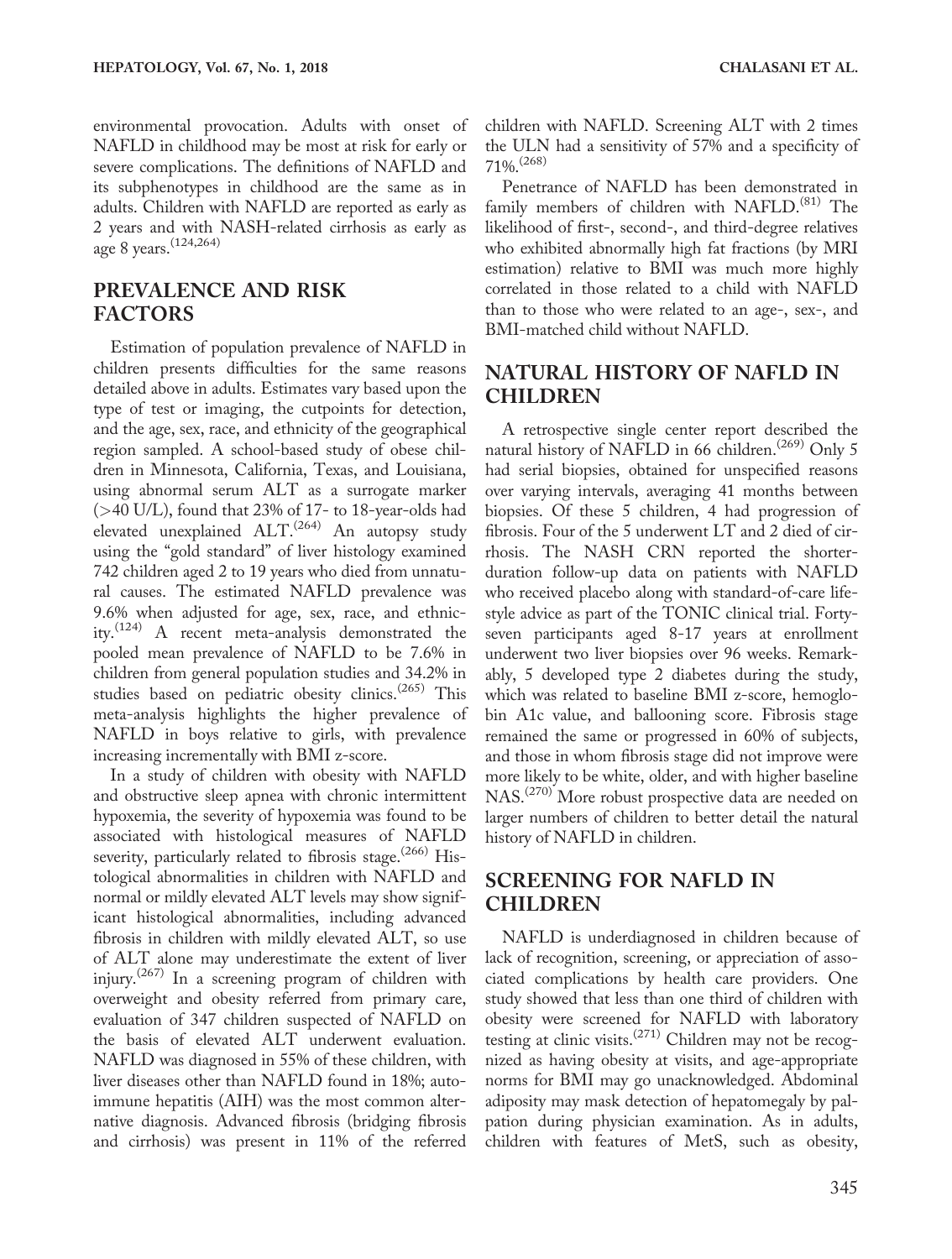hypertension, IR, and dyslipidemia,<sup>(81)</sup> are at higher risk for NAFLD, and particular histopathological features of NAFLD correlate with components of MetS. Thus, identification of children at risk for NAFLD could occur in general health provider settings as well as in specialty clinics for nutrition, gastroenterology, hepatology, endocrinology, dyslipidemia, pulmonology, and bariatric surgery. Children may also exhibit NAFLD incidentally discovered while undergoing imaging, but there are no studies evaluating how to proceed with children identified in this fashion. Recently, the summary report of an expert committee suggested biannual screening for liver disease with serum ALT and AST starting at age 10 years in children with obesity and those with BMI in the 85th-94th percentile with other risk factors.<sup>(272)</sup>

### DIAGNOSIS IN CHILDREN

Given the relatively early onset, caregivers must give additional consideration to the possibility of monogenic disorders that present as FLD in very young children. Considerations include inborn errors of fatty acid or carnitine metabolism, peroxisomal disorders, lysosomal storage disorders, celiac disease, WD, and cystic fibrosis.<sup> $(273)$ </sup> However, as in adults, positive serum autoantibodies are present in a significant population of children with biopsy-proven NAFLD, and, on some occasions, liver biopsy is required to discriminate between AIH and NAFLD.<sup>(81)</sup> Obviously, the confounding factor of alcohol use or abuse is much less common in children and standard questionnaires for quantifying alcohol intake are usually unnecessary. At the current time, no predictive panel of proteomic, lipidomic, genomic, metabolomic, or clinical markers can reliably discriminate between NAFLD and NASH in children.

#### Guidance Statements:

44. Children with fatty liver who are very young or not overweight should be tested for monogenic causes of CLD such as fatty acid oxidation defects, lysosomal storage diseases, and peroxisomal disorders, in addition to those causes considered for adults (Table 1).

45. Low serum titers of autoantibodies are often present in children with NAFLD, but higher titers, particularly in association with higher serum aminotransferases, high globulins, or high total protein to albumin ratio, should prompt a liver biopsy to exclude AIH and related autoimmune disorders.

46. Because of a paucity of evidence, a formal recommendation cannot be made with regard to screening for NAFLD in children with overweight and obesity.

## WHEN TO OBTAIN A LIVER BIOPSY FOR SUSPECTED PEDIATRIC NAFLD?

The decision to perform a liver biopsy in a child to confirm the diagnosis of NAFLD must be weighed against the risks associated with biopsy and the likelihood that the result will impact management. In children with an uncertain diagnosis, biopsy may rule out potential drug hepatotoxicity, presence of more than one diagnosis, or lack of clarity attributed to presence of serum autoantibodies. When there is an interest in grading or staging NAFLD, instead of submitting all children with NAFLD to a liver biopsy, it would be optimal to identify those children who are more likely to have NASH, or to identify children with advanced fibrosis. Current radiological imaging technologies serving as surrogates for liver fibrosis on biopsy include, as in adults, assessments of TE, MRE, and acoustic radiation force impulse imaging. At present, none of these techniques have been sufficiently validated to serve as sufficient replacements for tissue sampling.<sup>(274)</sup> The continued paucity of natural history data confounds the decision to biopsy, given that alteration of long-term outcomes with treatment based on severity of histology at baseline remains unknown.

As in adults, development of noninvasive biomarkers or imaging to identify those at risk for more rapid progression or severe disease onset is desirable. Particularly, accurate markers of cellular injury and fibrosis are needed. Two studies suggested that ELF score can be used to accurately predict fibrosis in children with NAFLD, but these studies assayed a relatively small number of children, and fewer with advanced fibrosis.<sup>(275,276)</sup> There is reported benefit in predicting fibrosis stage in pediatric patients with an AUROC of 0.92, though only 9 of the 76 subjects studied had bridging fibrosis or more.<sup> $(273)$ </sup> In one study consisting of 134 children with NAFLD, serum keratin 18 levels measured within 2 days of a liver biopsy showed a very strong correlation with steatosis, inflammation, hepatocellular ballooning, fibrosis, SH, and the NAS.<sup>(277)</sup>

#### Guidance Statements:

47. Liver biopsy in children with suspected NAFLD should be performed in those in whom the diagnosis is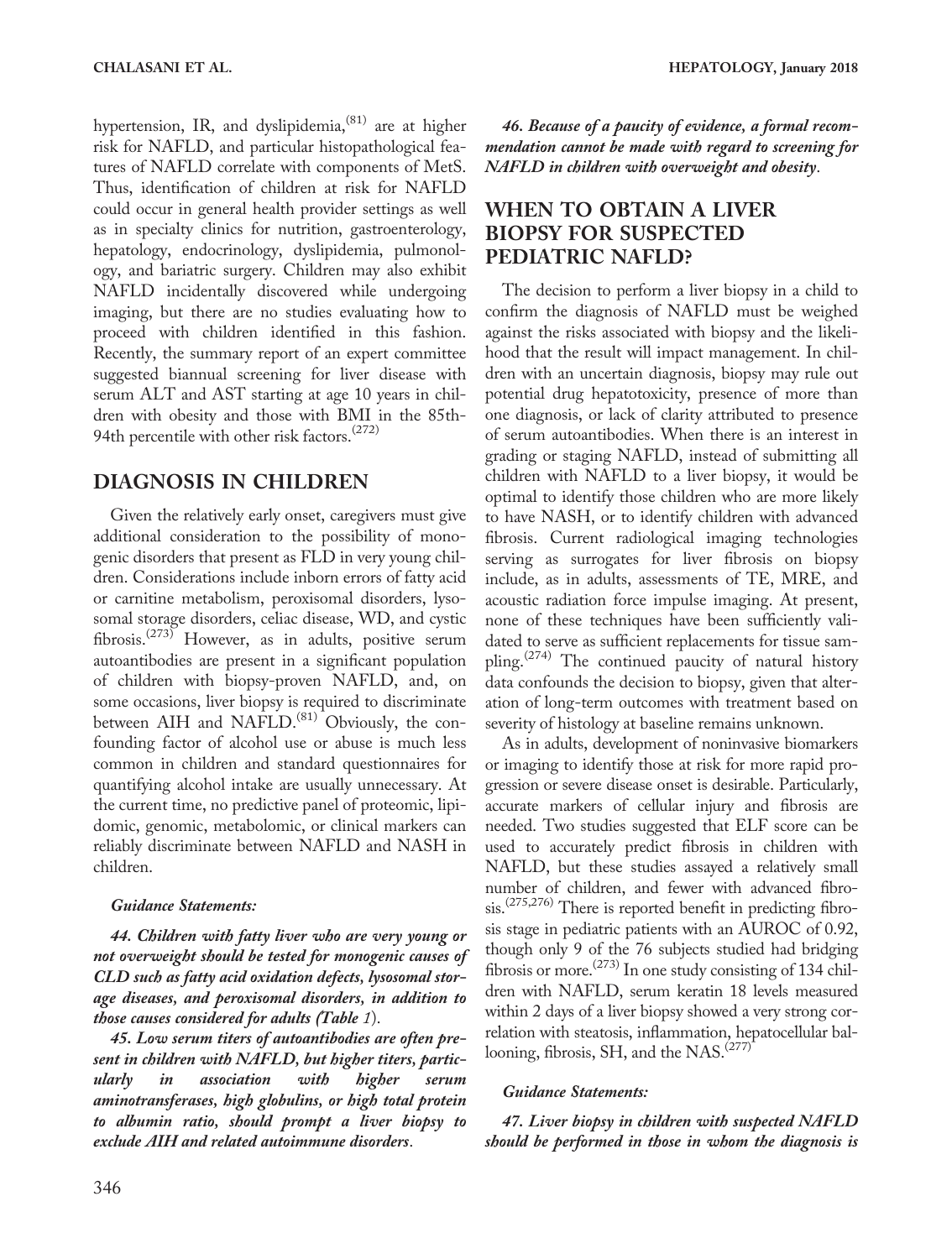unclear or in whom there is possibility of multiple diagnoses, or before initiating potentially hepatotoxic medical therapy.

48. A liver biopsy to establish a diagnosis of NASH should be obtained before starting children on pharmacological therapy for NASH.

### NAFLD HISTOLOGY IN CHILDREN

Histopathology of children with NAFLD can differ from that found in adults. In some instances, as in adults, children's biopsies may show pronounced features of hepatocellular injury, lobular inflammation, and perisinusoidal fibrosis, but there is a unique pattern also recognized in children. This pattern is typified by either diffuse, marked, macrovesicular, hepatocellular steatosis or zone 1, periportal steatosis, portal inflammation, and portal fibrosis in the absence of ballooning.<sup>(264,278,279)</sup> The etiopathogenesis, prognosis, and response to treatment may be different in children with these findings.

#### Guidance Statement:

49. Pathologists interpreting pediatric liver biopsies should recognize the unique pattern frequently found in children with NAFLD to appropriately characterize pediatric NAFLD.

### TREATMENT IN CHILDREN

Recommendations for pediatric treatment options are limited by a small number of randomized, clinical trials and insufficient information on natural history to assess risk-benefit. The overall goal is to improve a child's quality of life and reduce longer-term cardiovascular and liver morbidity and mortality. Given that early onset likely indicates higher likelihood of later complications, attempts should be made to identify children who will benefit from intervention.

### LIFESTYLE MODIFICATION

Because most pediatric NAFLD patients have obesity, addressing this is the first step. An open-label study<sup>(280)</sup> in 84 Italian children with biopsy-proven NAFLD showed that >20% body weight reduction over 12 months resulted in improvement in serum ALT and steatosis by ultrasonography in most children with NAFLD. Reportedly, 94% of the 70 enrolled subjects were able to achieve this weight loss goal using caloric

restriction and exercise advice. Because liver biopsies were not performed at the end of the study, the effect of lifestyle intervention on liver histology could not be determined. In another study, Nobili et al. $^{(281)}$  randomized 53 children with biopsy-proven NAFLD to lifestyle modification plus antioxidant therapy or lifestyle modification and placebo. Antioxidant therapy did not improve liver histology, but children in both groups who had already reduced their weight through designated lifestyle changes showed significant improvement in steatosis, inflammation, ballooning, and the NAS. In one study consisting of 51 children with severe obesity (BMI z-score >3.5) and NAFLD, intensive lifestyle modification (either in an inpatient or ambulatory setting) offered sustained biochemical benefits in comparison to usual care.<sup>(282)</sup>

No information exists on recommending any particular type of diet or exercise. Similarly, the degree of weight loss needed to improve various histological aspects of NASH in children is unknown. Further studies are needed to assess the efficacy of specific diets. Recommendations for overweight pediatric NAFLD patients should include consultation with a registered dietitian to assess quality of diet and measurement of caloric intake, adoption of American Heart Association dietary strategies, and regular aerobic exercise, progressing in difficulty as fitness allows.<sup>(283)</sup>

#### PHARMACOTHERAPY

As in adults, clinical trials for pediatric NAFLD generally targeted IR or oxidative stress. Open-label, proof-of-concept studies have utilized changes in serum ALT or liver brightness on ultrasound as endpoints.<sup>(273)</sup> Agents evaluated thus far include metformin, vitamin E, UDCA, and delayed-release cysteamine. A large, multicenter RCT using change in histology as a secondary endpoint, called TONIC, compared the efficacy of vitamin E or metformin to placebo in 8- to 17-year-olds with NAFLD.<sup> $(183)$ </sup> Although the primary outcome of sustained reduction of ALT was not different among the three groups, there were statistically significant improvements in NAS and resolution of NASH ( $P < 0.006$ ) with vitamin E treatment compared to placebo over 96 weeks.<sup>(183)</sup> In this study, metformin administered at a 500-mg, twice-daily dose had no effect on liver biochemistries or liver histology. The results from another large, multicenter RCT comparing the effect of delayed-release cysteamine to placebo were just reported.<sup>(284)</sup> In this trial, the primary outcome,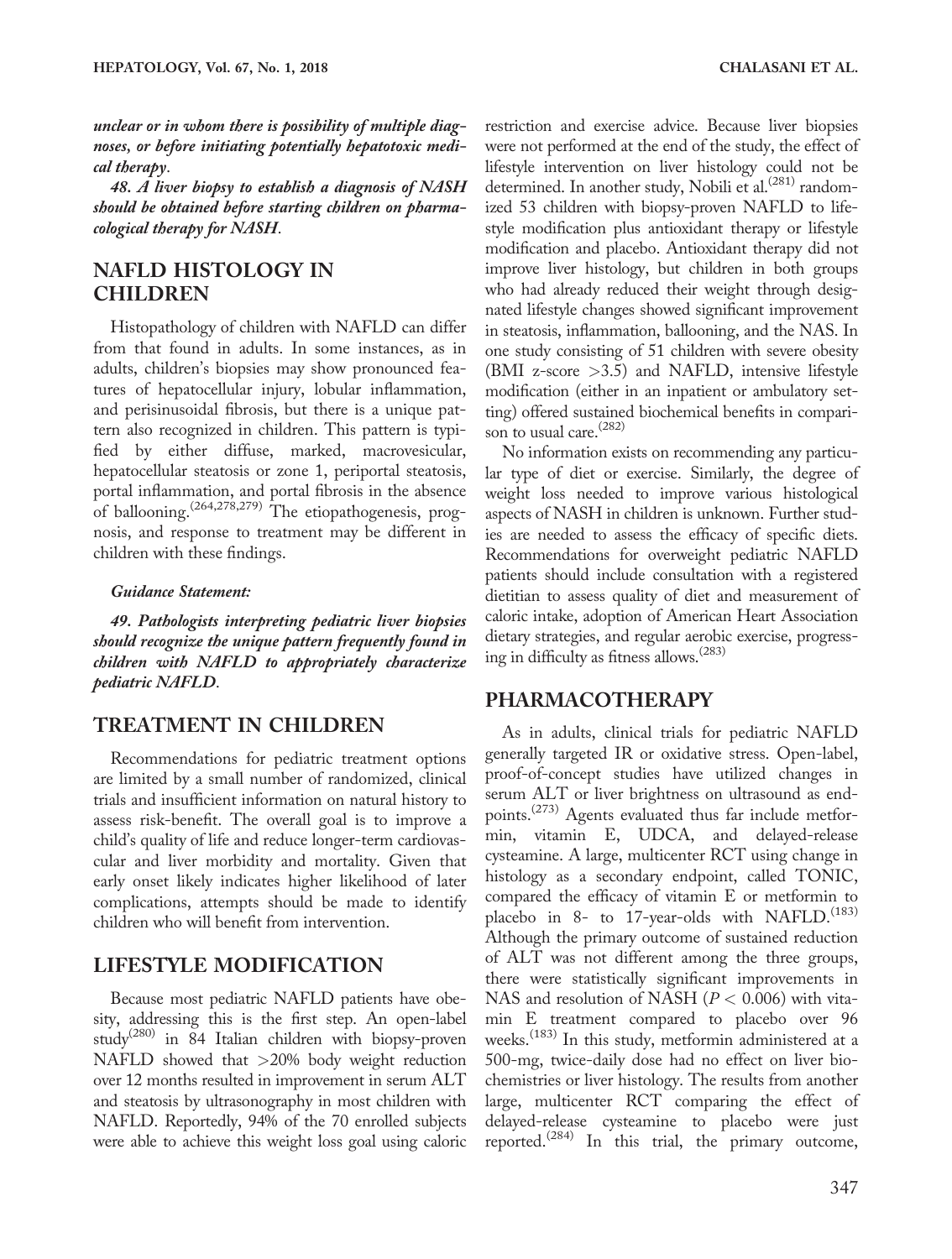requiring reduction in NAS of 2 or more without worsening of fibrosis, was not achieved over the 52 week treatment interval. Interestingly, a secondary outcome comparing reduction in serum ALT on treatment to placebo did achieve significance. There has been some interest to evaluate omega-3 fatty acids to treat NAFLD in children. Whereas a combination of eicosapentaenoic acid and docosahexaenoic acid failed to show significant therapeutic benefit in one study,(285) docosahexaenoic acid administered at 250 mg/day for 6 months showed significant improvement in hepatic fat as well as cardiometabolic risk factors in another study.(286)

#### Guidance Statements:

50. Intensive lifestyle modification improves aminotransferases and liver histology in

51. Children with NAFLD and thus should be the first line of treatment.

52. Metformin at 500 mg twice-daily offers no benefit to children with NAFLD and thus should not be prescribed to specifically treat NAFLD or NASH. The effect of metformin administered at a higher dose is not known.

53. Vitamin E (RRR a-tocopherol) 800 IU/day offers histological benefits to some children with biopsyproven NASH. Long-term safety of high-dose vitamin E in children is unknown. Vitamin E may be used to treat NASH in children, but risks and benefits should be discussed with each patient.

Acknowledgments: This Practice Guidance was developed under the direction of the AASLD Practice Guidelines Committee, which approved the scope of the guidance and provided the peer review. Members of the Committee include Tram T. Tran, M.D., FAASLD (Chair), Michael W. Fried, M.D., FAASLD (Board Liaison), Jawad Ahmad, M.D., FAASLD, Joseph Ahn, M.D., Alfred Sidney Barritt IV, M.D., MSCR, James R. Burton, Jr., M.D., Udeme Ekong, M.D., Fredric Gordon, M.D., FAASLD, Simon P. Horslen, M.D., George Ioannou, M.D., FAASLD, Whitney E. Jackson, M.D., Patrick S. Kamath, M.D., Fasiha Kanwal, M.D., MSHS, David G. Koch, M.D., Michael D. Leise, M.D., Jacqueline G. O'Leary, M.D., Raphael B. Merriman, M.D., FACP, FRCPI, (Immediate Past Chair) Michael L. Schilsky, M.D., FAASLD, Amit G. Singal, M.D., (Vice-Chair), James R. Spivey, M.D., Helen S. Te, M.D., FAASLD, and Michael Volk, M.D. Dr. Merriman served as primary reviewer for the AASLD Practice Guidelines Committee and declared no conflicts of interest. As this guidance document is an update of the previous AASLD Practice Guideline published in 2012, there will be inevitable similarities in the text between the two documents. Authors thank Ms. Megan Comerford from Indiana University for her editorial assistance.

### REFERENCES

- 1) Chalasani N, Younossi Z, Lavine JE, Diehl AM, Brunt EM, Cusi K, et al. The diagnosis and management of non-alcoholic fatty liver disease: practice guideline by the American Association for the Study of Liver Diseases, American College of Gastroenterology, and the American Gastroenterological Association. HEPATOLOGY 2012;55:2005-2023.
- 2) Eddy DM. A Manual for Assessing Health Practices and Designing Practice Policies: The Explicit Approach. Philadelphia, PA: American College of Physicians; 1992.
- 3) Guyatt GH, Oxman AD, Vist GE, Kunz R, Falck-Ytter Y, Alonso-Coello P, et al. GRADE: an emerging consensus on rating quality of evidence and strength of recommendations. BMJ 2008;336:924-926.
- 4) Rinella ME, Sanyal AJ. Management of NAFLD: a stagebased approach. Nat Rev Gastroenterol Hepatol 2016;13:196- 205.
- 5) Hannah WN, Jr., Harrison SA. Noninvasive imaging methods to determine severity of nonalcoholic fatty liver disease and nonalcoholic steatohepatitis. HEPATOLOGY 2016;64:2234-2243.
- 6) Gawrieh S, Chalasani N. Pharmacotherapy for nonalcoholic fatty liver disease. Semin Liver Dis 2015;35:338-348.
- 7) Khan RS, Newsome PN. Non-alcoholic fatty liver disease and liver transplantation. Metabolism 2016;65:1208-1223.
- 8) Bedossa P, Patel K. Biopsy and noninvasive methods to assess progression of nonalcoholic fatty liver disease. Gastroenterology 2016;150:1811-1822.e4.
- 9) Ahmed A, Wong RJ, Harrison SA. Nonalcoholic fatty liver disease review: diagnosis, treatment, and outcomes. Clin Gastroenterol Hepatol 2015;13:2062-2070.
- 10) Sung K-C, Wild SH, Byrne CD. Development of new fatty liver, or resolution of existing fatty liver, over five years of follow-up, and risk of incident hypertension. J Hepatol 2014; 60:1040-1045.
- 11) Tsuneto A, Hida A, Sera N, Imaizumi M, Ichimaru S, Nakashima E, et al. Fatty liver incidence and predictive variables. Hypertens Res 2010;33:638-643.
- 12) Wong VW, Wong GL, Yeung DK, Lau TK, Chan CK, Chim AM, et al. Incidence of non-alcoholic fatty liver disease in Hong Kong: a population study with paired proton-magnetic resonance spectroscopy. J Hepatol 2015;62:182-189.
- 13) Chang Y, Jung HS, Cho J, Zhang Y, Yun KE, Lazo M, et al. Metabolically healthy obesity and the development of nonalcoholic fatty liver disease. Am J Gastroenterol 2016;111:1133-1140.
- 14) Whalley S, Puvanachandra P, Desai A, Kennedy H. Hepatology outpatient service provision in secondary care: a study of liver disease incidence and resource costs. Clin Med 2007;7:119-124.
- 15) Zelber-Sagi S, Lotan R, Shlomai A, Webb M, Harrari G, Buch A, et al. Predictors for incidence and remission of NAFLD in the general population during a seven-year prospective follow-up. J Hepatol 2012;56:1145-1151.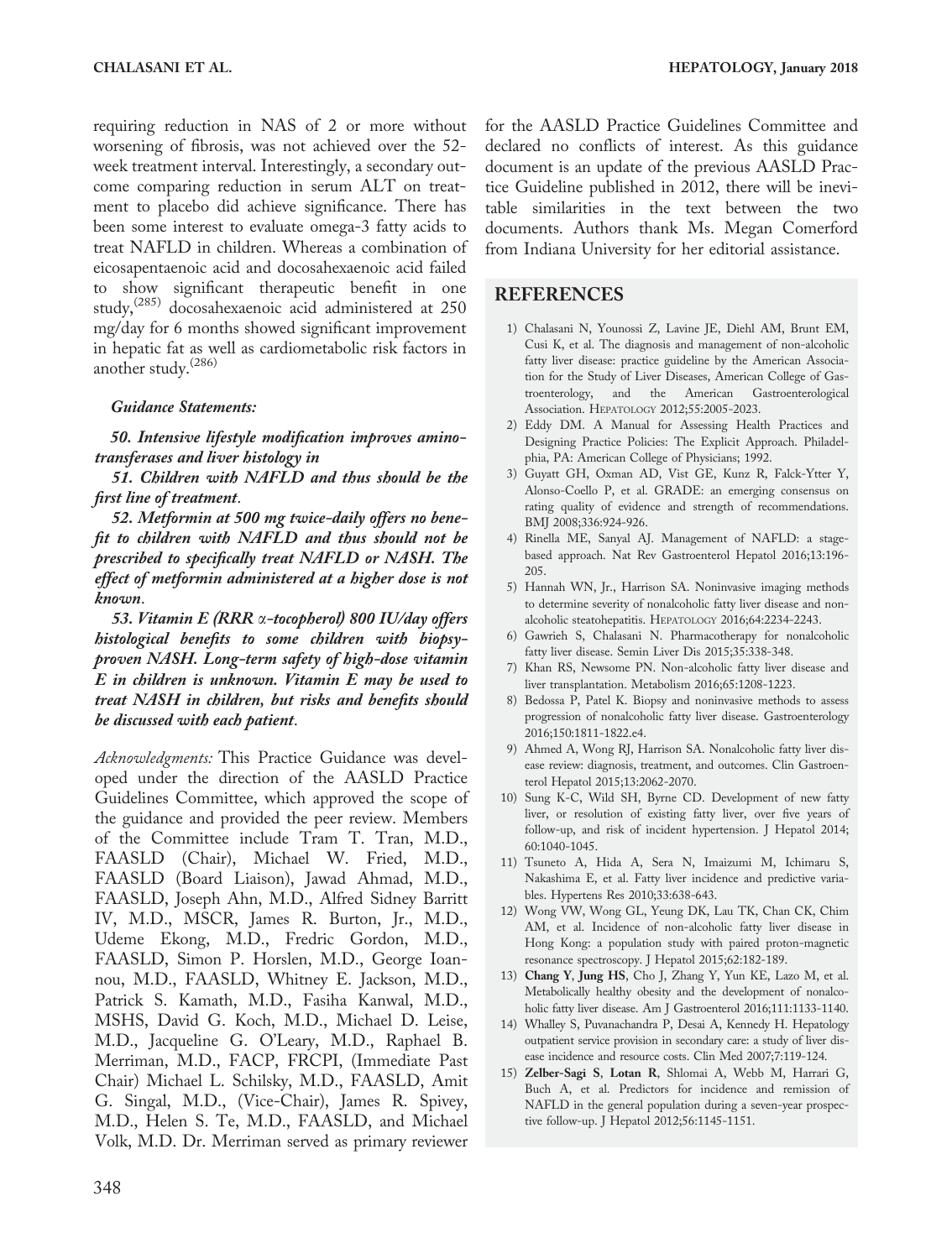- 16) Younossi ZM, Koenig AB, Abdelatif D, Fazel Y, Henry L, Wymer M. Global epidemiology of nonalcoholic fatty liver disease-Meta-analytic assessment of prevalence, incidence, and outcomes. HEPATOLOGY 2016;64:73-84.
- 17) Golabi P, Sayiner M, Fazel Y, Koenig A, Henry L, Younossi ZM. Current complications and challenges in nonalcoholic steatohepatitis screening and diagnosis. Expert Rev Gastroenterol Hepatol 2016;10:63-71.
- 18) Byrne CD, Targher G. NAFLD: a multisystem disease. J Hepatol 2015;62(1 Suppl):S47-S64.
- 19) Argo CK, Caldwell SH. Epidemiology and natural history of non-alcoholic steatohepatitis. Clin Liver Dis 2009;13:511-531.
- 20) Younossi ZM, Stepanova M, Afendy M, Fang Y, Younossi Y, Mir H, et al. Changes in the prevalence of the most common causes of chronic liver diseases in the United States from 1988 to 2008. Clin Gastroenterol Hepatol 2011;9:524-530.e1; quiz, e60.
- 21) Fujioka K. Current and emerging medications for overweight or obesity in people with comorbidities. Diabetes Obes Metab 2015;17:1021-1032.
- 22) VanWagner LB, Rinella ME. Extrahepatic manifestations of nonalcoholic fatty liver disease. Curr Hepatol Rep 2016;15:75- 85.
- 23) Sasaki A, Nitta H, Otsuka K, Umemura A, Baba S, Obuchi T, et al. Bariatric surgery and non-alcoholic fatty liver disease: current and potential future treatments. Front Endocrinol. 2014;5: 164.
- 24) Subichin M, Clanton J, Makuszewski M, Bohon A, Zografakis JG, Dan A. Liver disease in the morbidly obese: a review of 1000 consecutive patients undergoing weight loss surgery. Surg Obes Relat Dis 2015;11:137-141.
- 25) Leite NC, Salles GF, Araujo AL, Villela-Nogueira CA, Cardoso CR. Prevalence and associated factors of non-alcoholic fatty liver disease in patients with type-2 diabetes mellitus. Liver Int 2009;29:113-119.
- 26) Prashanth M, Ganesh HK, Vima MV, John M, Bandgar T, Joshi SR, et al. Prevalence of nonalcoholic fatty liver disease in patients with type 2 diabetes mellitus. J Assoc Physicians India 2009;57:205-210.
- 27) Fan N, Zhang L, Xia Z, Peng L, Wang Y, Peng Y. Sex-specific association between serum uric acid and nonalcoholic fatty liver disease in type 2 diabetic patients. J Diabetes Res 2016; 2016:3805372.
- 28) Fruci B, Giuliano S, Mazza A, Malaguarnera R, Belfiore A. Nonalcoholic fatty liver: a possible new target for type 2 diabetes prevention and treatment. Int J Mol Sci 2013;14:22933- 22966.
- 29) Assy N, Kaita K, Mymin D, Levy C, Rosser B, Minuk G. Fatty infiltration of liver in hyperlipidemic patients. Dig Dis Sci 2000;45:1929-1934.
- 30) Wu KT, Kuo PL, Su SB, Chen YY, Yeh ML, Huang CI, et al. Nonalcoholic fatty liver disease severity is associated with the ratios of total cholesterol and triglycerides to high-density lipoprotein cholesterol. J Clin Lipidol 2016;10:420-425.e1.
- 31) Fischer GE, Bialek SP, Homan CE, Livingston SE, McMahon BJ. Chronic liver disease among Alaska-Native people, 2003- 2004. Am J Gastroenterol 2009;104:363-370.
- 32) Bialek SR, Redd JT, Lynch A, Vogt T, Lewis S, Wilson C, et al. Chronic liver disease among two American Indian patient populations in the southwestern United States, 2000-2003. J Clin Gastroenterol 2008;42:949-954.
- 33) Fattahi MR, Niknam R, Safarpour A, Sepehrimanesh M, Lotfi M. The prevalence of metabolic syndrome in non-alcoholic fatty liver disease; a population-based study. Middle East J Dig Dis 2016;8:131-137.
- 34) Park KS, Lee YS, Park HW, Seo SH, Jang BG, Hwang JY, et al. Factors associated or related to with pathological severity of nonalcoholic fatty liver disease. Korean J Intern Med 2004; 19:19-26.
- 35) Koehler EM, Schouten JN, Hansen BE, van Rooij FJ, Hofman A, Stricker BH, et al. Prevalence and risk factors of nonalcoholic fatty liver disease in the elderly: results from the Rotterdam study. J Hepatol 2012;57:1305-1311.
- 36) Kagansky N, Levy S, Keter D, Rimon E, Taiba Z, Fridman Z, et al. Non-alcoholic fatty liver disease—a common and benign finding in octogenarian patients. Liver Int 2004;24:588-594.
- 37) Frith J, Day CP, Henderson E, Burt AD, Newton JL. Nonalcoholic fatty liver disease in older people. Gerontology 2009; 55:607-613.
- 38) Zelber-Sagi S, Nitzan-Kaluski D, Halpern Z, Oren R. Prevalence of primary non-alcoholic fatty liver disease in a population-based study and its association with biochemical and anthropometric measures. Liver Int 2006;26:856-863.
- 39) Masuoka HC, Chalasani N. Nonalcoholic fatty liver disease: an emerging threat to obese and diabetic individuals. Ann N Y Acad Sci 2013;1281:106-122.
- 40) Dongiovanni P, Anstee QM, Valenti L. Genetic predisposition in NAFLD and NASH: impact on severity of liver disease and response to treatment. Curr Pharm Des 2013;19:5219-5238.
- 41) Caldwell S, Argo C. The natural history of non-alcoholic fatty liver disease. Dig Dis 2010;28:162-168.
- 42) Angulo P, Keach JC, Batts KP, Lindor KD. Independent predictors of liver fibrosis in patients with nonalcoholic steatohepatitis. HEPATOLOGY 1999;30:1356-1362.
- 43) Noureddin M, Yates KP, Vaughn IA, Neuschwander-Tetri BA, Sanyal AJ, McCullough A, et al. Clinical and histological determinants of nonalcoholic steatohepatitis and advanced fibrosis in elderly patients. HEPATOLOGY 2013;58:1644-1654.
- 44) Angulo P, Kleiner DE, Dam-Larsen S, Adams LA, Bjornsson ES, Charatcharoenwitthaya P, et al. Liver fibrosis, but no other histologic features, is associated with long-term outcomes of patients with nonalcoholic fatty liver disease. Gastroenterology 2015;149:389-397.e10.
- 45) Charlton MR, Burns JM, Pedersen RA, Watt KD, Heimbach JK, Dierkhising RA. Frequency and outcomes of liver transplantation for nonalcoholic steatohepatitis in the United States. Gastroenterology 2011;141:1249-1253.
- 46) Bedogni G, Miglioli L, Masutti F, Castiglione A, Croce` LS, Tiribelli C, et al. Incidence and natural course of fatty liver in the general population: the Dionysos study. HEPATOLOGY 2007; 46:1387-1391.
- 47) Musso G, Gambino R, Cassader M, Pagano G. Meta-analysis: natural history of non-alcoholic fatty liver disease (NAFLD) and diagnostic accuracy of non-invasive tests for liver disease severity. Ann Med 2011;43:617-649.
- 48) Vernon G, Baranova A, Younossi ZM. Systematic review: the epidemiology and natural history of non-alcoholic fatty liver disease and non-alcoholic steatohepatitis in adults. Aliment Pharmacol Ther 2011;34:274-285.
- 49) Zezos P, Renner EL. Liver transplantation and non-alcoholic fatty liver disease. World J Gastroenterol 2014;20:15532-15538.
- 50) Söderberg C, Stål P, Askling J, Glaumann H, Lindberg G, Marmur J, et al. Decreased survival of subjects with elevated liver function tests during a 28-year follow-up. HEPATOLOGY 2010;51:595-602.
- 51) Dam-Larsen S, Franzmann M, Andersen IB, Christoffersen P, Jensen LB, Sørensen TI, et al. Long term prognosis of fatty liver: risk of chronic liver disease and death. Gut 2004;53:750- 755.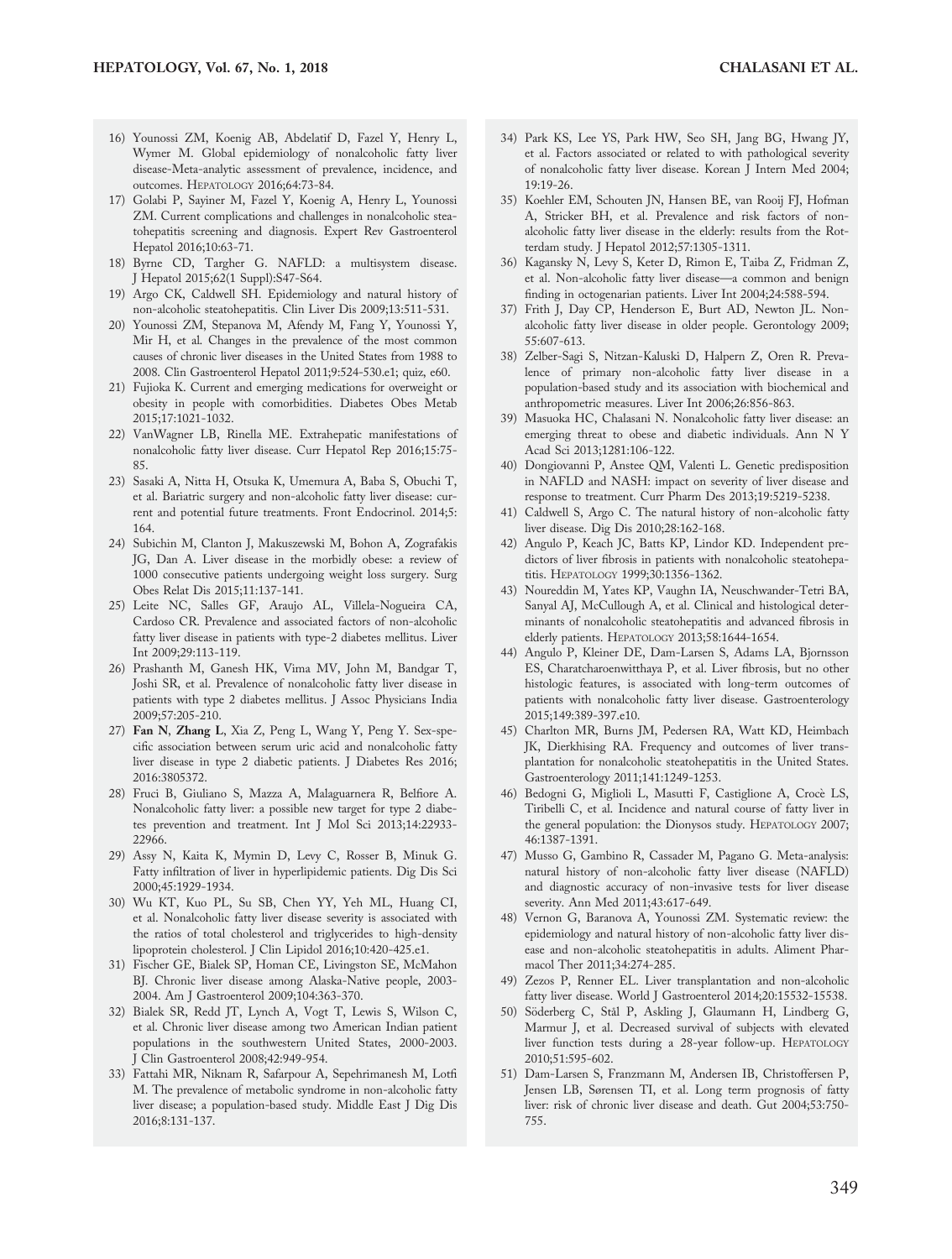- 52) Rafiq N, Bai C, Fang Y, Srishord M, McCullough A, Gramlich T, et al. Long-term follow-up of patients with nonalcoholic fatty liver. Clin Gastroenterol Hepatol 2009;7:234-238.
- 53) Sayiner M, Otgonsuren M, Cable R, Younossi I, Afendy M, Golabi P, et al. Variables associated with inpatient and outpatient resource utilization among Medicare beneficiaries with nonalcoholic fatty liver disease with or without cirrhosis. J Clin Gastroenterol 2017;51:254-260.
- 54) Adams LA, Lymp JF, St Sauver J, Sanderson SO, Lindor KD, Feldstein A, et al. The natural history of nonalcoholic fatty liver disease: a population-based cohort study. Gastroenterology 2005;129:113-121.
- 55) Younossi Z, Henry L. Contribution of alcoholic and nonalcoholic fatty liver disease to the burden of liver-related morbidity and mortality. Gastroenterology 2016;150:1778-1785.
- 56) Sayiner M, Koenig A, Henry L, Younossi ZM. Epidemiology of nonalcoholic fatty liver disease and nonalcoholic steatohepatitis in the United States and the rest of the world. Clin Liver Dis 2016;20:205-214.
- 57) GBD 2015 Mortality and Causes of Death Collaborators. Global, regional, and national life expectancy, all-cause mortality, and cause-specific mortality for 249 causes of death, 1980- 2015: a systematic analysis for the Global Burden of Disease Study 2015. Lancet 2016;388:1459-1544.
- 58) Younossi ZM, Stepanova M, Rafiq N, Makhlouf H, Younoszai Z, Agrawal R, et al. Pathologic criteria for nonalcoholic steatohepatitis: interprotocol agreement and ability to predict liverrelated mortality. HEPATOLOGY 2011;53:1874-1882.
- 59) Hossain N, Stepanova M, Afendy A, Nader F, Younossi Y, Rafiq N, et al. Non-alcoholic steatohepatitis (NASH) in patients with polycystic ovarian syndrome (PCOS). Scand J Gastroenterol 2011;46:479-484.
- 60) Mohamad B, Shah V, Onyshchenko M, Elshamy M, Aucejo F, Lopez R, et al. Characterization of hepatocellular carcinoma (HCC) in non-alcoholic fatty liver disease (NAFLD) patients without cirrhosis. Hepatol Int 2016;10:632-639.
- 61) Younossi ZM, Otgonsuren M, Henry L, Venkatesan C, Mishra A, Erario M, et al. Association of nonalcoholic fatty liver disease (NAFLD) with hepatocellular carcinoma (HCC) in the United States from 2004 to 2009. HEPATOLOGY 2015;62:1723- 1730.
- 62) Mittal S, El-Serag HB, Sada YH, Kanwal F, Duan Z, Temple S, et al. Hepatocellular carcinoma in the absence of cirrhosis in United States veterans is associated with nonalcoholic fatty liver disease. Clin Gastroenterol Hepatol 2016;14:124-131.e1.
- 63) Caldwell SH, Lee VD, Kleiner DE, Al-Osaimi AM, Argo CK, Northup PG, et al. NASH and cryptogenic cirrhosis: a histological analysis. Ann Hepatol 2009;8:346-352.
- 64) Brown GT, Kleiner DE. Histopathology of nonalcoholic fatty liver disease and nonalcoholic steatohepatitis. Metabolism 2016; 65:1080-1086.
- 65) Haga Y, Kanda T, Sasaki R, Nakamura M, Nakamoto S, Yokosuka O. Nonalcoholic fatty liver disease and hepatic cirrhosis: comparison with viral hepatitis-associated steatosis. World J Gastroenterol 2015;21:12989-12995.
- 66) Young K, Aguilar M, Gish R, Younossi Z, Saab S, Bhuket T, et al. Lower rates of receiving model for end-stage liver disease exception and longer time to transplant among non-alcoholic steatohepatitis hepatocellular carcinoma. Liver Transpl 2016;22: 1356-1366.
- 67) Wong RJ, Aguilar M, Cheung R, Perumpail RB, Harrison SA, Younossi ZM, et al. Nonalcoholic steatohepatitis is the second leading etiology of liver disease among adults awaiting liver transplantation in the United States. Gastroenterology 2015;148:547-555.
- 68) Sanyal AJ, Brunt EM, Kleiner DE, Kowdley KV, Chalasani N, Lavine JE, et al. Endpoints and clinical trial design for nonalcoholic steatohepatitis. HEPATOLOGY 2011;54:344-353.
- National Institute on Alcohol Abuse and Alcoholism. What is a standard drink? [Internet]. Available at: [https://pubs.niaaa.nih.](https://pubs.niaaa.nih.gov/publications/practitioner/pocketguide/pocket_guide2.htm) [gov/publications/practitioner/pocketguide/pocket\\_guide2.htm](https://pubs.niaaa.nih.gov/publications/practitioner/pocketguide/pocket_guide2.htm). Accessed on: December 12, 2016.
- 70) Liangpunsakul S, Chalasani N. What should we recommend to our patients with NAFLD regarding alcohol use? Am J Gastroenterol 2012;107:976-978.
- 71) Wright AP, Desai AP, Bajpai S, King LY, Sahani DV, Corey KE. Gaps in recognition and evaluation of incidentally identified hepatic steatosis. Dig Dis Sci 2015;60:333-338.
- 72) Portillo-Sanchez P, Bril F, Maximos M, Lomonaco R, Biernacki D, Orsak B, et al. High prevalence of nonalcoholic fatty liver disease in patients with type 2 diabetes mellitus and normal plasma aminotransferase levels. J Clin Endocrinol Metab 2015;100:2231-2238.
- 73) Koehler EM, Plompen EP, Schouten JN, Hansen BE, Darwish Murad S, Taimr P, et al. Presence of diabetes mellitus and steatosis is associated with liver stiffness in a general population: the Rotterdam study. HEPATOLOGY 2016;63:138-147.
- 74) Kwok R, Choi KC, Wong GL, Zhang Y, Chan HL, Luk AO, et al. Screening diabetic patients for non-alcoholic fatty liver disease with controlled attenuation parameter and liver stiffness measurements: a prospective cohort study. Gut 2016;65:1359- 1368.
- 75) Corey KE, Klebanoff MJ, Tramontano AC, Chung RT, Hur C. Screening for nonalcoholic steatohepatitis in individuals with type 2 diabetes: a cost-effectiveness analysis. Dig Dis Sci 2016; 61:2108-2117.
- 76) Wong VW, Chalasani N. Not routine screening, but vigilance for chronic liver disease in patients with type 2 diabetes. J Hepatol 2016;64:1211-1213.
- 77) Wagenknecht LE, Scherzinger AL, Stamm ER, Hanley AJ, Norris JM, Chen YD, et al. Correlates and heritability of nonalcoholic fatty liver disease in a minority cohort. Obesity (Silver Spring) 2009;17:1240-1246.
- 78) Abdelmalek MF, Liu C, Shuster J, Nelson DR, Asal NR. Familial aggregation of insulin resistance in first-degree relatives of patients with nonalcoholic fatty liver disease. Clin Gastroenterol Hepatol 2006;4:1162-1169.
- 79) Struben VM, Hespenheide EE, Caldwell SH. Nonalcoholic steatohepatitis and cryptogenic cirrhosis within kindreds. Am J Med 2000;108:9-13.
- 80) Willner IR, Waters B, Patil SR, Reuben A, Morelli J, Riely CA. Ninety patients with nonalcoholic steatohepatitis: insulin resistance, familial tendency, and severity of disease. Am J Gastroenterol 2001;96:2957-2961.
- 81) Schwimmer JB, Celedon MA, Lavine JE, Salem R, Campbell N, Schork NJ, et al. Heritability of nonalcoholic fatty liver disease. Gastroenterology 2009;136:1585-1592.
- 82) Tarnoki AD, Tarnoki DL, Bata P, Littvay L, Osztovits J, Jermendy G, et al. Heritability of non-alcoholic fatty liver disease and association with abnormal vascular parameters: a twin study. Liver Int 2012;32:1287-1293.
- 83) Makkonen J, Pietiläinen KH, Rissanen A, Kaprio J, Yki-Järvinen H. Genetic factors contribute to variation in serum alanine aminotransferase activity independent of obesity and alcohol: a study in monozygotic and dizygotic twins. J Hepatol 2009;50:1035-1042.
- 84) Loomba R, Schork N, Chen CH, Bettencourt R, Bhatt A, Ang B, et al. Heritability of hepatic fibrosis and steatosis based on a prospective twin study. Gastroenterology 2015;149:1784-1793.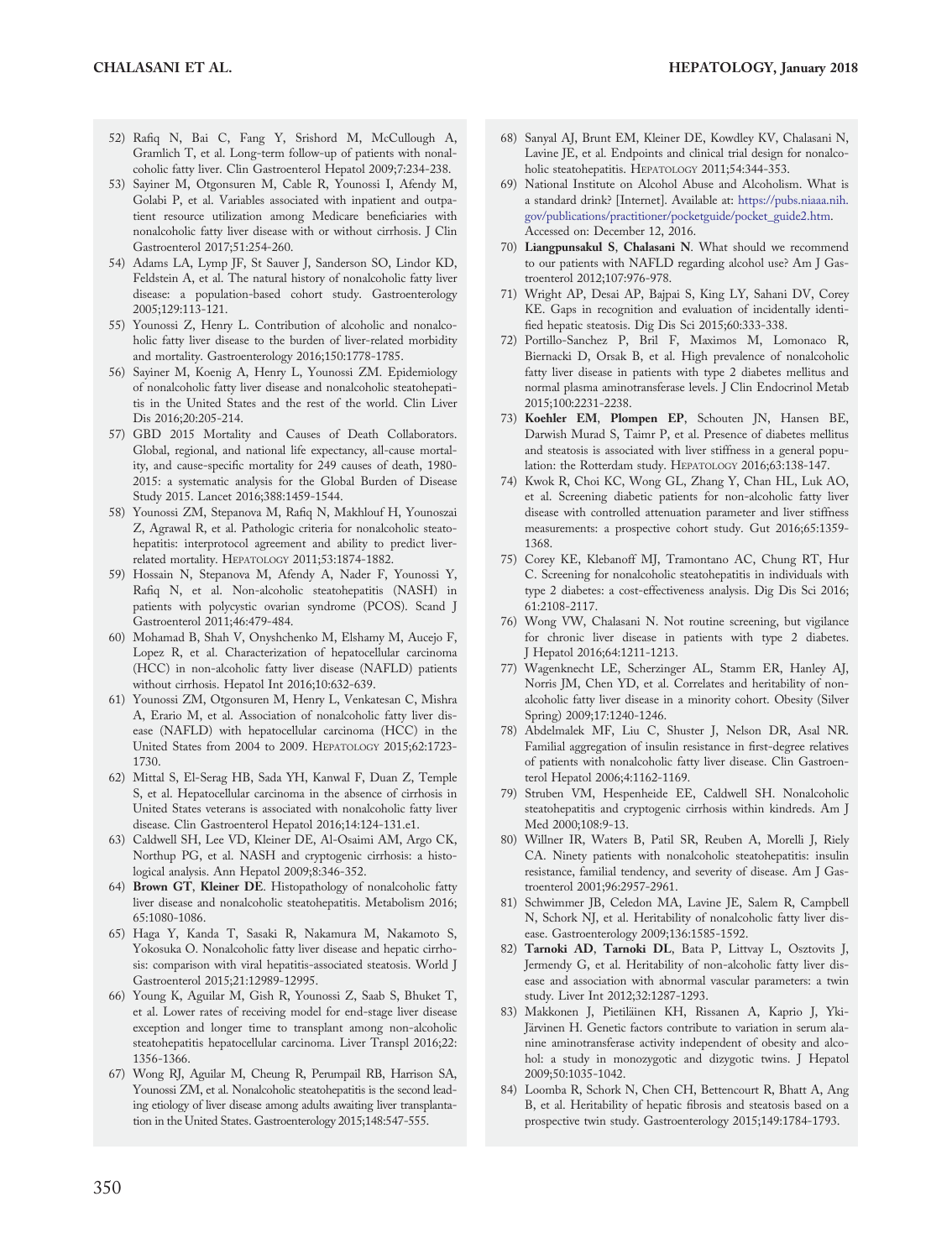- 85) Kowdley KV, Belt P, Wilson LA, Yeh MM, Neuschwander-Tetri BA, Chalasani N, et al. Serum ferritin is an independent predictor of histologic severity and advanced fibrosis in patients with nonalcoholic fatty liver disease. HEPATOLOGY 2012;55:77- 85.
- 86) Valenti L, Fracanzani AL, Bugianesi E, Dongiovanni P, Galmozzi E, Vanni E, et al. HFE genotype, parenchymal iron accumulation, and liver fibrosis in patients with nonalcoholic fatty liver disease. Gastroenterology 2010;138:905-912.
- 87) Vuppalanchi R, Gould RJ, Wilson LA, Unalp-Arida A, Cummings OW, Chalasani N, et al. Clinical significance of serum autoantibodies in patients with NAFLD: results from the nonalcoholic steatohepatitis clinical research network. Hepatol Int 2012;6:379-385.
- 88) Chalasani N, Wilson L, Kleiner DE, Cummings OW, Brunt EM, Unalp A, et al. Relationship of steatosis grade and zonal location to histological features of steatohepatitis in adult patients with non-alcoholic fatty liver disease. J Hepatol 2008;48:829-834.
- 89) Targher G, Marchesini G, Byrne CD. Risk of type 2 diabetes in patients with non-alcoholic fatty liver disease: causal association or epiphenomenon? Diabetes Metab 2016;42:142-156.
- 90) Li X, Xia M, Ma H, Hu Y, Yan H, He W, et al. Liver fat content, evaluated through semi-quantitative ultrasound measurement, is associated with impaired glucose profiles: a community-based study in Chinese. PLoS One 2013;8:e65210.
- 91) Shah RV, Allison MA, Lima JA, Bluemke DA, Abbasi SA, Ouyang P, et al. Liver fat, statin use, and incident diabetes: the multi-ethnic study of atherosclerosis. Atherosclerosis 2015;242: 211-217.
- 92) Reeder SB, Cruite I, Hamilton G, Sirlin CB. Quantitative assessment of liver fat with magnetic resonance imaging and spectroscopy. J Magn Reson Imaging 2011;34:spcone.
- 93) Idilman IS, Keskin O, Celik A, Savas B, Halil Elhan A, Idilman R, et al. A comparison of liver fat content as determined by magnetic resonance imaging-proton density fat fraction and MRS versus liver histology in non-alcoholic fatty liver disease. Acta Radiol 2016;57:271-278.
- 94) Heba ER, Desai A, Zand KA, Hamilton G, Wolfson T, Schlein AN, et al. Accuracy and the effect of possible subjectbased confounders of magnitude-based MRI for estimating hepatic proton density fat fraction in adults, using MR spectroscopy as reference. J Magn Reson Imaging 2016;43:398-406.
- 95) Noureddin M, Lam J, Peterson MR, Middleton M, Hamilton G, Le TA, et al. Utility of magnetic resonance imaging versus histology for quantifying changes in liver fat in nonalcoholic fatty liver disease trials. HEPATOLOGY 2013;58:1930-1940.
- 96) De Lédinghen V, Wong GL, Vergniol J, Chan HL, Hiriart JB, Chan AW, et al. Controlled attenuation parameter for the diagnosis of steatosis in non-alcoholic fatty liver disease. J Gastroenterol Hepatol 2016;31:848-855.
- 97) Vuppalanchi R, Chalasani N. Nonalcoholic fatty liver disease and nonalcoholic steatohepatitis: Selected practical issues in their evaluation and management. HEPATOLOGY 2009;49:306-317.
- 98) Marchesini G, Bugianesi E, Forlani G, Cerrelli F, Lenzi M, Manini R, et al. Nonalcoholic fatty liver, steatohepatitis, and the metabolic syndrome. HEPATOLOGY 2003;37:917-923.
- 99) Kang H, Greenson JK, Omo JT, Chao C, Peterman D, Anderson L, et al. Metabolic syndrome is associated with greater histologic severity, higher carbohydrate, and lower fat diet in patients with NAFLD. Am J Gastroenterol 2006;101:2247-2253.
- 100) Ryan MC, Wilson AM, Slavin J, Best JD, Jenkins AJ, Desmond PV. Associations between liver histology and severity of the metabolic syndrome in subjects with nonalcoholic fatty liver disease. Diabetes Care 2005;28:1222-1224.
- 101) Younossi ZM, Otgonsuren M, Venkatesan C, Mishra A. In patients with non-alcoholic fatty liver disease, metabolically abnormal individuals are at a higher risk for mortality while metabolically normal individuals are not. Metabolism 2013;62: 352-360.
- 102) Cusi K, Chang Z, Harrison S, Lomonaco R, Bril F, Orsak B, et al. Limited value of plasma cytokeratin-18 as a biomarker for NASH and fibrosis in patients with non-alcoholic fatty liver disease. J Hepatol 2014;60:167-174.
- 103) Chen J, Zhu Y, Zheng Q, Jiang J. Serum cytokeratin-18 in the diagnosis of non-alcoholic steatohepatitis: a meta-analysis. Hepatol Res 2014;44:854-862.
- 104) Kaswala DH, Lai M, Afdhal NH. Fibrosis assessment in nonalcoholic fatty liver disease (NAFLD) in 2016. Dig Dis Sci 2016; 61:1356-1364.
- 105) Imajo K, Kessoku T, Honda Y, Tomeno W, Ogawa Y, Mawatari H, et al. Magnetic resonance imaging more accurately classifies steatosis and fibrosis in patients with nonalcoholic fatty liver disease than transient elastography. Gastroenterology 2016; 150:626-637.e7.
- 106) Angulo P, Hui JM, Marchesini G, Bugianesi E, George J, Farrell GC, et al. The NAFLD fibrosis score: a noninvasive system that identifies liver fibrosis in patients with NAFLD. HEPATOLOGY 2007;45:846-854.
- 107) Tapper EB, Challies T, Nasser I, Afdhal NH, Lai M. The performance of vibration controlled transient elastography in a US cohort of patients with nonalcoholic fatty liver disease. Am J Gastroenterol 2016;111:677-684.
- 108) Nozaki Y, Fujita K, Wada K, Yoneda M, Shinohara Y, Imajo K, et al. Deficiency of eNOS exacerbates early-stage NAFLD pathogenesis by changing the fat distribution. BMC Gastroenterol 2015;15:177.
- 109) Vuppalanchi R, Siddiqui MS, Hallinan EK, Abdelmalek MF, Neuschwander-Tetri B, Loomba R, et al. Transient elastography is feasible with high success rate for evaluation of nonalcoholic fatty liver disease (NAFLD) in a multicenter setting. HEPATOLOGY 2015;62:1290A.
- 110) Kim D, Kim WR, Talwalkar JA, Kim HJ, Ehman RL. Advanced fibrosis in nonalcoholic fatty liver disease: noninvasive assessment with MR elastography. Radiology 2013;268:411-419.
- 111) Loomba R, Wolfson T, Ang B, Hooker J, Behling C, Peterson M, et al. Magnetic resonance elastography predicts advanced fibrosis in patients with nonalcoholic fatty liver disease: a prospective study. HEPATOLOGY 2014;60:1920-1928.
- 112) Kawaguchi T, Sumida Y, Umemura A, Matsuo K, Takahashi M, Takamura T, et al. Genetic polymorphisms of the human PNPLA3 gene are strongly associated with severity of nonalcoholic fatty liver disease in Japanese. PLoS One 2012;7: e38322.
- 113) Sookoian S, Pirola CJ. Meta-analysis of the influence of I148M variant of patatin-like phospholipase domain containing 3 gene (PNPLA3) on the susceptibility and histological severity of nonalcoholic fatty liver disease. HEPATOLOGY 2011;53:1883- 1894.
- 114) Rotman Y, Koh C, Zmuda JM, Kleiner DE, Liang TJ; NASH CRN. The association of genetic variability in patatin-like phospholipase domain-containing protein 3 (PNPLA3) with histological severity of nonalcoholic fatty liver disease. HEPATOLOGY 2010;52:894-903.
- 115) Speliotes EK, Butler JL, Palmer CD, Voight BF, GIANT Consortium, MIGen Consortium, et al. PNPLA3 variants specifically confer increased risk for histologic nonalcoholic fatty liver disease but not metabolic disease. HEPATOLOGY 2010;52: 904-912.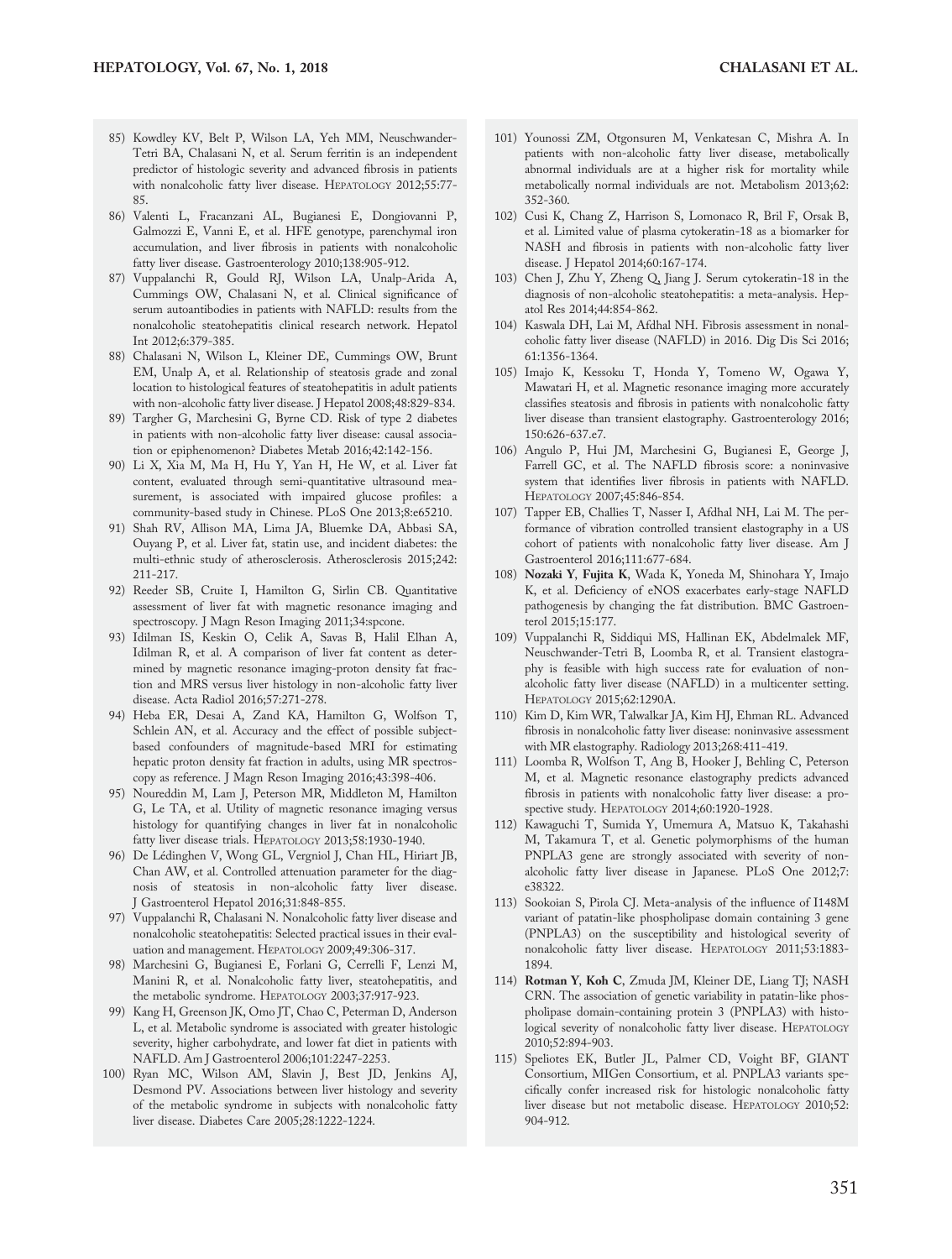- 116) Liu YL, Reeves HL, Burt AD, Tiniakos D, McPherson S, Leathart JB, et al. TM6SF2 rs58542926 influences hepatic fibrosis progression in patients with non-alcoholic fatty liver disease. Nat Commun 2014;5:4309.
- 117) Kozlitina J, Smagris E, Stender S, Nordestgaard BG, Zhou HH, Tybjærg-Hansen A, et al. Exome-wide association study identifies a TM6SF2 variant that confers susceptibility to nonalcoholic fatty liver disease. Nat Genet 2014;46:352-356.
- 118) Dongiovanni P, Petta S, Maglio C, Fracanzani AL, Pipitone R, Mozzi E, et al. Transmembrane 6 superfamily member 2 gene variant disentangles nonalcoholic steatohepatitis from cardiovascular disease. HEPATOLOGY 2015;61:506-514.
- 119) Donati B, Motta BM, Pingitore P, Meroni M, Pietrelli A, Alisi A, et al. The rs2294918 E434K variant modulates patatin-like phospholipase domain-containing 3 expression and liver damage. HEPATOLOGY 2016;63:787-798.
- 120) Mancina RM, Dongiovanni P, Petta S, Pingitore P, Meroni M, Rametta R, et al. The MBOAT7-TMC4 variant rs641738 increases risk of nonalcoholic fatty liver disease in individuals of european descent. Gastroenterology 2016;150:1219-1230.e6.
- 121) Franzen R, Rashidisangsary B, Ozturan S, Vanweersch L, Gutknecht N. Intrapulpal temperature changes during root surface irradiation with dual-wavelength laser (2780 and 940 nm): in vitro study. J Biomed Opt 2015;20:018002.
- 122) Altamirano J, Miquel R, Katoonizadeh A, Abraldes JG, Duarte-Rojo A, Louvet A, et al. A histologic scoring system for prognosis of patients with alcoholic hepatitis. Gastroenterology 2014;146:1231-1239.e1-6.
- 123) Patton HM, Lavine JE, Van Natta ML, Schwimmer JB, Kleiner D, Molleston J, et al. Clinical correlates of histopathology in pediatric nonalcoholic steatohepatitis. Gastroenterology 2008;135:1961-1971.e2.
- 124) Schwimmer JB, Behling C, Newbury R, Deutsch R, Nievergelt C, Schork NJ, et al. Histopathology of pediatric nonalcoholic fatty liver disease. HEPATOLOGY 2005;42:641-649.
- 125) Suzuki A, Abdelmalek MF, Schwimmer JB, Lavine JE, Scheimann AO, Unalp-Arida A, et al. Association between puberty and features of nonalcoholic fatty liver disease. Clin Gastroenterol Hepatol 2012;10:786-794.
- 126) Kleiner DE, Brunt EM. Nonalcoholic fatty liver disease: pathologic patterns and biopsy evaluation in clinical research. Semin Liver Dis 2012;32:3-13.
- 127) Yeh MM, Brunt EM. Pathological features of fatty liver disease. Gastroenterology 2014;147:754-764.
- 128) Kleiner DE, Brunt EM, Van Natta M, Behling C, Contos MJ, Cummings OW, et al. Design and validation of a histological scoring system for nonalcoholic fatty liver disease. HEPATOLOGY 2005;41:1313-1321.
- 129) Bedossa P, Poitou C, Veyrie N, Bouillot JL, Basdevant A, Paradis V, et al. Histopathological algorithm and scoring system for evaluation of liver lesions in morbidly obese patients. HEPA-TOLOGY 2012;56:1751-1759.
- 130) Bedossa P; FLIP Pathology Consortium. Utility and appropriateness of the fatty liver inhibition of progression (FLIP) algorithm and steatosis, activity, and fibrosis (SAF) score in the evaluation of biopsies of nonalcoholic fatty liver disease. HEPA-TOLOGY 2014;60:565-575.
- 131) Ratziu V, Charlotte F, Heurtier A, Gombert S, Giral P, Bruckert E, et al. Sampling variability of liver biopsy in nonalcoholic fatty liver disease. Gastroenterology 2005;128:1898- 1906.
- 132) Larson SP, Bowers SP, Palekar NA, Ward JA, Pulcini JP, Harrison SA. Histopathologic variability between the right and left lobes of the liver in morbidly obese patients undergoing

Roux-en-Y bypass. Clin Gastroenterol Hepatol 2007;5:1329- 1332.

- 133) Vuppalanchi R, Unalp A, Van Natta ML, Cummings OW, Sandrasegaran KE, Hameed T, et al. Effects of liver biopsy sample length and number of readings on sampling variability in nonalcoholic fatty liver disease. Clin Gastroenterol Hepatol 2009;7:481-486.
- 134) Rockey DC, Caldwell SH, Goodman ZD, Nelson RC, Smith AD; American Association for the Study of Liver Diseases. Liver biopsy. HEPATOLOGY 2009;49:1017-1044.
- 135) Musso G, Cassader M, Rosina F, Gambino R. Impact of current treatments on liver disease, glucose metabolism and cardiovascular risk in non-alcoholic fatty liver disease (NAFLD): a systematic review and meta-analysis of randomised trials. Diabetologia 2012;55:885-904.
- 136) Vilar-Gomez E, Martinez-Perez Y, Calzadilla-Bertot L, Torres-Gonzalez A, Gra-Oramas B, Gonzalez-Fabian L, et al. Weight loss through lifestyle modification significantly reduces features of nonalcoholic steatohepatitis. Gastroenterology 2015; 149:367-378.
- 137) Fontana L, Meyer TE, Klein S, Holloszy JO. Long-term calorie restriction is highly effective in reducing the risk for atherosclerosis in humans. Proc Natl Acad Sci U S A 2004;101:6659- 6663.
- 138) Kirk E, Reeds DN, Finck BN, Mayurranjan SM, Mayurranjan MS, Patterson BW, et al. Dietary fat and carbohydrates differentially alter insulin sensitivity during caloric restriction. Gastroenterology 2009;136:1552-1560.
- 139) Haufe S, Engeli S, Kast P, Böhnke J, Utz W, Haas V, et al. Randomized comparison of reduced fat and reduced carbohydrate hypocaloric diets on intrahepatic fat in overweight and obese human subjects. HEPATOLOGY 2011;53:1504-1514.
- 140) Kistler KD, Brunt EM, Clark JM, Diehl AM, Sallis JF, Schwimmer JB, et al. Physical activity recommendations, exercise intensity, and histological severity of nonalcoholic fatty liver disease. Am J Gastroenterol 2011;106:460-468.
- 141) Church TS, Kuk JL, Ross R, Priest EL, Biltoft E, Biltoff E, et al. Association of cardiorespiratory fitness, body mass index, and waist circumference to nonalcoholic fatty liver disease. Gastroenterology 2006;130:2023-2030.
- 142) St George A, Bauman A, Johnston A, Farrell G, Chey T, George J. Independent effects of physical activity in patients with nonalcoholic fatty liver disease. HEPATOLOGY 2009;50:68- 76.
- 143) Sung KC, Ryu S, Lee JY, Kim JY, Wild SH, Byrne CD. Effect of exercise on the development of new fatty liver and the resolution of existing fatty liver. J Hepatol 2016;65:791-797.
- 144) Wu T, Gao X, Chen M, van Dam RM. Long-term effectiveness of diet-plus-exercise interventions vs. diet-only interventions for weight loss: a meta-analysis. Obes Rev 2009;10:313- 323.
- 145) Kurklinsky AK, McEachen JC, Friese JL. Bilateral traumatic chylothorax treated by thoracic duct embolization: a rare treatment for an uncommon problem. Vasc Med 2011;16:284-287.
- 146) Marchesini G, Brizi M, Bianchi G, Tomassetti S, Zoli M, Melchionda N. Metformin in non-alcoholic steatohepatitis. Lancet 2001;358:893-894.
- 147) Uygun A, Kadayifci A, Isik AT, Ozgurtas T, Deveci S, Tuzun A, et al. Metformin in the treatment of patients with nonalcoholic steatohepatitis. Aliment Pharmacol Ther 2004;19:537- 544.
- 148) Nair S, Diehl AM, Wiseman M, Farr GH, Perrillo RP. Metformin in the treatment of non-alcoholic steatohepatitis: a pilot open label trial. Aliment Pharmacol Ther 2004;20:23-28.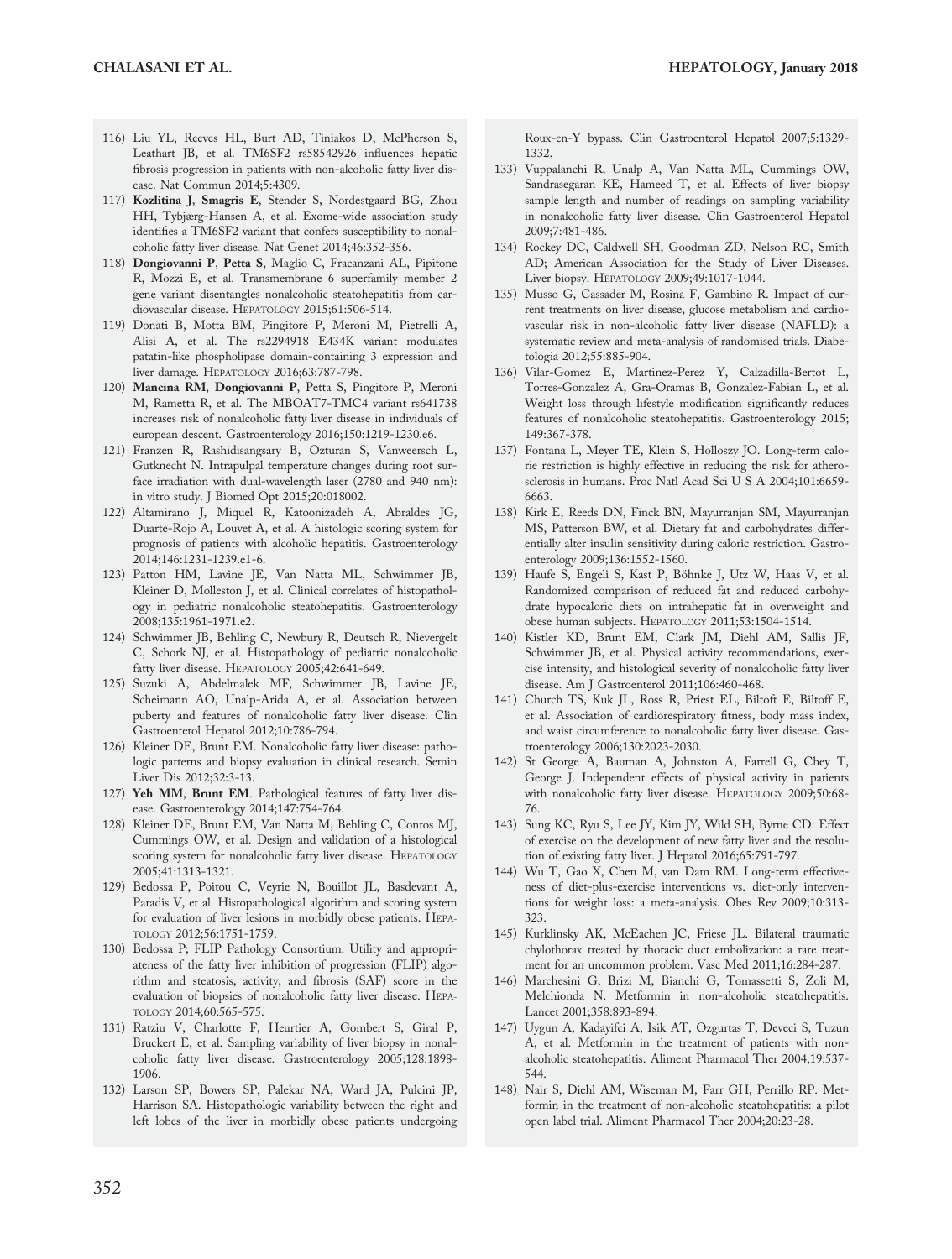- 149) Bugianesi E, Gentilcore E, Manini R, Natale S, Vanni E, Villanova N, et al. A randomized controlled trial of metformin versus vitamin E or prescriptive diet in nonalcoholic fatty liver disease. Am J Gastroenterol. 2005;100:1082-1090.
- 150) Loomba R, Lutchman G, Kleiner DE, Ricks M, Feld JJ, Borg BB, et al. Clinical trial: pilot study of metformin for the treatment of non-alcoholic steatohepatitis. Aliment Pharmacol Ther 2009;29:172-182.
- 151) Shields WW, Thompson KE, Grice GA, Harrison SA, Coyle WJ. The effect of metformin and standard therapy versus standard therapy alone in nondiabetic patients with insulin resistance and nonalcoholic steatohepatitis (NASH): a pilot trial. Ther Adv Gastroenterol 2009;2:157-163.
- 152) Haukeland JW, Konopski Z, Eggesbø HB, von Volkmann HL, Raschpichler G, Bjøro K, et al. Metformin in patients with non-alcoholic fatty liver disease: a randomized, controlled trial. Scand J Gastroenterol 2009;44:853-860.
- 153) Idilman R, Mizrak D, Corapcioglu D, Bektas M, Doganay B, Sayki M, et al. Clinical trial: insulin-sensitizing agents may reduce consequences of insulin resistance in individuals with non-alcoholic steatohepatitis. Aliment Pharmacol Ther 2008;28: 200-208.
- 154) Duseja A, Das A, Dhiman RK, Chawla YK, Thumburu KT, Bhadada S, et al. Metformin is effective in achieving biochemical response in patients with nonalcoholic fatty liver disease (NAFLD) not responding to lifestyle interventions. Ann. Hepatol 2007;6:222-226.
- 155) Nar A, Gedik O. The effect of metformin on leptin in obese patients with type 2 diabetes mellitus and nonalcoholic fatty liver disease. Acta Diabetol 2009;46:113-118.
- 156) Omer Z, Cetinkalp S, Akyildiz M, Yilmaz F, Batur Y, Yilmaz C, et al. Efficacy of insulin-sensitizing agents in nonalcoholic fatty liver disease. Eur J Gastroenterol Hepatol 2010;22:18-23.
- 157) Li Y, Liu L, Wang B, Wang J, Chen D. Metformin in nonalcoholic fatty liver disease: a systematic review and meta-analysis. Biomed Rep 2013;1:57-64.
- 158) Musso G, Gambino R, Cassader M, Pagano G. A metaanalysis of randomized trials for the treatment of nonalcoholic fatty liver disease. HEPATOLOGY 2010;52:79-104.
- 159) Soccio RE, Chen ER, Lazar MA. Thiazolidinediones and the promise of insulin sensitization in type 2 diabetes. Cell Metab 2014;20:573-591.
- 160) Cusi K. Role of obesity and lipotoxicity in the development of nonalcoholic steatohepatitis: pathophysiology and clinical implications. Gastroenterology 2012;142:711-725.e6.
- 161) Ratziu V, Giral P, Jacqueminet S, Charlotte F, Hartemann-Heurtier A, Serfaty L, et al. Rosiglitazone for nonalcoholic steatohepatitis: one-year results of the randomized placebocontrolled Fatty Liver Improvement with Rosiglitazone Therapy (FLIRT) trial. Gastroenterology 2008;135:100-110.
- 162) Ratziu V, Charlotte F, Bernhardt C, Giral P, Halbron M, Lenaour G, et al. Long-term efficacy of rosiglitazone in nonalcoholic steatohepatitis: results of the fatty liver improvement by rosiglitazone therapy (FLIRT 2) extension trial. HEPATOLOGY 2010;51:445-453.
- 163) Hiatt WR, Kaul S, Smith RJ. The cardiovascular safety of diabetes drugs—insights from the rosiglitazone experience. N Engl J Med 2013;369:1285-1287.
- 164) Belfort R, Harrison SA, Brown K, Darland C, Finch J, Hardies J, et al. A placebo-controlled trial of pioglitazone in subjects with nonalcoholic steatohepatitis. N Engl J Med 2006;355: 2297-2307.
- 165) Cusi K, Orsak B, Bril F, Lomonaco R, Hecht J, Ortiz-Lopez C, et al. Long-term pioglitazone treatment for patients with

nonalcoholic steatohepatitis and prediabetes or type 2 diabetes mellitus: a randomized trial. Ann Intern Med 2016;165:305-315.

- 166) Aithal GP, Thomas JA, Kaye PV, Lawson A, Ryder SD, Spendlove I, et al. Randomized, placebo-controlled trial of pioglitazone in nondiabetic subjects with nonalcoholic steatohepatitis. Gastroenterology 2008;135:1176-1184.
- 167) Sanyal AJ, Chalasani N, Kowdley KV, McCullough A, Diehl AM, Bass NM, et al. Pioglitazone, vitamin E, or placebo for nonalcoholic steatohepatitis. N Engl J Med 2010;362:1675-1685.
- 168) Williams CD, Stengel J, Asike MI, Torres DM, Shaw J, Contreras M, et al. Prevalence of nonalcoholic fatty liver disease and nonalcoholic steatohepatitis among a largely middle-aged population utilizing ultrasound and liver biopsy: a prospective study. Gastroenterology 2011;140:124-131.
- 169) Yau H, Rivera K, Lomonaco R, Cusi K. The future of thiazolidinedione therapy in the management of type 2 diabetes mellitus. Curr Diab Rep 2013;13:329-341.
- 170) Levin D, Bell S, Sund R, Hartikainen SA, Tuomilehto J, Pukkala E, et al. Pioglitazone and bladder cancer risk: a multipopulation pooled, cumulative exposure analysis. Diabetologia 2015;58:493-504.
- 171) Tuccori M, Filion KB, Yin H, Yu OH, Platt RW, Azoulay L. Pioglitazone use and risk of bladder cancer: population based cohort study. BMJ 2016;352:i1541.
- 172) Lewis JD, Habel LA, Quesenberry CP, Strom BL, Peng T, Hedderson MM, et al. Pioglitazone use and risk of bladder cancer and other common cancers in persons with diabetes. JAMA 2015;314:265-277.
- 173) Eguchi Y, Kitajima Y, Hyogo H, Takahashi H, Kojima M, Ono M, et al. Pilot study of liraglutide effects in non-alcoholic steatohepatitis and non-alcoholic fatty liver disease with glucose intolerance in Japanese patients (LEAN-J). Hepatol Res 2015;45:269-278.
- 174) Armstrong MJ, Gaunt P, Aithal GP, Barton D, Hull D, Parker R, et al. Liraglutide safety and efficacy in patients with non-alcoholic steatohepatitis (LEAN): a multicentre, doubleblind, randomised, placebo-controlled phase 2 study. Lancet 2016;387:679-690.
- 175) Armstrong MJ, Houlihan DD, Rowe IA, Clausen WH, Elbrønd B, Gough SC, et al. Safety and efficacy of liraglutide in patients with type 2 diabetes and elevated liver enzymes: individual patient data meta-analysis of the LEAD program. Aliment Pharmacol Ther 2013;37:234-242.
- 176) Kenny PR, Brady DE, Torres DM, Ragozzino L, Chalasani N, Harrison SA. Exenatide in the treatment of diabetic patients with non-alcoholic steatohepatitis: a case series. Am J Gastroenterol 2010;105:2707-2709.
- 177) Buse JB, Klonoff DC, Nielsen LL, Guan X, Bowlus CL, Holcombe JH, et al. Metabolic effects of two years of exenatide treatment on diabetes, obesity, and hepatic biomarkers in patients with type 2 diabetes: an interim analysis of data from the open-label, uncontrolled extension of three double-blind, placebo-controlled trials. Clin Ther 2007;29:139-153.
- 178) Hasegawa T, Yoneda M, Nakamura K, Makino I, Terano A. Plasma transforming growth factor-beta1 level and efficacy of alpha-tocopherol in patients with non-alcoholic steatohepatitis: a pilot study. Aliment Pharmacol Ther 2001;15:1667-1672.
- 179) Harrison SA, Torgerson S, Hayashi P, Ward J, Schenker S. Vitamin E and vitamin C treatment improves fibrosis in patients with nonalcoholic steatohepatitis. Am J Gastroenterol 2003;98:2485-2490.
- 180) Dufour JF, Oneta CM, Gonvers JJ, Bihl F, Cerny A, Cereda JM, et al. Randomized placebo-controlled trial of ursodeoxycholic acid with vitamin e in nonalcoholic steatohepatitis. Clin Gastroenterol Hepatol 2006;4:1537-1543.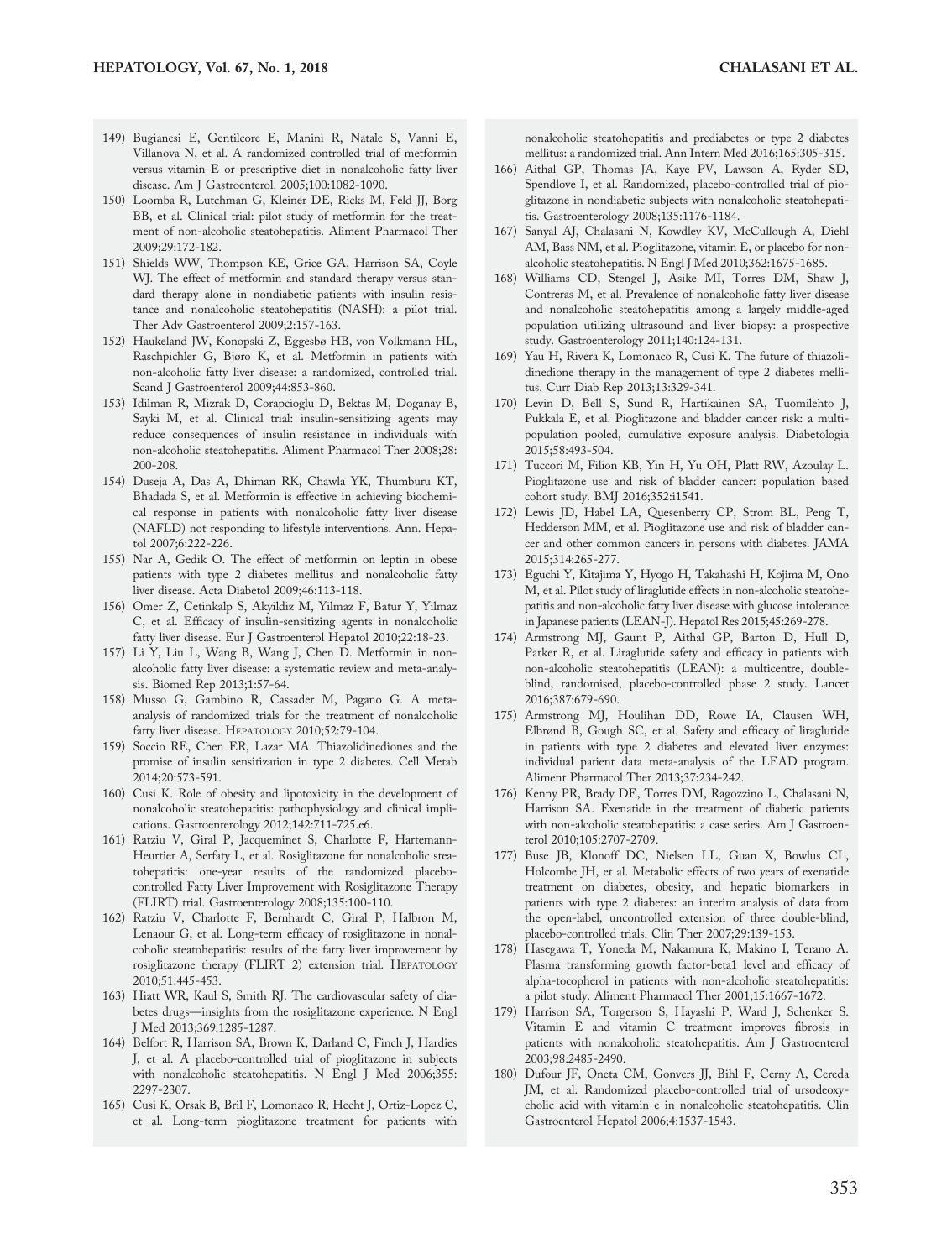- 181) Sanyal AJ, Mofrad PS, Contos MJ, Sargeant C, Luketic VA, Sterling RK, et al. A pilot study of vitamin E versus vitamin E and pioglitazone for the treatment of nonalcoholic steatohepatitis. Clin Gastroenterol Hepatol 2004;2:1107-1115.
- 182) Yakaryilmaz F, Guliter S, Savas B, Erdem O, Ersoy R, Erden E, et al. Effects of vitamin E treatment on peroxisome proliferator-activated receptor-alpha expression and insulin resistance in patients with non-alcoholic steatohepatitis: results of a pilot study. Intern Med J 2007;37:229-235.
- 183) Lavine JE, Schwimmer JB, Van Natta ML, Molleston JP, Murray KF, Rosenthal P, et al. Effect of vitamin E or metformin for treatment of nonalcoholic fatty liver disease in children and adolescents: the TONIC randomized controlled trial. JAMA 2011;305:1659-1668.
- 184) Sato K, Gosho M, Yamamoto T, Kobayashi Y, Ishii N, Ohashi T, et al. Vitamin E has a beneficial effect on nonalcoholic fatty liver disease: a meta-analysis of randomized controlled trials. Nutrition 2015;31:923-930.
- 185) Xu R, Tao A, Zhang S, Deng Y, Chen G. Association between vitamin E and non-alcoholic steatohepatitis: a meta-analysis. Int J Clin Exp Med 2015;8:3924-3934.
- 186) Miller ER, Pastor-Barriuso R, Dalal D, Riemersma RA, Appel LJ, Guallar E. Meta-analysis: high-dosage vitamin E supplementation may increase all-cause mortality. Ann Intern Med 2005;142:37-46.
- 187) Gerss J, Köpcke W. The questionable association of vitamin E supplementation and mortality—inconsistent results of different meta-analytic approaches. Cell Mol Biol 2009;55(Suppl): OL1111-OL1120.
- 188) Abner EL, Schmitt FA, Mendiondo MS, Marcum JL, Kryscio RJ. Vitamin E and all-cause mortality: a meta-analysis. Curr Aging Sci 2011;4:158-170.
- 189) Klein EA, Thompson IM, Tangen CM, Crowley JJ, Lucia MS, Goodman PJ, et al. Vitamin E and the risk of prostate cancer: the Selenium and Vitamin E Cancer Prevention Trial (SELECT). JAMA 2011;306:1549-1556.
- 190) Kristal AR, Darke AK, Morris JS, Tangen CM, Goodman PJ, Thompson IM, et al. Baseline selenium status and effects of selenium and vitamin e supplementation on prostate cancer risk. J Natl Cancer Inst 2014;106:djt456.
- 191) Chan JM, Darke AK, Penney KL, Tangen CM, Goodman PJ, Lee GS, et al. Selenium- or vitamin E-related gene variants, interaction with supplementation, and risk of high-grade prostate cancer in SELECT. Cancer Epidemiol Biomark Prev 2016;25:1050-1058.
- 192) Sjöström L, Peltonen M, Jacobson P, Sjöström CD, Karason K, Wedel H, et al. Bariatric surgery and long-term cardiovascular events. JAMA 2012;307:56-65.
- 193) Pontiroli AE, Morabito A. Long-term prevention of mortality in morbid obesity through bariatric surgery. A systematic review and meta-analysis of trials performed with gastric banding and gastric bypass. Ann Surg 2011;253:484-487.
- 194) Adams TD, Gress RE, Smith SC, Halverson RC, Simper SC, Rosamond WD, et al. Long-term mortality after gastric bypass surgery. N Engl J Med 2007;357:753-761.
- 195) Sjöström L, Narbro K, Sjöström CD, Karason K, Larsson B, Wedel H, et al. Effects of bariatric surgery on mortality in Swedish obese subjects. N Engl J Med 2007;357:741-752.
- 196) Mathurin P, Hollebecque A, Arnalsteen L, Buob D, Leteurtre E, Caiazzo R, et al. Prospective study of the long-term effects of bariatric surgery on liver injury in patients without advanced disease. Gastroenterology 2009;137:532-540.
- 197) Lassailly G, Caiazzo R, Buob D, Pigeyre M, Verkindt H, Labreuche J, et al. Bariatric surgery reduces features of

nonalcoholic steatohepatitis in morbidly obese patients. Gastroenterology 2015;149:379-388.

- 198) Bower G, Toma T, Harling L, Jiao LR, Efthimiou E, Darzi A, et al. Bariatric surgery and non-alcoholic fatty liver disease: a systematic review of liver biochemistry and histology. Obes Surg 2015;25:2280-2289.
- 199) Mosko JD, Nguyen GC. Increased perioperative mortality following bariatric surgery among patients with cirrhosis. Clin Gastroenterol Hepatol 2011;9:897-901.
- 200) Jan A, Narwaria M, Mahawar KK. A systematic review of bariatric surgery in patients with liver cirrhosis. Obes Surg 2015; 25:1518-1526.
- 201) Laurin J, Lindor KD, Crippin JS, Gossard A, Gores GJ, Ludwig J, et al. Ursodeoxycholic acid or clofibrate in the treatment of non-alcohol-induced steatohepatitis: a pilot study. HEP-ATOLOGY 1996;23:1464-1467.
- 202) Leuschner UF, Lindenthal B, Herrmann G, Arnold JC, Rössle M, Cordes HJ, et al. High-dose ursodeoxycholic acid therapy for nonalcoholic steatohepatitis: a double-blind, randomized, placebo-controlled trial. HEPATOLOGY 2010;52:472-479.
- 203) Lindor KD, Kowdley KV, Heathcote EJ, Harrison ME, Jorgensen R, Angulo P, et al. Ursodeoxycholic acid for treatment of nonalcoholic steatohepatitis: results of a randomized trial. HEPATOLOGY 2004;39:770-778.
- 204) Ratziu V, de Ledinghen V, Oberti F, Mathurin P, Wartelle-Bladou C, Renou C, et al. A randomized controlled trial of high-dose ursodesoxycholic acid for nonalcoholic steatohepatitis. J Hepatol 2011;54:1011-1019.
- 205) Capanni M, Calella F, Biagini MR, Genise S, Raimondi L, Bedogni G, et al. Prolonged n-3 polyunsaturated fatty acid supplementation ameliorates hepatic steatosis in patients with nonalcoholic fatty liver disease: a pilot study. Aliment Pharmacol Ther 2006;23:1143-1151.
- 206) Masterton GS, Plevris JN, Hayes PC. Review article: omega-3 fatty acids—a promising novel therapy for non-alcoholic fatty liver disease. Aliment Pharmacol Ther 2010;31:679-692.
- 207) Scorletti E, Bhatia L, McCormick KG, Clough GF, Nash K, Hodson L, et al. Effects of purified eicosapentaenoic and docosahexaenoic acids in nonalcoholic fatty liver disease: results from the Welcome\* study. HEPATOLOGY 2014;60:1211-1221.
- 208) Sanyal AJ, Abdelmalek MF, Suzuki A, Cummings OW, Chojkier M; EPE-A Study Group. No significant effects of ethyleicosapentanoic acid on histologic features of nonalcoholic steatohepatitis in a phase 2 trial. Gastroenterology 2014;147:377-384.e1.
- 209) What's at-risk or heavy drinking?—rethinking drinking NIAAA [Internet]. Available at: [http://rethinkingdrinking.](http://rethinkingdrinking.niaaa.nih.gov/How-much-is-too-much/Is-your-drinking-pattern-risky/whats-At-Risk-Or-Heavy-drinking.aspx) [niaaa.nih.gov/How-much-is-too-much/Is-your-drinking-pat](http://rethinkingdrinking.niaaa.nih.gov/How-much-is-too-much/Is-your-drinking-pattern-risky/whats-At-Risk-Or-Heavy-drinking.aspx)[tern-risky/whats-At-Risk-Or-Heavy-drinking.aspx.](http://rethinkingdrinking.niaaa.nih.gov/How-much-is-too-much/Is-your-drinking-pattern-risky/whats-At-Risk-Or-Heavy-drinking.aspx) Accessed on: September 6, 2016.
- 210) Dunn W, Xu R, Schwimmer JB. Modest wine drinking and decreased prevalence of suspected nonalcoholic fatty liver disease. HEPATOLOGY 2008;47:1947-1954.
- 211) Gunji T, Matsuhashi N, Sato H, Fujibayashi K, Okumura M, Sasabe N, et al. Light and moderate alcohol consumption significantly reduces the prevalence of fatty liver in the Japanese male population. Am J Gastroenterol 2009;104:2189-2195.
- 212) Suzuki A, Angulo P, St Sauver J, Muto A, Okada T, Lindor K. Light to moderate alcohol consumption is associated with lower frequency of hypertransaminasemia. Am J Gastroenterol 2007;102:1912-1919.
- 213) Moriya A, Iwasaki Y, Ohguchi S, Kayashima E, Mitsumune T, Taniguchi H, et al. Alcohol consumption appears to protect against non-alcoholic fatty liver disease. Aliment Pharmacol Ther 2011;33:378-388.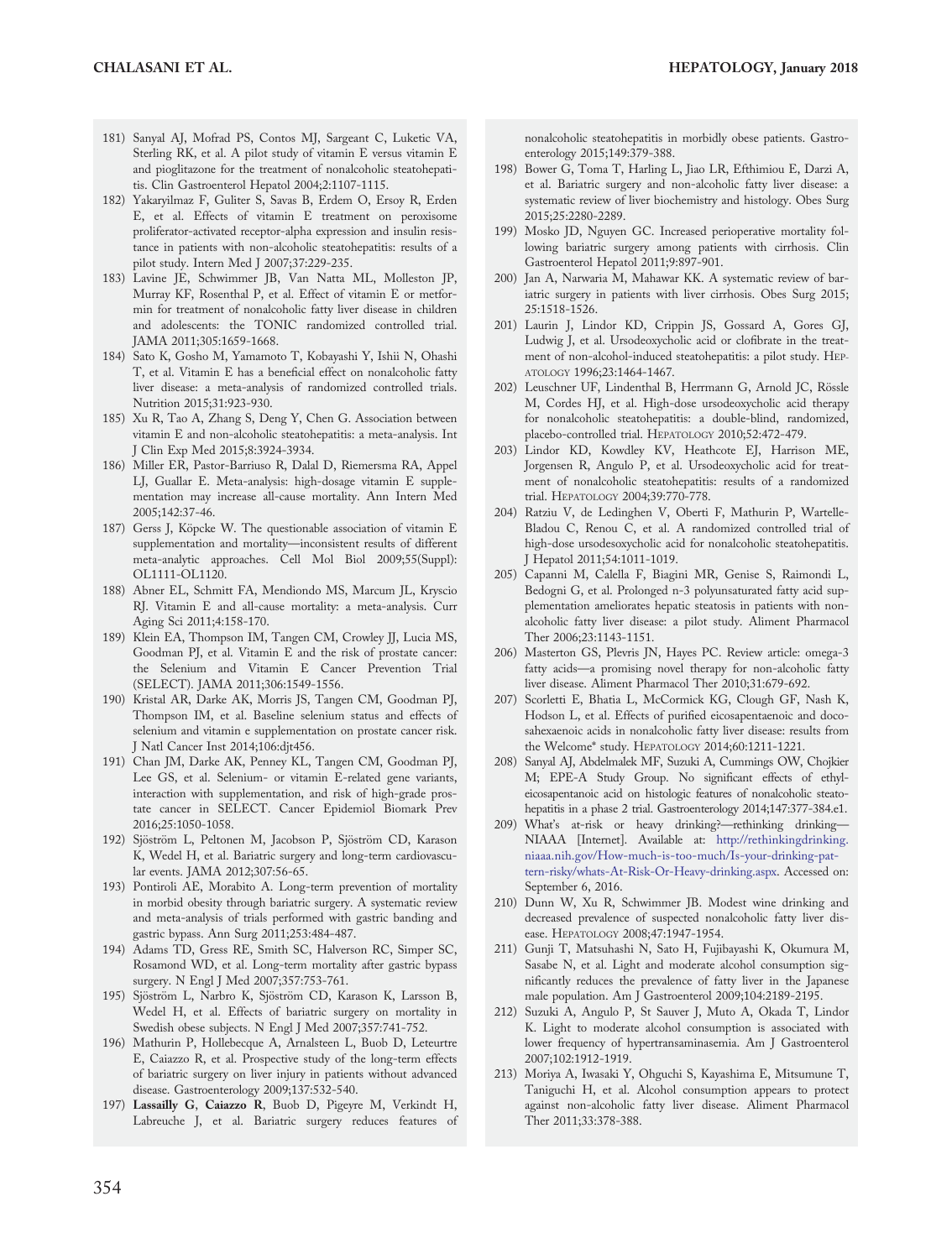- 214) Dixon JB, Bhathal PS, O'Brien PE. Nonalcoholic fatty liver disease: predictors of nonalcoholic steatohepatitis and liver fibrosis in the severely obese. Gastroenterology 2001;121:91-100.
- 215) Cotrim HP, Freitas LA, Alves E, Almeida A, May DS, Caldwell S. Effects of light-to-moderate alcohol consumption on steatosis and steatohepatitis in severely obese patients. Eur J Gastroenterol Hepatol 2009;21:969-972.
- 216) Dunn W, Sanyal AJ, Brunt EM, Unalp-Arida A, Donohue M, McCullough AJ, et al. Modest alcohol consumption is associated with decreased prevalence of steatohepatitis in patients with nonalcoholic fatty liver disease (NAFLD). J Hepatol 2012;57:384-391.
- 217) Sookoian S, Pirola CJ. How safe is moderate alcohol consumption in overweight and obese individuals? Gastroenterology 2016;150:1698-1703.e2.
- 218) Ekstedt M, Franzén LE, Mathiesen UL, Thorelius L, Holmqvist M, Bodemar G, et al. Long-term follow-up of patients with NAFLD and elevated liver enzymes. HEPATOLOGY 2006;44:865-873.
- 219) Pais R, Giral P, Khan JF, Rosenbaum D, Housset C, Poynard T, et al. Fatty liver is an independent predictor of early carotid atherosclerosis. J Hepatol 2016;65:95-102.
- 220) Francque SM, van der Graaff D, Kwanten WJ. Non-alcoholic fatty liver disease and cardiovascular risk: Pathophysiological mechanisms and implications. J Hepatol 2016;65:425-443.
- 221) Corey KE, Misdraji J, Gelrud L, Zheng H, Chung RT, Krauss RM. Nonalcoholic steatohepatitis is associated with an atherogenic lipoprotein subfraction profile. Lipids Health Dis 2014;13:100.
- 222) Siddiqui MS, Fuchs M, Idowu MO, Luketic VA, Boyett S, Sargeant C, et al. Severity of nonalcoholic fatty liver disease and progression to cirrhosis are associated with atherogenic lipoprotein profile. Clin Gastroenterol Hepatol 2015;13:1000-1008.e3.
- 223) Bril F, Sninsky JJ, Baca AM, Superko HR, Portillo Sanchez P, Biernacki D, et al. Hepatic steatosis and insulin resistance, but not steatohepatitis, promote atherogenic dyslipidemia in NAFLD. J Clin Endocrinol Metab 2016;101:644-652.
- 224) Athyros VG, Tziomalos K, Gossios TD, Griva T, Anagnostis P, Kargiotis K, et al. Safety and efficacy of long-term statin treatment for cardiovascular events in patients with coronary heart disease and abnormal liver tests in the Greek Atorvastatin and Coronary Heart Disease Evaluation (GREACE) Study: a post-hoc analysis. Lancet 2010;376:1916-1922.
- 225) Tikkanen MJ, Fayyad R, Faergeman O, Olsson AG, Wun CC, Laskey R, et al. Effect of intensive lipid lowering with atorvastatin on cardiovascular outcomes in coronary heart disease patients with mild-to-moderate baseline elevations in alanine aminotransferase levels. Int J Cardiol 2013;168:3846-3852.
- 226) Stone NJ, Robinson JG, Lichtenstein AH, Bairey Merz CN, Blum CB, Eckel RH, et al. 2013 ACC/AHA guideline on the treatment of blood cholesterol to reduce atherosclerotic cardiovascular risk in adults: a report of the American College of Cardiology/American Heart Association Task Force on Practice Guidelines. Circulation 2015;129(25 Suppl 2):S1-45.
- 227) Chalasani N, Aljadhey H, Kesterson J, Murray MD, Hall SD. Patients with elevated liver enzymes are not at higher risk for statin hepatotoxicity. Gastroenterology 2004;126:1287-1292.
- 228) Lewis JH, Mortensen ME, Zweig S, Fusco MJ, Medoff JR, Belder R, et al. Efficacy and safety of high-dose pravastatin in hypercholesterolemic patients with well-compensated chronic liver disease: results of a prospective, randomized, double-blind, placebo-controlled, multicenter trial. HEPATOLOGY 2007;46:1453-1463.
- 229) Foster T, Budoff MJ, Saab S, Ahmadi N, Gordon C, Guerci AD. Atorvastatin and antioxidants for the treatment of nonalcoholic fatty liver disease: the St Francis Heart Study randomized clinical trial. Am J Gastroenterol 2011;106:71-77.
- 230) Kimura Y, Hyogo H, Yamagishi S, Takeuchi M, Ishitobi T, Nabeshima Y, et al. Atorvastatin decreases serum levels of advanced glycation endproducts (AGEs) in nonalcoholic steatohepatitis (NASH) patients with dyslipidemia: clinical usefulness of AGEs as a biomarker for the attenuation of NASH. J Gastroenterol 2010;45:750-757.
- 231) Ekstedt M, Franzén LE, Mathiesen UL, Holmqvist M, Bodemar G, Kechagias S. Statins in non-alcoholic fatty liver disease and chronically elevated liver enzymes: a histopathological follow-up study. J Hepatol 2007;47:135-141.
- 232) Hyogo H, Tazuma S, Arihiro K, Iwamoto K, Nabeshima Y, Inoue M, et al. Efficacy of atorvastatin for the treatment of nonalcoholic steatohepatitis with dyslipidemia. Metabolism 2008;57:1711-1718.
- 233) Nelson A, Torres DM, Morgan AE, Fincke C, Harrison SA. A pilot study using simvastatin in the treatment of nonalcoholic steatohepatitis: a randomized placebo-controlled trial. J Clin Gastroenterol 2009;43:990-994.
- 234) Neuschwander-Tetri BA, Loomba R, Sanyal AJ, Lavine JE, Van Natta ML, Abdelmalek MF, et al. Farnesoid X nuclear receptor ligand obeticholic acid for non-cirrhotic, non-alcoholic steatohepatitis (FLINT): a multicentre, randomised, placebocontrolled trial. Lancet 2015;385:956-965.
- 235) Ratziu V, Harrison SA, Francque S, Bedossa P, Lehert P, Serfaty L, et al. Elafibranor, an agonist of the peroxisome proliferator-activated receptor- $\alpha$  and - $\delta$ , induces resolution of nonalcoholic steatohepatitis without fibrosis worsening. Gastroenterology 2016;150:1147-1159.e5.
- 236) Berzigotti A, Garcia-Tsao G, Bosch J, Grace ND, Burroughs AK, Morillas R, et al. Obesity is an independent risk factor for clinical decompensation in patients with cirrhosis. HEPATOLOGY 2011;54:555-561.
- 237) O'Leary JG, Landaverde C, Jennings L, Goldstein RM, Davis GL. Patients with NASH and cryptogenic cirrhosis are less likely than those with hepatitis C to receive liver transplants. Clin Gastroenterol Hepatol 2011;9:700-704.e1.
- 238) Nair S, Verma S, Thuluvath PJ. Obesity and its effect on survival in patients undergoing orthotopic liver transplantation in the United States. HEPATOLOGY 2002;35:105-109.
- 239) Hakeem AR, Cockbain AJ, Raza SS, Pollard SG, Toogood GJ, Attia MA, et al. Increased morbidity in overweight and obese liver transplant recipients: a single-center experience of 1325 patients from the United Kingdom. Liver Transpl 2013;19:551- 562.
- 240) Leonard J, Heimbach JK, Malinchoc M, Watt K, Charlton M. The impact of obesity on long-term outcomes in liver transplant recipients—results of the NIDDK liver transplant database. Am J Transplant 2008;8:667-672.
- 241) Heimbach JK, Watt KD, Poterucha JJ, Ziller NF, Cecco SD, Charlton MR, et al. Combined liver transplantation and gastric sleeve resection for patients with medically complicated obesity and end-stage liver disease. Am J Transplant 2013;13:363-368.
- 242) Kim TN, Park MS, Lim KI, Choi HY, Yang SJ, Yoo HJ, et al. Relationships between sarcopenic obesity and insulin resistance, inflammation, and vitamin D status: the Korean Sarcopenic Obesity Study. Clin Endocrinol (Oxf) 2013;78:525-532.
- 243) Tandon P, Ney M, Irwin I, Ma MM, Gramlich L, Bain VG, et al. Severe muscle depletion in patients on the liver transplant wait list: its prevalence and independent prognostic value. Liver Transpl 2012;18:1209-1216.
- 244) Hong HC, Hwang SY, Choi HY, Yoo HJ, Seo JA, Kim SG, et al. Relationship between sarcopenia and nonalcoholic fatty liver disease: the Korean Sarcopenic Obesity Study. HEPATOL-OGY 2014;59:1772-1778.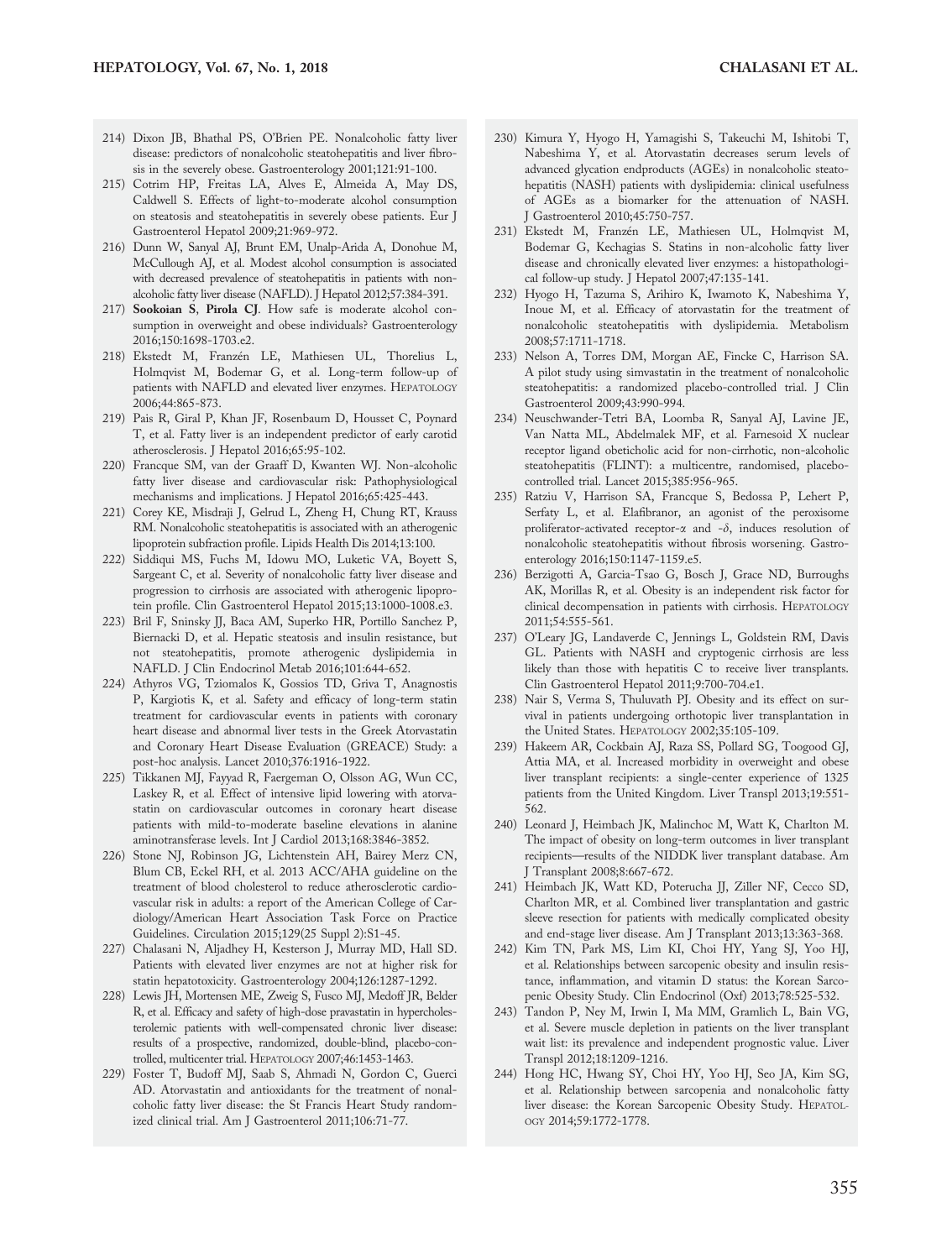- 245) Abellan van Kan G, Houles M, Vellas B. Identifying sarcopenia. Curr Opin Clin Nutr Metab Care 2012;15:436-441.
- 246) Montano-Loza AJ, Meza-Junco J, Baracos VE, Prado CM, Ma M, Meeberg G, et al. Severe muscle depletion predicts postoperative length of stay but is not associated with survival after liver transplantation. Liver Transpl 2014;20:640-648.
- 247) Durand F, Buyse S, Francoz C, Laouénan C, Bruno O, Belghiti J, et al. Prognostic value of muscle atrophy in cirrhosis using psoas muscle thickness on computed tomography. J Hepatol 2014;60:1151-1157.
- 248) Alvares-da-Silva MR, Reverbel da Silveira T. Comparison between handgrip strength, subjective global assessment, and prognostic nutritional index in assessing malnutrition and predicting clinical outcome in cirrhotic outpatients. Nutrition 2005;21:113-117.
- 249) Figueiredo FA, Dickson ER, Pasha TM, Porayko MK, Therneau TM, Malinchoc M, et al. Utility of standard nutritional parameters in detecting body cell mass depletion in patients with endstage liver disease. Liver Transpl 2000;6:575-581.
- 250) Targher G, Bertolini L, Padovani R, Rodella S, Zoppini G, Pichiri I, et al. Prevalence of non-alcoholic fatty liver disease and its association with cardiovascular disease in patients with type 1 diabetes. J Hepatol 2010;53:713-718.
- 251) Oni ET, Agatston AS, Blaha MJ, Fialkow J, Cury R, Sposito A, et al. A systematic review: burden and severity of subclinical cardiovascular disease among those with nonalcoholic fatty liver; should we care? Atherosclerosis 2013;230:258-267.
- 252) Lentine KL, Costa SP, Weir MR, Robb JF, Fleisher LA, Kasiske BL, et al. Cardiac disease evaluation and management among kidney and liver transplantation candidates: a scientific statement from the American Heart Association and the American College of Cardiology Foundation. J Am Coll Cardiol 2012;60:434-480.
- 253) Singal AK, Hasanin M, Kaif M, Wiesner R, Kuo YF. Nonalcoholic steatohepatitis is the most rapidly growing indication for simultaneous liver kidney transplantation in the United States. Transplantation 2016;100:607-612.
- 254) Inker LA, Schmid CH, Tighiouart H, Eckfeldt JH, Feldman HI, Greene T, et al. Estimating glomerular filtration rate from serum creatinine and cystatin C. N Engl J Med 2012;367:20-29.
- 255) Maor-Kendler Y, Batts KP, Burgart LJ, Wiesner RH, Krom RA, Rosen CB, et al. Comparative allograft histology after liver transplantation for cryptogenic cirrhosis, alcohol, hepatitis C, and cholestatic liver diseases. Transplantation 2000;70:292-297.
- 256) Dumortier J, Giostra E, Belbouab S, Morard I, Guillaud O, Spahr L, et al. Non-alcoholic fatty liver disease in liver transplant recipients: another story of "seed and soil." Am J Gastroenterol 2010;105:613-620.
- 257) Bhati C, Idowu MO, Sanyal AJ, Rivera M, Driscoll C, Stravitz RT, et al. Long term outcomes in patients undergoing liver transplantation for nonalcoholic steatohepatitis related cirrhosis. Transplantation 2017;101:1867-1874.
- 258) Everhart JE, Lombardero M, Lake JR, Wiesner RH, Zetterman RK, Hoofnagle JH. Weight change and obesity after liver transplantation: incidence and risk factors. Liver Transpl Surg 1998;4:285-296.
- 259) Laish I, Braun M, Mor E, Sulkes J, Harif Y, Ben Ari Z. Metabolic syndrome in liver transplant recipients: prevalence, risk factors, and association with cardiovascular events. Liver Transpl 2011;17:15-22.
- 260) Schäcke H, Döcke WD, Asadullah K. Mechanisms involved in the side effects of glucocorticoids. Pharmacol Ther 2002;96:23-43.
- 261) Øzbay LA, Smidt K, Mortensen DM, Carstens J, Jørgensen KA, Rungby J. Cyclosporin and tacrolimus impair insulin secretion and transcriptional regulation in INS-1E beta-cells. Br J Pharmacol 2011;162:136-146.
- 262) Garcia-Tsao G, Abraldes JG, Berzigotti A, Bosch J. Portal hypertensive bleeding in cirrhosis: Risk stratification, diagnosis, and management: 2016 practice guidance by the American Association for the Study of Liver Diseases. HEPATOLOGY 2017; 65:310-335.
- 263) Heimbach J, Kulik LM, Finn R, Sirlin CB, Abecassis M, Roberts LR, et al. AASLD guidelines for the treatment of hepatocellular carcinoma. HEPATOLOGY [Internet]. 2017 Available at: [http://onlinelibrary.wiley.com/doi/10.1002/hep.29086/](http://onlinelibrary.wiley.com/doi/10.1002/hep.29086/abstract) [abstract.](http://onlinelibrary.wiley.com/doi/10.1002/hep.29086/abstract) Accessed on: April 5, 2017.
- 264) Schwimmer JB, Deutsch R, Kahen T, Lavine JE, Stanley C, Behling C. Prevalence of fatty liver in children and adolescents. Pediatrics 2006;118:1388-1393.
- 265) Anderson EL, Howe LD, Jones HE, Higgins JP, Lawlor DA, Fraser A. The prevalence of non-alcoholic fatty liver disease in children and adolescents: a systematic review and meta-analysis. PLoS One 2015;10:e0140908.
- 266) Sundaram SS, Sokol RJ, Capocelli KE, Pan Z, Sullivan JS, Robbins K, et al. Obstructive sleep apnea and hypoxemia are associated with advanced liver histology in pediatric nonalcoholic fatty liver disease. J Pediatr 2014;164:699-706.e1.
- 267) Molleston JP, Schwimmer JB, Yates KP, Murray KF, Cummings OW, Lavine JE, et al. Histological abnormalities in children with nonalcoholic fatty liver disease and normal or mildly elevated alanine aminotransferase levels. J Pediatr 2014; 164:707-713.e3.
- 268) Schwimmer JB, Newton KP, Awai HI, Choi LJ, Garcia MA, Ellis LL, et al. Paediatric gastroenterology evaluation of overweight and obese children referred from primary care for suspected non-alcoholic fatty liver disease. Aliment Pharmacol Ther 2013;38:1267-1277.
- 269) Feldstein AE, Charatcharoenwitthaya P, Treeprasertsuk S, Benson JT, Enders FB, Angulo P. The natural history of nonalcoholic fatty liver disease in children: a follow-up study for up to 20 years. Gut 2009;58:1538-1544.
- 270) Lavine JE, Yates KP, Brunt EM, Kleiner DE, Schwimmer D, Murray KF, et al. The natural history of nonalcoholic fatty liver disease in children and adolescents assessed in placebo recipients in the TONIC trial. HEPATOLOGY 2012;56:905A.
- 271) Riley MR, Bass NM, Rosenthal P, Merriman RB. Underdiagnosis of pediatric obesity and underscreening for fatty liver disease and metabolic syndrome by pediatricians and pediatric subspecialists. J Pediatr 2005;147:839-842.
- 272) Barlow SE; Expert Committee. Expert committee recommendations regarding the prevention, assessment, and treatment of child and adolescent overweight and obesity: summary report. Pediatrics 2007;120(Suppl 4):S164-S192.
- 273) Loomba R, Sirlin CB, Schwimmer JB, Lavine JE. Advances in pediatric nonalcoholic fatty liver disease. HEPATOLOGY 2009;50: 1282-1293.
- 274) Mansoor S, Collyer E, Alkhouri N. A comprehensive review of noninvasive liver fibrosis tests in pediatric nonalcoholic fatty liver disease. Curr Gastroenterol Rep 2015;17:23.
- 275) Alkhouri N, Carter-Kent C, Lopez R, Rosenberg WM, Pinzani M, Bedogni G, et al. A combination of the pediatric NAFLD fibrosis index and enhanced liver fibrosis test identifies children with fibrosis. Clin Gastroenterol Hepatol 2011;9:150- 155.
- 276) Nobili V, Parkes J, Bottazzo G, Marcellini M, Cross R, Newman D, et al. Performance of ELF serum markers in predicting fibrosis stage in pediatric non-alcoholic fatty liver disease. Gastroenterology 2009;136:160-167.
- 277) Vuppalanchi R, Jain AK, Deppe R, Yates K, Comerford M, Masuoka HC, et al. Relationship between changes in serum